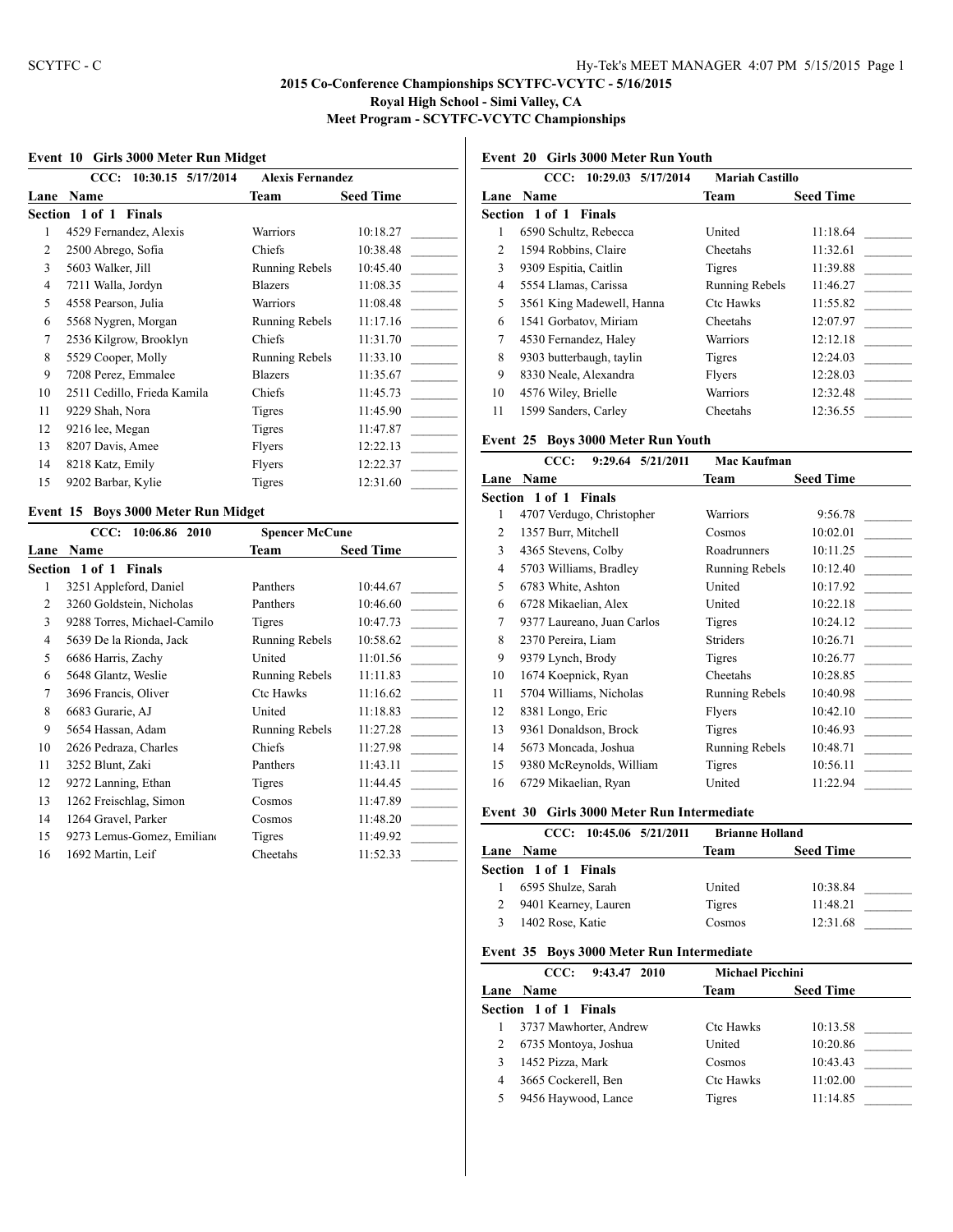#### **Event 55 Boys 100 Meter Hurdles 33" Intermediate**

|   | CCC:<br>14.36 2010    | <b>Shawn Gratland</b> |                  |
|---|-----------------------|-----------------------|------------------|
|   | Lane Name             | Team                  | <b>Seed Time</b> |
|   | Section 1 of 1 Finals |                       |                  |
| 2 | 9458 Messner, Jason   | Tigres                | 18.96            |
| 3 | 2597 Franklin, Jack   | Chiefs                | 18.06            |
| 4 | 9455 Eidson, Derek    | Tigres                | 16.88            |
| 5 | 6696 Holmes, David    | United                | 15.79            |
| 6 | 8457 Thai, Hayden     | Flyers                | 16.74            |
| 7 | 4635 Harris, James    | Warriors              | 18.02            |
| 8 | 4711 West, Adam       | Warriors              | 18.50            |

#### **Event 60 Boys 100 Meter Hurdles 33" Youth**

|   | CCC:<br>15.08 5/21/2011    | <b>Anyah Nutter</b>   |                  |
|---|----------------------------|-----------------------|------------------|
|   | Lane Name                  | Team                  | <b>Seed Time</b> |
|   | Section 1 of 1 Finals      |                       |                  |
| 1 | 8367 Davis, Jason          | Flyers                | 17.42            |
| 2 | 5695 Thomas, Houston       | <b>Running Rebels</b> | 17.21            |
| 3 | 8370 Downing, Tate         | Flyers                | 16.94            |
| 4 | 1689 Mair, Spencer         | Cheetahs              | 15.94            |
| 5 | 5656 Hunt, Riley           | <b>Running Rebels</b> | 15.42            |
| 6 | 5671 McDonald, Andre       | <b>Running Rebels</b> | 15.69            |
| 7 | 9356 Carter, tristan       | Tigres                | 16.19            |
| 8 | 1360 Favis, Jadyn          | Cosmos                | 17.11            |
| 9 | 4714 Wilson-Grooms, Parker | Warriors              | 17.26            |

#### **Event 70 Girls 100 Meter Hurdles 30" Intermediate**

|   | CCC:                  | 14.81 6/1/2013 | <b>Isabella Cameron</b> |                  |
|---|-----------------------|----------------|-------------------------|------------------|
|   | Lane Name             |                | Team                    | <b>Seed Time</b> |
|   | Section 1 of 1 Finals |                |                         |                  |
|   | 7402 Lara, Vivianna   |                | <b>Blazers</b>          | 21.46            |
| 4 | 3564 Lemeus, Krista   |                | <b>Ctc Hawks</b>        | 19.55            |
| 5 | 7403 Murruffo, Andrea |                | <b>Blazers</b>          | 18.24            |
| 6 | 3406 Wilson, Lizzie   |                | Panthers                | 18.60            |
|   | 8402 Currey, Hannah   |                | Flyers                  | 21.30            |

#### **Event 75 Girls 100 Meter Hurdles 30" Youth**

|                | CCC:<br>6/1/2013<br>15.40 | <b>Tara Davis</b>     |                  |
|----------------|---------------------------|-----------------------|------------------|
| Lane           | <b>Name</b>               | Team                  | <b>Seed Time</b> |
|                | Section 1 of 1 Finals     |                       |                  |
|                | 1524 Decker, Ryan         | Cheetahs              | 21.17            |
| $\mathfrak{D}$ | 8312 Craft, Elise         | Flyers                | 17.59            |
| 3              | 6560 Kersey, Ashley       | United                | 17.14            |
| 4              | 2314 Plummer, Victoria    | <b>Striders</b>       | 16.14            |
| 5              | 5601 Virk, Sonia          | <b>Running Rebels</b> | 15.54            |
| 6              | 2322 Wade, Kelly          | <b>Striders</b>       | 16.04            |
| 7              | 2316 Real, Isabella       | <b>Striders</b>       | 16.49            |
| 8              | 8318 Hume, Ashley         | Flyers                | 17.33            |
| 9              | 2507 Canelo, Melissa      | Chiefs                | 20.75            |

## **Event 80 Girls 80 Meter Hurdles 30" Midget**

|   | CCC:<br>12.60 5/21/2011  | <b>Elani Rice</b> |                  |
|---|--------------------------|-------------------|------------------|
|   | Lane Name                | Team              | <b>Seed Time</b> |
|   | Section 1 of 1 Finals    |                   |                  |
| 1 | 1582 Muehring, Gabrielle | Cheetahs          | 16.30            |
| 2 | 3608 Thompson, Jordenn   | <b>Ctc Hawks</b>  | 16.06            |
| 3 | 2202 Ball, Ava           | <b>Striders</b>   | 15.61            |
| 4 | 1234 Venzon, Bailey      | Cosmos            | 15.41            |
| 5 | 8232 Thai, Lauren        | Flyers            | 14.47            |
| 6 | 1509 Burak, Rachel       | Cheetahs          | 14.73            |
| 7 | 3243 Wright, Sophie      | Panthers          | 15.26            |
| 8 | 6586 Reese, Sydney       | United            | 15.97            |
| 9 | 7205 Larson, Ashlan      | <b>Blazers</b>    | 16.07            |
|   |                          |                   |                  |

#### **Event 85 Boys 80 Meter Hurdles 30" Midget**

|                | CCC:                   | 6/2/2012<br>13.23 | <b>Grant Levesque</b> |                  |
|----------------|------------------------|-------------------|-----------------------|------------------|
| Lane           | <b>Name</b>            |                   | Team                  | <b>Seed Time</b> |
|                | Section 1 of 1         | <b>Finals</b>     |                       |                  |
|                | 3719 Hernandez, Austin |                   | <b>Ctc Hawks</b>      | 14.95            |
| $\mathfrak{D}$ | 2588 D'Aloisio, Vince  |                   | <b>Chiefs</b>         | 14.74            |
| 3              | 5661 Jimenez, Joel     |                   | Running Rebels        | 14.16            |
| 4              | 5647 Freeman, Semai    |                   | Running Rebels        | 13.64            |
| 5              | 8287 Tischhauser, Ryan |                   | Flyers                | 13.50            |
| 6              | 2269 Wotawa, Johnny    |                   | <b>Striders</b>       | 13.53            |
| 7              | 1254 Botha, Steffen    |                   | Cosmos                | 13.75            |
| 8              | 3288 Teehan, Brendan   |                   | Panthers              | 14.45            |
| 9              | 3738 McIntyre, Jordan  |                   | <b>Ctc Hawks</b>      | 14.83            |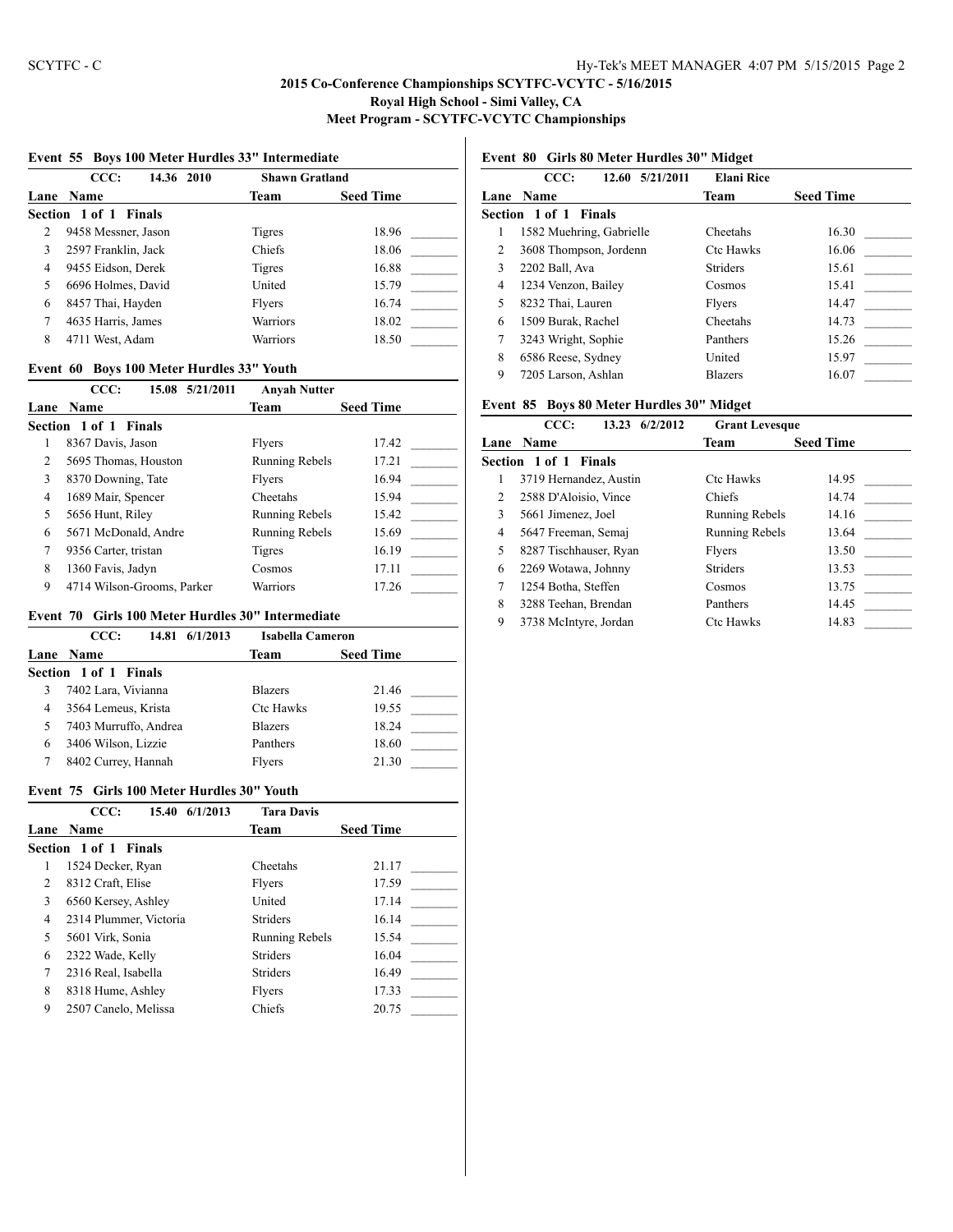#### **Event 90 Girls 4x100 Meter Relay Gremlin**

|                                           | CCC:<br>1:05.86 6/1/2013        |       | <b>Ventura Tigres</b>        |  |  |
|-------------------------------------------|---------------------------------|-------|------------------------------|--|--|
| S Rodriguez, A Wood, R Mendez, T Thompson |                                 |       |                              |  |  |
| Lane                                      | <b>Team</b>                     | Relay | <b>Seed Time</b>             |  |  |
|                                           | Section 1 of 1<br><b>Finals</b> |       |                              |  |  |
| 1                                         | <b>Tigres</b>                   | А     | 1:12.48                      |  |  |
|                                           | 1) 9030 Wade, Estella           |       | 2) 9015 Mobley, Olivia       |  |  |
|                                           | 3) 9009 Howard, Charisma        |       | 4) 9013 Mendez, Peyton       |  |  |
| $\overline{2}$                            | <b>Stars</b>                    | A     | 1:11.34                      |  |  |
|                                           | 1) 5012 Harris, Jordan          |       | 2) 5019 Olmande, Moriah      |  |  |
|                                           | 3) 5006 Cooper, Mya             |       | 4) 5021 Richardson, Calleigh |  |  |
| 3                                         | <b>Striders</b>                 | A     | 1:10.68                      |  |  |
|                                           | 1) 2012 Johnson, Madelyn        |       | 2) 2027 Zapata, Sadie        |  |  |
|                                           | 3) 2017 Owens, Mackenzie        |       | 4) 2010 Gonzalez, Gianna     |  |  |
| $\overline{4}$                            | <b>Warriors</b>                 | A     | 1:09.12                      |  |  |
|                                           | 1) 4527 Edemann, Riley          |       | 2) 4577 Wilridge, Callie     |  |  |
|                                           | 3) 4563 Ramirez, Jazmin         |       | 4) 4573 Toliver, Alana       |  |  |
| 5                                         | Running Rebels                  | A     | 1:09.74                      |  |  |
|                                           | 1) 5558 Lugg, Hailey            |       | 2) 5600 Vermeulen, Brooklyn  |  |  |
|                                           | 3) 5509 Berenson, Kendyl        |       | 4) 5588 Saunders, Elinor     |  |  |
| 6                                         | Panthers                        | A     | 1:09.99                      |  |  |
|                                           | 1) 3004 Dorsi, Elliana          |       | 2) 3016 Russell, Hayden      |  |  |
|                                           | 3) 3009 Knauer, Makayla         |       | 4) 3017 Saley, Lina          |  |  |
| $\tau$                                    | <b>Ctc Hawks</b>                | A     | 1:10.76                      |  |  |
|                                           | 1) 3557 Juarez, Brianna         |       | 2) 3522 Cooper, Paige        |  |  |
|                                           | 3) 3530 Duarte, Ashley          |       | 4) 3569 Lugo, Kayla          |  |  |
| 8                                         | Cosmos                          | А     | 1:11.40                      |  |  |
|                                           | 1) 1006 Hodgson, Brenna         |       | 2) 1007 Janowicz, Reese      |  |  |
|                                           | 3) 1014 Pizza, Lillian          |       | 4) 1017 Simon, Layla         |  |  |
| 9                                         | Cheetahs                        | A     | 1:13.23                      |  |  |
|                                           | 1) 1500 Abram, Ky'lah           |       | 2) 1534 Fisher, Skye         |  |  |
|                                           | 3) 1538 Gleason, Emily          |       | 4) 1552 Jensen, Gabriella    |  |  |
|                                           |                                 |       |                              |  |  |

**Event 95 Boys 4x100 Meter Relay Gremlin**

|      | CCC:<br>$1:03.45$ $5/21/2011$                        |       | <b>West Valley Eagles TrackClub</b> |  |  |
|------|------------------------------------------------------|-------|-------------------------------------|--|--|
|      | A Boardingham, K Frelow, S Gambrah, J Wesley<br>Team |       |                                     |  |  |
| Lane |                                                      | Relay | <b>Seed Time</b>                    |  |  |
|      | <b>Section 1 of 1 Finals</b>                         |       |                                     |  |  |
| 1    | Cosmos                                               | A     | 1:12.46                             |  |  |
|      | 1) 1071 Tomasetti, Roman                             |       | 2) 1072 Widerburg, Brendan          |  |  |
|      | 3) 1057 Coons, Emmanuel                              |       | 4) 1070 Stimpson, Trevor            |  |  |
| 2    | <b>Tigres</b>                                        | A     | 1:11.03                             |  |  |
|      | 1) 9053 Brown, Tv                                    |       | 2) 9062 McLaughlin, Shaun           |  |  |
|      | 3) 9066 Reyes, Josiah                                |       | 4) 9067 Sap, Ethan                  |  |  |
| 3    | United                                               | A     | 1:08.50                             |  |  |
|      | 1) 6741 Oates, Matthew                               |       | 2) 6727 McNee, Cooper               |  |  |
|      | 3) 6780 Watts, Matthew                               |       | 4) 6678 Gorowitz, Elie              |  |  |
| 4    | Warriors                                             | A     | 1:05.35                             |  |  |
|      | 1) 4667 Natche, Sydney                               |       | 2) 4606 Bunning, Nathan             |  |  |
|      | 3) 4609 Carrasco, Nicolas                            |       | 4) 4615 Collins, Tristin            |  |  |
| 5    | <b>Stars</b>                                         | A     | 1:07.94                             |  |  |
|      | 1) 5069 Padilla, Alex (Eric)                         |       | 2) 5066 Neuson, Zayvaun             |  |  |
|      | 3) 5062 Maria, Andrew                                |       | 4) 5068 Olmande, Devin              |  |  |
| 6    | <b>Ctc Hawks</b>                                     | A     | 1:08.09                             |  |  |
|      | 1) 3786 Toscano, Ritchy                              |       | 2) 3792 Williams, Jaren             |  |  |
|      | 3) 3655 Browne, Alexander                            |       | 4) 3778 Smith, Jamarey              |  |  |
| 7    | Cheetahs                                             | A     | 1:10.99                             |  |  |
|      | 1) 1645 Faulkner, Evan                               |       | 2) 1708 Ouvaroff, Stephen           |  |  |
|      | 3) 1736 Starling, Tyler                              |       | 4) 1663 Hein, Dylan                 |  |  |
| 8    | <b>Striders</b>                                      | A     | 1:12.21                             |  |  |
|      | 1) 2065 Salazar, Keanan                              |       | 2) 2067 Strickland, Tony            |  |  |
|      | 3) 2059 I. Sowa, Gresham                             |       | 4) 2053 Caille, Philip              |  |  |
| 9    | Chiefs                                               | A     | 1:12.63                             |  |  |
|      | 1) 2576 Avila, David                                 |       | 2) 2632 Samudrala, Aydin            |  |  |
|      | 3) 2586 Choudhary, Ishaan                            |       | 4) 2603 Harper, Zahir               |  |  |
|      |                                                      |       |                                     |  |  |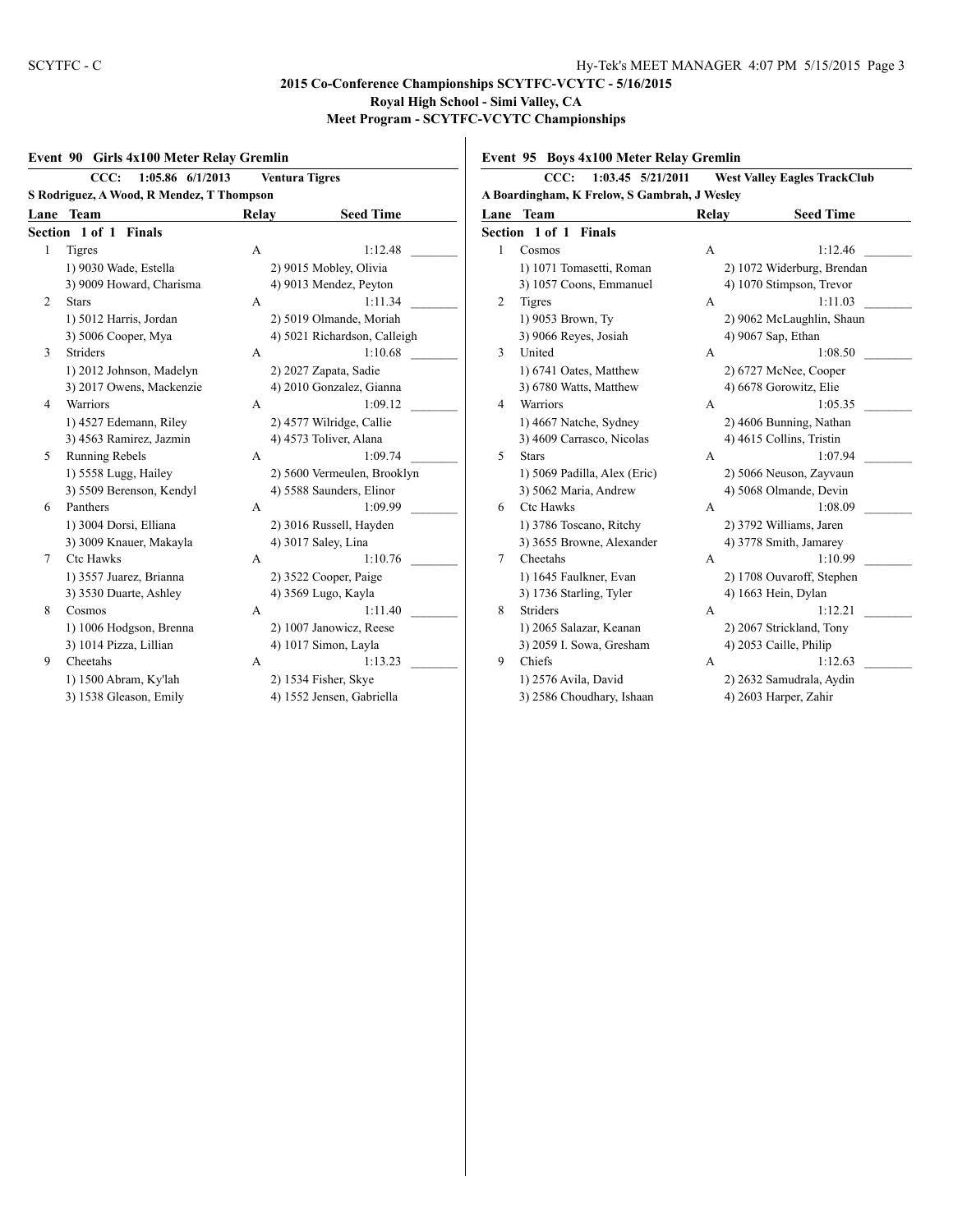#### **Event 100 Girls 4x100 Meter Relay Bantam CCC: 58.31 6/1/2013 Oxnard Stars I Beltran, J Richardson, A Tucker, M Holland Lane Team Relay Seed Time Section 1 of 1 Finals** 1 Stars A 1:03.48 1) 5120 Valenzuela, Anissa 2) 5108 Goodloe, Millani 3) 5103 Batis, Jailyn 4) 5110 Johnson, Mykah 2 United A 1:02.83 1) 6514 Chapman, Naomi 2) 6526 Doucette, Tessa 3) 6525 Doucette, Finley 4) 6513 Casazza, Sophia 3 Ctc Hawks A 1:00.89 1) 3502 Agyekum, Ama-Jamia 2) 3534 Francis, Ava 3) 3519 Chavez, Jaymie 4) 3612 Trower, Nelia 4 Cheetahs A 58.71 1) 1518 Clayton, Nya 2) 1517 Clayton, Imani 3) 1550 Jennings, Anna 4) 1531 Fann, Ta'Ahjah 5 Tigres A 59.90 1) 9127 Shadden, Lily 2) 9130 Thompson, Taleena 3) 9118 Mendez, Ryan 4) 9114 Jones, Lovi 6 Panthers A 59.99 1) 3101 Caulfield, Clara 2) 3119 Slattum, Anja 3) 3117 Scully, Lauren 4) 3107 Hawkins, Ailish 7 Running Rebels A 1:01.23 1) 5593 Stallard, Ashley 2) 5605 Watkins, Jane 3) 5596 Thomas, Harlee 4) 5548 Irvin, Danielle 8 Cosmos A 1:03.30 1) 1133 Stamper, Sarah 2) 1139 Wong, Anneliese 3) 1106 Carfaro, Abigail 4) 1111 Ewing, Anaya 9 Warriors **A** 1:04.31 | 1) 4581 Wongphatarakul, Jarunun 2) 4514 Breitbach, Shefali 3) 4501 Adam, Sydney 4) 4568 Seidler-Pro, Rebekah

#### **Event 105 Boys 4x100 Meter Relay Bantam**

|              | CCC:<br>56.79 6/2/2012                 |       | Oxnard                     |  |
|--------------|----------------------------------------|-------|----------------------------|--|
|              | A Fontes, K Wilson, E Feciuch, J Jones |       |                            |  |
|              | Lane Team                              | Relay | <b>Seed Time</b>           |  |
|              | <b>Section 1 of 1 Finals</b>           |       |                            |  |
| $\mathbf{1}$ | United                                 | A     | 1:00.10                    |  |
|              | 1) 6767 Simon-Lacombe, Andrew          |       | 2) 6688 Heidt, Rowan       |  |
|              | 3) 6636 Braddock, Riley                |       | 4) 6714 Lawton, Nate       |  |
| 2            | Panthers                               | A     | 59.93                      |  |
|              | 1) 3178 Wilson, Carter                 |       | 2) 3172 Richey, Jacob      |  |
|              | 3) 3162 Karsten, Brady                 |       | 4) 3164 Khan, Azad         |  |
| 3            | Running Rebels                         | A     | 59.60                      |  |
|              | 1) 5702 Whitt, Cylan                   |       | 2) 5691 Shaw, Demetrius    |  |
|              | 3) 5697 Tyler, Jackson                 |       | 4) 5646 Freeman, Kadar     |  |
| 4            | Flyers                                 | A     | 57.08                      |  |
|              | 1) 8186 Sorrell, Justin                |       | 2) 8187 Spayde, Ethan      |  |
|              | 3) 8150 Abarzua, Jonathan              |       | 4) 8188 Sterling, Grady    |  |
| 5            | <b>Stars</b>                           | A     | 57.21                      |  |
|              | 1) 5163 Harris, Camren                 |       | 2) 5175 Taylor Jr., Antwon |  |
|              | 3) 5169 Moore, Joseph                  |       | 4) 5162 Green, Isaiah      |  |
| 6            | Cheetahs                               | A     | 58.89                      |  |
|              | 1) 1686 Lopez, Andrew                  |       | 2) 1670 Kamai, Alexander   |  |
|              | 3) 1706 Opolion, Elliott               |       | 4) 1641 Edwards, Pyrce     |  |
| 7            | Cosmos                                 | A     | 59.76                      |  |
|              | 1) 1156 Contreras, Micah               |       | 2) 1155 Chapman, Kaiden    |  |
|              | 3) 1169 Jertberg, Ryan                 |       | 4) 1154 Carr, Bennet       |  |
| 8            | <b>Ctc Hawks</b>                       | A     | 1:00.04                    |  |
|              | 1) 3658 Burwell, Jaiden                |       | 2) 3689 Estanol, Noah      |  |
|              | 3) 3706 Gillis, Jaylen                 |       | 4) 3785 Tiofil, Amaury     |  |
| 9            | <b>Tigres</b>                          | A     | 1:01.13                    |  |
|              | 1) 9178 Marcus, Benjamin               |       | 2) 9187 Thomas, Nicholas   |  |
|              | 3) 9157 Blanks, Julian                 |       | 4) 9155 baysinger, grant   |  |
|              |                                        |       |                            |  |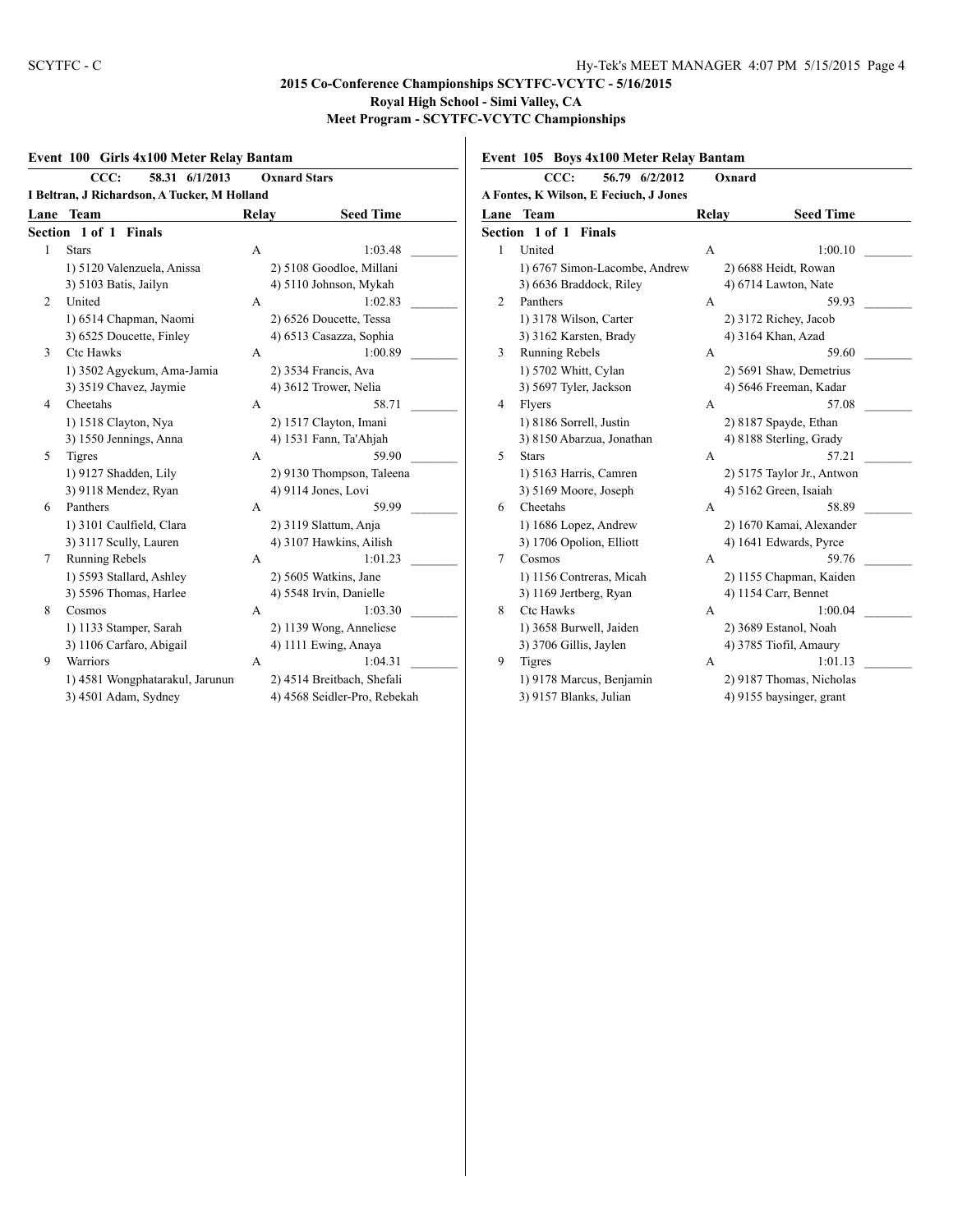## **Event 110 Girls 4x100 Meter Relay Midget**

|                | CCC:<br>52.89 5/21/2011             |       | <b>West Valley Eagles TrackClub</b> |  |  |
|----------------|-------------------------------------|-------|-------------------------------------|--|--|
|                | J Harper, J Pardue, A Jones, E Rice |       |                                     |  |  |
| Lane           | Team                                | Relay | <b>Seed Time</b>                    |  |  |
|                | Section 1 of 1 Finals               |       |                                     |  |  |
| 1              | Ctc Hawks                           | B     | 58.38                               |  |  |
|                | 1) 3515 Casas, Alondra              |       | 2) 3555 Jamjian, Juliette           |  |  |
|                | 3) 3608 Thompson, Jordenn           |       | 4) 3540 Giller, Savannah            |  |  |
| $\overline{c}$ | <b>Stars</b>                        | B     | 56.53                               |  |  |
|                | 1) 5222 Thompson, Arissa            |       | 2) 5220 Taylor, Jaiona              |  |  |
|                | 3) 5218 Scott, Myla                 |       | 4) 5217 Rocha, Celeste              |  |  |
| 3              | Flyers                              | A     | 56.19                               |  |  |
|                | 1) 8228 Richmond, Shelby            |       | 2) 8204 Carnan, Kirsty              |  |  |
|                | 3) 8234 Timan, Milan                |       | 4) 8232 Thai, Lauren                |  |  |
| $\overline{4}$ | <b>Stars</b>                        | A     | 52.79                               |  |  |
|                | 1) 5223 Tucker, Aiyana              |       | 2) 5215 Richardson, Jahzara         |  |  |
|                | 3) 5200 Austin, Raeshell            |       | 4) 5205 Holland, Maleah             |  |  |
| 5              | Cosmos                              | A     | 53.37                               |  |  |
|                | 1) 1220 Kennedy, Brooklyn           |       | 2) 1215 Janowicz, Alexandra         |  |  |
|                | 3) 1231 Simental, Samantha          |       | 4) 1229 Rodriguez, Isabella         |  |  |
| 6              | <b>Ctc Hawks</b>                    | A     | 54.96                               |  |  |
|                | 1) 3526 Davis, Kylee                |       | 2) 3567 Lopez, Yleana               |  |  |
|                | 3) 3618 Washington, Makayla         |       | 4) 3527 Dela Merced, Kayla          |  |  |
| 7              | Tigres                              | A     | 56.39                               |  |  |
|                | 1) 9237 Washington, Kayla           |       | 2) 9203 Beltran, Isabella           |  |  |
|                | 3) 9228 Rojas, Itziany              |       | 4) 9230 Sommars, Taylor             |  |  |
| 8              | Warriors                            | A     | 57.71                               |  |  |
|                | 1) 4532 Gardiner, Lauren            |       | 2) 4522 Cole, Kiyana                |  |  |
|                | 3) 4512 Brecko, Elsa                |       | 4) 4584 Yoshioka, Maggie            |  |  |
| 9              | United                              | A     | 58.41                               |  |  |
|                | 1) 6616 Wilson, Maya Grace          |       | 2) 6520 Davis, Jessie               |  |  |
|                | 3) 6548 Haq, Zara                   |       | 4) 6612 Watts, Georgia              |  |  |
|                |                                     |       |                                     |  |  |

**Event 115 Boys 4x100 Meter Relay Midget**

| CCC:<br>52.42 5/17/2014<br><b>Chatsworth Chiefs</b> |                                |       |                                  |  |  |  |
|-----------------------------------------------------|--------------------------------|-------|----------------------------------|--|--|--|
| M Gaspard, R Montoya, S Hernandez, M Holland        |                                |       |                                  |  |  |  |
|                                                     | <b>Lane Team</b>               | Relay | <b>Seed Time</b>                 |  |  |  |
| Section 1 of 1 Finals                               |                                |       |                                  |  |  |  |
| 1                                                   | <b>Stars</b>                   | A     | 56.97                            |  |  |  |
|                                                     | 1) 5250 Avila, Elijah          |       | 2) 5255 Gibson, Justin           |  |  |  |
|                                                     | 3) 5261 Neuson, Talyk          |       | 4) 5263 Peart, Khalil            |  |  |  |
| 2                                                   | Cheetahs                       | A     | 56.41                            |  |  |  |
|                                                     | 1) 1717 Ramadan, Trent         |       | 2) 1729 Ruiz, Ignacio            |  |  |  |
|                                                     | 3) 1742 Throop, Hunter         |       | 4) 1752 Winger, Zachary          |  |  |  |
| 3                                                   | United                         | A     | 55.12                            |  |  |  |
|                                                     | 1) 6691 Hernandez, Oscar       |       | 2) 6643 Casazza, Connor          |  |  |  |
|                                                     | 3) 6659 Diakoumopoulos, George |       | 4) 6766 Siderman, Mateo          |  |  |  |
| 4                                                   | Warriors                       | А     | 54.11                            |  |  |  |
|                                                     | 1) 4642 Horning, Arthur        |       | 2) 4693 Shamburger, Rashad       |  |  |  |
|                                                     | 3) 4695 Smalls, Zhen           |       | 4) 4588 Bacon, Kory              |  |  |  |
| 5                                                   | Cosmos                         | A     | 54.29                            |  |  |  |
|                                                     | 1) 1254 Botha, Steffen         |       | 2) 1257 Carney, Sean             |  |  |  |
|                                                     | 3) 1273 Olson, Adam            |       | 4) 1252 Belew, Joshua            |  |  |  |
| 6                                                   | <b>Running Rebels</b>          | А     | 54.85                            |  |  |  |
|                                                     | 1) 5661 Jimenez, Joel          |       | 2) 5652 Hamrick, Kaden           |  |  |  |
|                                                     | 3) 5706 Mott, Carson           |       | 4) 5647 Freeman, Semaj           |  |  |  |
| 7                                                   | Flyers                         | A     | 55.70                            |  |  |  |
|                                                     | 1) 8253 Briers, Miles          |       | 2) 8260 Fitzgerald, Angus        |  |  |  |
|                                                     | 3) 8261 Frillici, Lucas        |       | 4) 8287 Tischhauser, Ryan        |  |  |  |
| 8                                                   | <b>Blazers</b>                 | A     | 56.61                            |  |  |  |
|                                                     | 1) 7250 Andrade, Evyn          |       | 2) 7266 Magana, Emilio           |  |  |  |
|                                                     | 3) 7274 Vega, Richard          |       | 4) 7261 Gonzalez, Davian         |  |  |  |
| 9                                                   | Panthers                       | A     | 57.07                            |  |  |  |
|                                                     | 1) 3252 Blunt, Zaki            |       | 2) 3269 Kalpogiannis, Efstathios |  |  |  |
|                                                     | 3) 3288 Teehan, Brendan        |       | 4) 3274 Lynch, Denis             |  |  |  |
|                                                     |                                |       |                                  |  |  |  |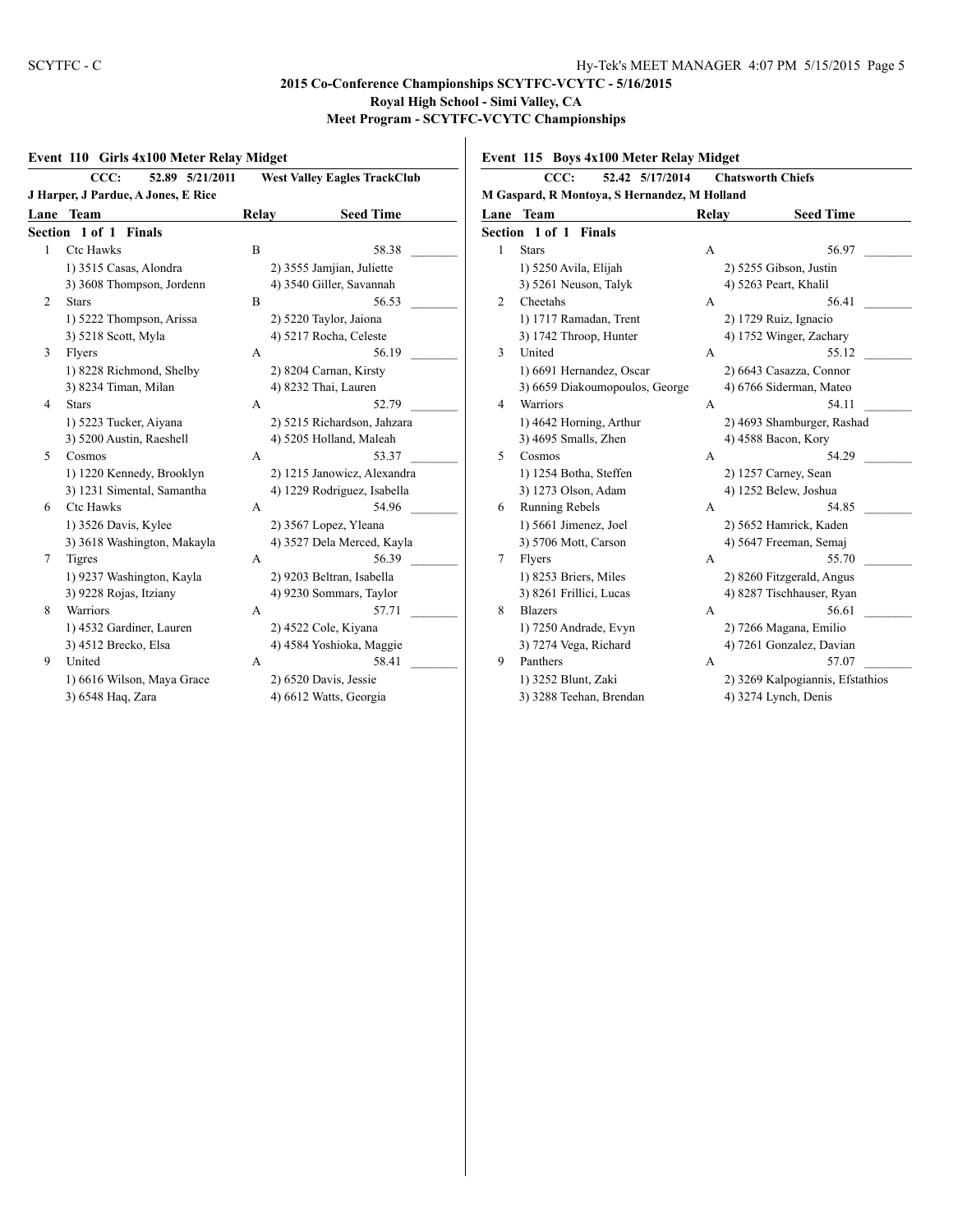$\mathbf{I}$ 

## **Event 120 Girls 4x100 Meter Relay Youth**

|                                                      | CCC:<br>50.22 6/2/2012          |              | Oxnard                        |  |
|------------------------------------------------------|---------------------------------|--------------|-------------------------------|--|
| <b>S Fontes, C Barnes, A Staples-West, K Summers</b> |                                 |              |                               |  |
| Lane                                                 | <b>Team</b>                     | <b>Relay</b> | <b>Seed Time</b>              |  |
|                                                      | Section 1 of 1<br><b>Finals</b> |              |                               |  |
| 1                                                    | Chiefs                          | A            | 54.97                         |  |
|                                                      | 1) 2517 Estrada, Ana            |              | 2) 2540 Macias, Amanda        |  |
|                                                      | 3) 2564 Teagardin, Marley       |              | 4) 2503 Argueta, Marcela      |  |
| 2                                                    | Panthers                        | A            | 54.78                         |  |
|                                                      | 1) 3304 Diliberti, Claudia      |              | 2) 3324 Merrill, Brooke       |  |
|                                                      | 3) 3302 Chari, Maya             |              | 4) 3323 McKeown, Kaitlyn      |  |
| 3                                                    | <b>Tigres</b>                   | A            | 52.85                         |  |
|                                                      | 1) 9320 Moore, Alyssa           |              | 2) 9317 Kelly, Kaiya          |  |
|                                                      | 3) 9312 Garcia, Julianna        |              | 4) 9315 Hibbler, Iman         |  |
| 4                                                    | Flyers                          | А            | 51.72                         |  |
|                                                      | 1) 8301 Atkins, Catherine       |              | 2) 8341 Richmond, Courteney   |  |
|                                                      | 3) 8317 Hamideh, Diana          |              | 4) 8309 Consales, Layne       |  |
| 5                                                    | Running Rebels                  | A            | 51.85                         |  |
|                                                      | 1) 5541 Hansen, Kyra            |              | 2) 5527 Cole, Morgan          |  |
|                                                      | 3) 5594 Stallard, Carissa       |              | 4) 5519 Brown, Jordyn         |  |
| 6                                                    | Flyers                          | B            | 52.47                         |  |
|                                                      | 1) 8308 Cholody, Victoria       |              | 2) 8353 Timan, Paris          |  |
|                                                      | 3) 8339 Porter, Aaliyah         |              | 4) 8305 Brittingham, Mia      |  |
| 7                                                    | Running Rebels                  | B            | 54.30                         |  |
|                                                      | 1) 5521 Brown, Madison          |              | 2) 5592 Spiwak, Kaitlyn       |  |
|                                                      | 3) 5549 Irvin, Zoe              |              | 4) 5524 Carnes, Samantha      |  |
| 8                                                    | Flyers                          | C            | 54.81                         |  |
|                                                      | 1) 8312 Craft, Elise            |              | 2) 8318 Hume, Ashley          |  |
|                                                      | 3) 8327 Mercado, Paula          |              | 4) 8348 Smith, Caroline       |  |
| 9                                                    | Cheetahs                        | A            | 55.17                         |  |
|                                                      | 1) 1564 Krause, Claire          |              | 2) 1598 Roy, Gillian "chiqui" |  |
|                                                      | 3) 1575 Melendez, Cambrya       |              | 4) 1608 Verdin, Lizzie        |  |
|                                                      |                                 |              |                               |  |

## **Event 125 Boys 4x100 Meter Relay Youth**

|      | CCC:<br>46.80<br><b>2010</b>    |       |                                  |
|------|---------------------------------|-------|----------------------------------|
| Lane | <b>Team</b>                     | Relay | <b>Seed Time</b>                 |
|      | <b>Section 1 of 1 Finals</b>    |       |                                  |
| 1    | Cheetahs                        | A     | 52.02                            |
|      | 1) 1689 Mair, Spencer           |       | 2) 1747 Wagner, Elijah           |
|      | 3) 1647 Friedman, Ty            |       | 4) 1664 Hill, Dakota             |
| 2    | Chiefs                          | А     | 50.34                            |
|      | 1) 2637 Shin, Jacob             |       | 2) 2620 Montoya, Rene            |
|      | 3) 2605 Hernandez, Sonny        |       | 4) 2608 Iglesias, Daniel         |
| 3    | <b>Tigres</b>                   | А     | 49.14                            |
|      | 1) 9366 Haffner, Henry          |       | 2) 9391 Stender, Cole            |
|      | 3) 9370 Johnson jr., Terry      |       | 4) 9384 Pekar, Derek             |
| 4    | <b>Ctc Hawks</b>                | A     | 48.03                            |
|      | 1) 3734 Malik, Samuels          |       | 2) 3628 Adeyeno, Micah           |
|      | 3) 3773 Sabelis, Brandon        |       | 4) 3772 Rueda De Leon, Nickolos  |
| 5    | Flyers                          | А     | 48.09                            |
|      | 1) 8387 Sawyer, Anthony         |       | 2) 8363 Crockett, Michael        |
|      | 3) 8360 Bowen, Jack             |       | 4) 8371 East, Jaymes             |
| 6    | <b>Stars</b>                    | A     | 48.90                            |
|      | 1) 5356 Fenstermaker, Camaryo   |       | 2) 5366 Marsico, Moses           |
|      | 3) 5373 Sherrod, Malik          |       | 4) 5377 Wilson, Kyrie            |
| 7    | Running Rebels                  | A     | 49.46                            |
|      | 1) 5638 Custodio, Kolbe         |       | 2) 5656 Hunt, Riley              |
|      | 3) 5695 Thomas, Houston         |       | 4) 5671 McDonald, Andre          |
| 8    | <b>Striders</b>                 | A     | 50.82                            |
|      | 1) 2372 Ruvalcaba, Franklin     |       | 2) 2359 Francis, Vincent         |
|      | 3) 2368 Morales Rodriguez, Eric |       | 4) 2356 Cronquist, Noah          |
| 9    | <b>Ctc Hawks</b>                | B     | 52.04                            |
|      | 1) 3791 Wiles, Noah             |       | 2) 3709 Grandmaison, Christopher |
|      | 3) 3684 Dredd, Noah             |       | 4) 3674 Cox, Ben                 |

#### **Event 130 Girls 4x100 Meter Relay Intermediate**

| CCC:<br>51.83 6/1/2013 |                                                   | <b>United Track Club</b> |                             |  |
|------------------------|---------------------------------------------------|--------------------------|-----------------------------|--|
|                        | A McPhillips, P Harrington, N Schiller, I Cameron |                          |                             |  |
| Lane                   | <b>Team</b>                                       | Relay                    | <b>Seed Time</b>            |  |
|                        | Section 1 of 1 Finals                             |                          |                             |  |
| 2                      | United                                            | A                        | 59.04                       |  |
|                        | 1) 6507 Bonilla, Sabrina                          |                          | 2) 6607 Tross, Sophia       |  |
|                        | 3) 6560 Kersey, Ashley                            |                          | 4) 6565 Lawton, Hannah      |  |
| 3                      | Cheetahs                                          | A                        | 56.64                       |  |
|                        | 1) 1569 Lewis, Melissa                            |                          | 2) 1559 Kim, Jenna          |  |
|                        | 3) 1557 Kheradmand, Kayla                         |                          | 4) 1581 Moysset, Claudia    |  |
| 4                      | <b>Striders</b>                                   | A                        | 53.76                       |  |
|                        | 1) 2322 Wade, Kelly                               |                          | 2) 2402 Mancuso, Ava        |  |
|                        | 3) 2316 Real, Isabella                            |                          | 4) 2314 Plummer, Victoria   |  |
| 5                      | Cosmos                                            | A                        | 54.58                       |  |
|                        | 1) 1401 Nardoni, Tori                             |                          | 2) 1305 Bolt, Kimmy         |  |
|                        | 3) 1322 Morreale, Bryn                            |                          | 4) 1308 Fontenot, Ginger    |  |
| 6                      | Panthers                                          | A                        | 56.58                       |  |
|                        | 1) 3338 Snider, Lauren                            |                          | 2) 3402 Klein, Danielle     |  |
|                        | 3) 3406 Wilson, Lizzie                            |                          | 4) 3404 McDonnell, Jennifer |  |
| 7                      | <b>Ctc Hawks</b>                                  | A                        | 57.27                       |  |
|                        | 1) 3586 Rappe, Analise                            |                          | 2) 3507 Bell, Caity         |  |
|                        | 3) 3547 Hernandez, Giselle                        |                          | 4) 3532 Enriquez, Krystal   |  |
|                        |                                                   |                          |                             |  |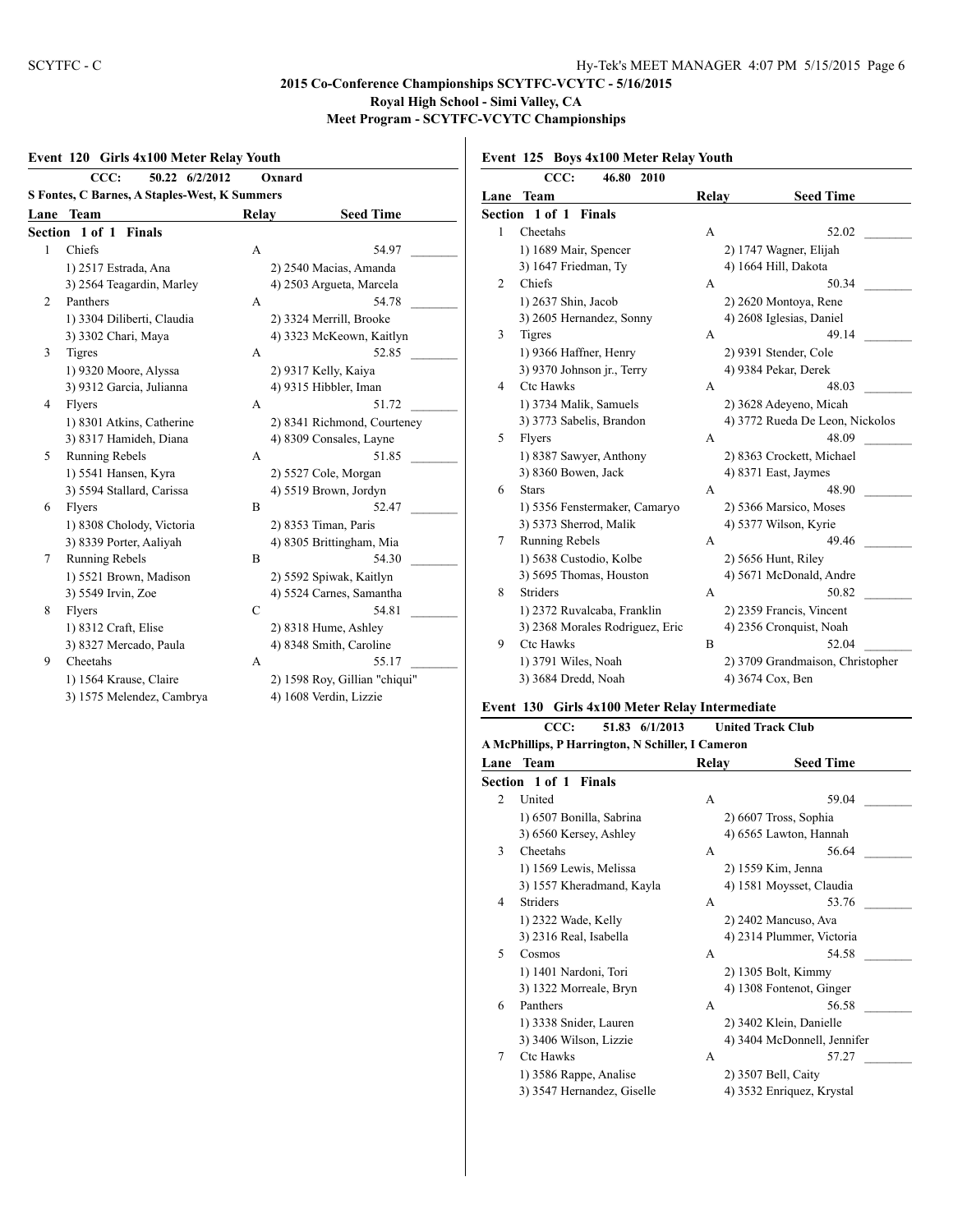## **Event 135 Boys 4x100 Meter Relay Intermediate**

|                                            | CCC:<br>46.96 5/17/2014    |       | <b>Oxnard Stars</b>        |  |  |  |
|--------------------------------------------|----------------------------|-------|----------------------------|--|--|--|
| K Nicholson, M Allen, D Staples, T Brunson |                            |       |                            |  |  |  |
| Lane                                       | <b>Team</b>                | Relay | <b>Seed Time</b>           |  |  |  |
| Section 1 of 1 Finals                      |                            |       |                            |  |  |  |
| 1                                          | <b>Blazers</b>             | A     | 50.99                      |  |  |  |
|                                            | 1) 7452 Luna, Timothy      |       | 2) 7450 Hernandez, Randale |  |  |  |
|                                            | 3) 7365 Pachuca, Pedro     |       | 4) 7361 Morales, Joshua    |  |  |  |
| 2                                          | Running Rebels             | A     | 49.97                      |  |  |  |
|                                            | 1) 5651 Hamrick, Chase     |       | 2) 5616 Arreola, Daniel    |  |  |  |
|                                            | 3) 5686 Reyes, Kristian    |       | 4) 5680 Perez, Richard     |  |  |  |
| 3                                          | Flyers                     | A     | 49.70                      |  |  |  |
|                                            | 1) 8370 Downing, Tate      |       | 2) 8453 Johnson, Grady     |  |  |  |
|                                            | 3) 8457 Thai, Hayden       |       | 4) 8452 Jackels, Alex      |  |  |  |
| $\overline{4}$                             | <b>Warriors</b>            | A     | 48.02                      |  |  |  |
|                                            | 1) 4694 Smalls, Zaphyr     |       | 2) 4658 McBride, Jack      |  |  |  |
|                                            | 3) 4672 Ornelas, Cedric    |       | 4) 4692 Shamburger, Naseem |  |  |  |
| 5                                          | <b>Stars</b>               | A     | 48.22                      |  |  |  |
|                                            | 1) 5452 Scott, Amos        |       | 2) 5454 Waters, Ja'ron     |  |  |  |
|                                            | 3) 5359 Harris, Xavier     |       | 4) 5451 Ortiz, Alejandro   |  |  |  |
| 6                                          | United                     | A     | 49.44                      |  |  |  |
|                                            | 1) 6768 Simqu, William     |       | 2) 6704 Justus, Tristan    |  |  |  |
|                                            | 3) 6701 Jimenez, Leo       |       | 4) 6696 Holmes, David      |  |  |  |
| 7                                          | Cosmos                     | A     | 49.79                      |  |  |  |
|                                            | 1) 1356 Brown, Mason       |       | 2) 1374 Rust, Tyler        |  |  |  |
|                                            | 3) 1453 Smith, Kameron     |       | 4) 1367 Lazaro, Izaiah     |  |  |  |
| 8                                          | <b>Tigres</b>              | A     | 50.61                      |  |  |  |
|                                            | 1) 9452 Castro, Jacob-john |       | 2) 9397 wright, iak        |  |  |  |
|                                            | 3) 9356 Carter, tristan    |       | 4) 9454 Corsi, Gage        |  |  |  |
| 9                                          | United                     | B     | 53.71                      |  |  |  |
|                                            | 1) 6648 Chen, Garrett      |       | 2) 6706 Kastenberg, Ethan  |  |  |  |
|                                            | 3) 6721 Majam, Kelly       |       | 4) 6743 Parks, Hunter      |  |  |  |

#### **Event 150 Girls 1500 Meter Run Gremlin**

|      | CCC:<br>5:54.52 2010            | <b>Gia Majerus</b> |                  |
|------|---------------------------------|--------------------|------------------|
| Lane | Name                            | Team               | <b>Seed Time</b> |
|      | Section 1 of 1<br><b>Finals</b> |                    |                  |
| 1    | 9010 Laureano, Niza             | <b>Tigres</b>      | 5:46.62          |
| 2    | 9028 Torres, Emma               | Tigres             | 6:09.09          |
| 3    | 7005 Estrada, Paola             | <b>Blazers</b>     | 6:10.65          |
| 4    | 5517 Bradley, Kenna             | Running Rebels     | 6:18.42          |
| 5    | 1008 Kozak, Candace             | Cosmos             | 6:28.02          |
| 6    | 5530 de la Rionda, Maggie       | Running Rebels     | 6:30.32          |
| 7    | 5557 Lorenzo, Linda             | Running Rebels     | 6:36.96          |
| 8    | 3020 Taylor, Monet              | Panthers           | 6:40.21          |
| 9    | 4537 Harris, Bryssa             | Warriors           | 6:40.44          |
| 10   | 6558 Kastenberg, Paloma         | United             | 6:42.12          |
| 11   | 2027 Zapata, Sadie              | <b>Striders</b>    | 6:44.90          |
| 12   | 4559 Pearson, Lucia             | Warriors           | 6:45.28          |
| 13   | 1534 Fisher, Skye               | Cheetahs           | 6:47.67          |
| 14   | 7012 Perez, Kaylani             | <b>Blazers</b>     | 6:49.01          |
| 15   | 7002 Cardona, Destiny           | <b>Blazers</b>     | 6:50.90          |
| 16   | 2550 Morales, Alaya             | Chiefs             | 6:57.60          |

## **Event 155 Boys 1500 Meter Run Gremlin**

|      | CCC:<br>5:30.93 5/21/2011    | <b>Chase Schermer</b> |                  |
|------|------------------------------|-----------------------|------------------|
| Lane | <b>Name</b>                  | Team                  | <b>Seed Time</b> |
|      | <b>Section 1 of 1 Finals</b> |                       |                  |
| 1    | 2603 Harper, Zahir           | Chiefs                | 5:52.84          |
| 2    | 3786 Toscano, Ritchy         | Ctc Hawks             | 5:52.86          |
| 3    | 9061 Leandro, Chance         | <b>Tigres</b>         | 6:00.88          |
| 4    | 8051 Collins, Mason          | Flyers                | 6:02.97          |
| 5    | 4610 Carrasco, Sebastian     | Warriors              | 6:10.02          |
| 6    | 2053 Caille, Philip          | <b>Striders</b>       | 6:13.79          |
| 7    | 4631 Gonzales, Grayson       | Warriors              | 6:18.22          |
| 8    | 6751 Rawlings, Alexander     | United                | 6:23.00          |
| 9    | 6727 McNee, Cooper           | United                | 6:25.63          |
| 10   | 2576 Avila, David            | Chiefs                | 6:27.62          |
| 11   | 4713 Wiley, Jamesen          | Warriors              | 6:29.63          |
| 12   | 3063 Watson, Jack            | Panthers              | 6:37.55          |

#### **Event 160 Girls 1500 Meter Run Bantam**

|      | CCC:<br>5:15.27 6/1/2013     | <b>Alexis Fernandez</b> |                  |
|------|------------------------------|-------------------------|------------------|
| Lane | <b>Name</b>                  | Team                    | <b>Seed Time</b> |
|      | <b>Section 1 of 1 Finals</b> |                         |                  |
| 1    | 9123 Ochoa, Chelsea          | Tigres                  | 5:23.45          |
| 2    | 1137 Willard, Kimberly       | Cosmos                  | 5:28.26          |
| 3    | 9104 Cunningham, Audrey      | Tigres                  | 5:31.95          |
| 4    | 8102 Blackwell, Peyton       | Flyers                  | 5:34.14          |
| 5    | 8104 Brotcke, Danielle       | Flyers                  | 5:36.50          |
| 6    | 5504 Andrade, Maya           | Running Rebels          | 5:41.55          |
| 7    | 8110 Easley, Ellie           | Flyers                  | 5:52.48          |
| 8    | 6540 Geyer, Grace            | United                  | 5:53.56          |
| 9    | 5607 Whitmore, Paige         | Running Rebels          | 5:54.00          |
| 10   | 2113 Gibbel, Kristen         | <b>Striders</b>         | 5:59.51          |
| 11   | 5570 Olivas, Leanna          | <b>Running Rebels</b>   | 6:04.28          |
| 12   | 4514 Breitbach, Shefali      | <b>Warriors</b>         | 6:08.34          |
| 13   | 1592 Reich, Cayden           | Cheetahs                | 6:08.94          |
| 14   | 3579 Peterson-Henry, Callia  | Ctc Hawks               | 6:09.06          |
| 15   | 3615 Vasquez, Ryan           | Ctc Hawks               | 6:09.08          |
| 16   | 2124 Pereira, Addison        | Striders                | 6:22.42          |
|      |                              |                         |                  |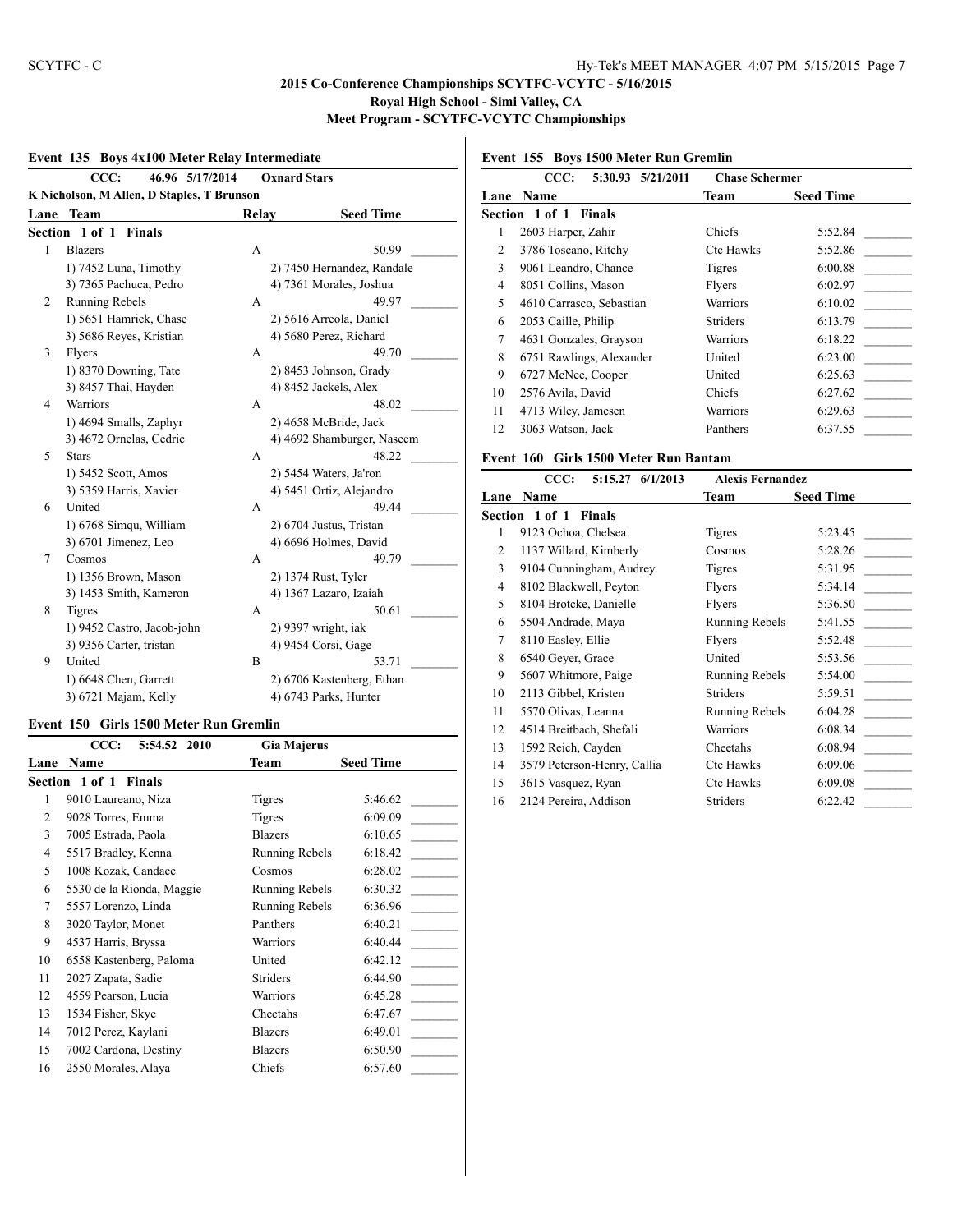#### **Event 165 Boys 1500 Meter Run Bantam**

| CCC:<br>4:54.86 2010               | <b>Timothy Sterkel</b> |                  |
|------------------------------------|------------------------|------------------|
| Name                               | Team                   | <b>Seed Time</b> |
| 1 of 1<br><b>Finals</b><br>Section |                        |                  |
| 5620 Bazerkanian, Jonah            | Running Rebels         | 5:16.20          |
| 1188 Young, Lex                    | Cosmos                 | 5:17.66          |
| 1187 Young, Leo                    | Cosmos                 | 5:18.63          |
| 8168 James, Donovan                | Flyers                 | 5:26.52          |
| 3171 Poynter, Owen                 | Panthers               | 5:28.08          |
| 1640 Dobkousky, Mason              | Cheetahs               | 5:29.24          |
| 9188 Torres, michael               | Tigres                 | 5:30.27          |
| 2169 Rosaasen, Ryan                | Striders               | 5:32.30          |
| 9172 Herrera, Braden               | <b>Tigres</b>          | 5:32.43          |
| 8169 Johnson, Henry                | Flyers                 | 5:37.38          |
| 5640 De la Rionda, Noah            | Running Rebels         | 5:38.39          |
| 2587 Copeland, Dominick            | Chiefs                 | 5:41.83          |
| 4624 Esparza, Giovanni             | Warriors               | 5:41.87          |
| 1665 Hollender, Caden              | Cheetahs               | 5:44.79          |
| 2638 Shin, Lucas                   | Chiefs                 | 5:45.48          |
| 3718 Hebert, Luke                  | <b>Ctc Hawks</b>       | 5:46.89          |
|                                    |                        |                  |

# **CCC: 4:44.99 2010 Patrick Larkin**

**Event 175 Boys 1500 Meter Run Midget**

|    | UU.                         | 1 au na Lai Nill |                  |
|----|-----------------------------|------------------|------------------|
|    | Lane Name                   | Team             | <b>Seed Time</b> |
|    | Section 1 of 1 Finals       |                  |                  |
| 1  | 4712 Wiley, Jaden           | Warriors         | 4:58.11          |
| 2  | 8254 Carnan, Callum         | Flyers           | 5:02.10          |
| 3  | 8255 Cooper, Michael        | Flyers           | 5:03.63          |
| 4  | 8286 Sottile, Christopher   | Flyers           | 5:04.96          |
| 5  | 3251 Appleford, Daniel      | Panthers         | 5:05.35          |
| 6  | 4612 Chan, Zachary          | Warriors         | 5:08.69          |
| 7  | 9288 Torres, Michael-Camilo | Tigres           | 5:09.79          |
| 8  | 1275 Sahlman, Colin         | Cosmos           | 5:10.24          |
| 9  | 9259 Egbert, Christopher    | Tigres           | 5:10.43          |
| 10 | 9252 Burns, Gavin           | <b>Tigres</b>    | 5:14.80          |
| 11 | 4648 Kelley, Jackson        | Warriors         | 5:14.97          |
| 12 | 6710 Klepper, Ben           | United           | 5:15.70          |
| 13 | 5639 De la Rionda, Jack     | Running Rebels   | 5:20.30          |
| 14 | 3653 Bowers, Braden         | Ctc Hawks        | 5:21.52          |
| 15 | 5648 Glantz, Weslie         | Running Rebels   | 5:22.77          |
| 16 | 6683 Gurarie, AJ            | United           | 5:25.23          |
|    |                             |                  |                  |

## **Event 170 Girls 1500 Meter Run Midget**

|      | CCC:<br>4:53.46 5/17/2014       | <b>Alexis Fernandez</b> |                  |
|------|---------------------------------|-------------------------|------------------|
| Lane | <b>Name</b>                     | Team                    | <b>Seed Time</b> |
|      | Section 1 of 1<br><b>Finals</b> |                         |                  |
| 1    | 4529 Fernandez, Alexis          | Warriors                | 4:49.08          |
| 2    | 2500 Abrego, Sofia              | Chiefs                  | 5:04.31          |
| 3    | 5603 Walker, Jill               | <b>Running Rebels</b>   | 5:08.08          |
| 4    | 4558 Pearson, Julia             | Warriors                | 5:11.40          |
| 5    | 7211 Walla, Jordyn              | <b>Blazers</b>          | 5:16.34          |
| 6    | 5551 Jones, Abigail             | Running Rebels          | 5:17.86          |
| 7    | 5568 Nygren, Morgan             | Running Rebels          | 5:21.29          |
| 8    | 7208 Perez, Emmalee             | <b>Blazers</b>          | 5:25.08          |
| 9    | 8201 Bauer, Savannah            | Flyers                  | 5:29.72          |
| 10   | 3648 Bietsch, Chandler          | <b>Ctc Hawks</b>        | 5:31.87          |
| 11   | 2511 Cedillo, Frieda Kamila     | <b>Chiefs</b>           | 5:34.31          |
| 12   | 1224 Locher, Rebecca            | Cosmos                  | 5:47.86          |
| 13   | 9209 Gomez, Madison             | Tigres                  | 5:48.00          |
| 14   | 2207 Denham, Chloe              | <b>Striders</b>         | 5:48.14          |
|      |                                 |                         |                  |

#### **Event 180 Girls 1500 Meter Run Youth**

|      | CCC:<br>4:51.47 6/2/2012     | Michelle Magnani      |                  |
|------|------------------------------|-----------------------|------------------|
| Lane | <b>Name</b>                  | Team                  | <b>Seed Time</b> |
|      | <b>Section 1 of 1 Finals</b> |                       |                  |
| 1    | 9300 Becker, Cameron         | Tigres                | 4:56.82          |
| 2    | 7308 Walla, Nevaeh           | <b>Blazers</b>        | 4:59.63          |
| 3    | 1317 Locher, Madeleine       | Cosmos                | 5:01.32          |
| 4    | 9308 Erickson, Peyton        | Tigres                | 5:02.41          |
| 5    | 5560 Marciano, Madeline      | <b>Running Rebels</b> | 5:14.15          |
| 6    | 4305 Lenehan, Kyla           | Roadrunners           | 5:14.40          |
| 7    | 9309 Espitia, Caitlin        | Tigres                | 5:14.98          |
| 8    | 5576 Perdomo, Angelena       | Running Rebels        | 5:20.11          |
| 9    | 3586 Rappe, Analise          | Ctc Hawks             | 5:23.08          |
| 10   | 1594 Robbins, Claire         | Cheetahs              | 5:23.43          |
| 11   | 4513 Breitbach, Samantha     | <b>Warriors</b>       | 5:25.10          |
| 12   | 9313 Gurney, Laura           | Tigres                | 5:27.14          |
| 13   | 9318 Kirkegaard, Sophie      | Tigres                | 5:28.11          |
| 14   | 4552 Nesheim, Amelia         | <b>Warriors</b>       | 5:31.05          |
| 15   | 5572 Ortega, Allison         | Running Rebels        | 5:35.14          |
| 16   | 1506 Bernet, Fiona           | Cheetahs              | 5:37.93          |
|      |                              |                       |                  |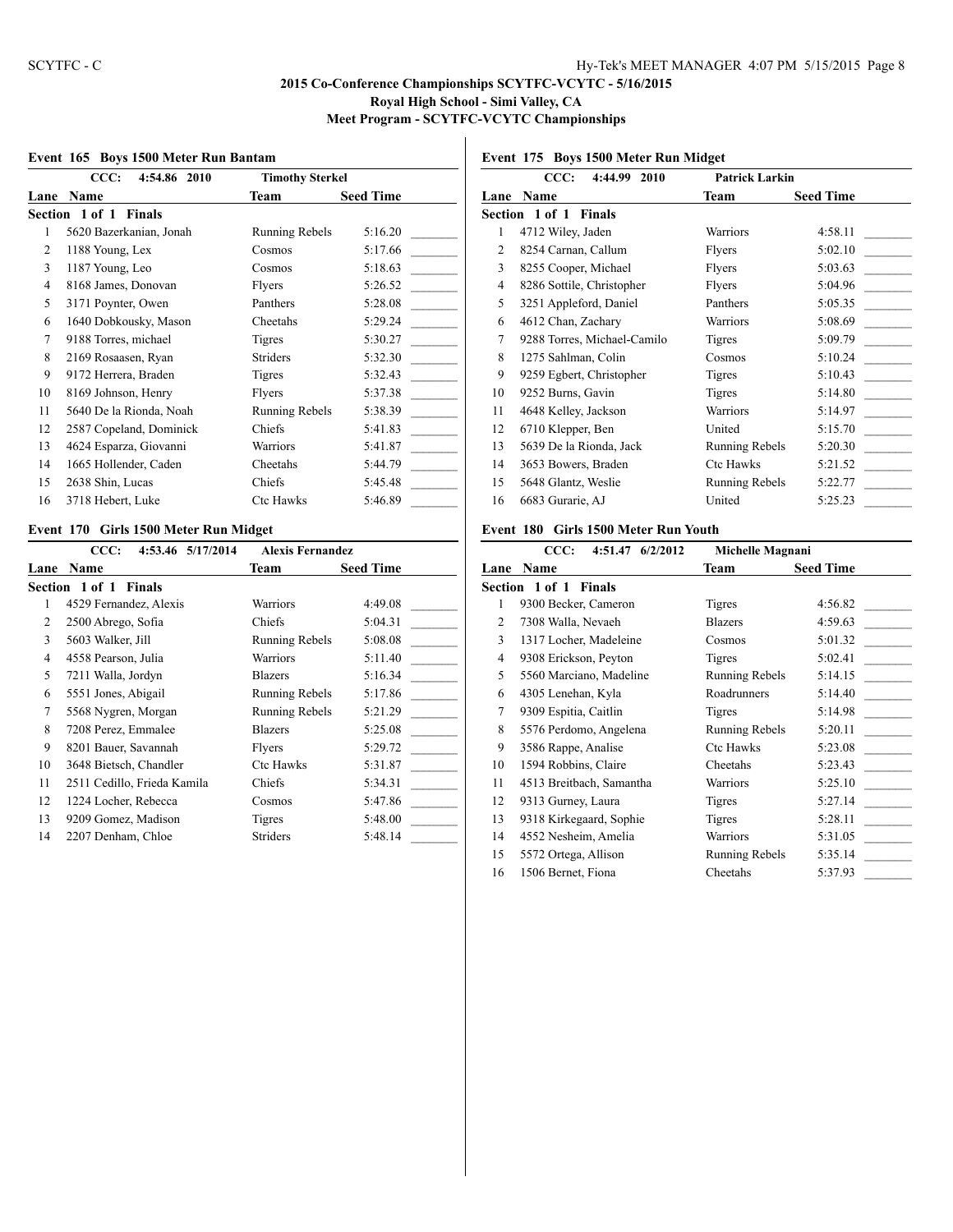#### **Event 185 Boys 1500 Meter Run Youth**

|      | CCC:<br>4:24.36 2010            | <b>Jonathan Byrne</b> |                  |
|------|---------------------------------|-----------------------|------------------|
| Lane | Name                            | Team                  | <b>Seed Time</b> |
|      | Section 1 of 1<br><b>Finals</b> |                       |                  |
| 1    | 9389 Ronk, Ethan                | <b>Tigres</b>         | 4:30.73          |
| 2    | 9367 Hammel, Charlie            | Tigres                | 4:34.47          |
| 3    | 1357 Burr, Mitchell             | Cosmos                | 4:35.78          |
| 4    | 6695 Holcomb, Michael           | United                | 4:36.29          |
| 5    | 1363 Gravel, Fletcher           | Cosmos                | 4:42.70          |
| 6    | 4707 Verdugo, Christopher       | Warriors              | 4:45.36          |
| 7    | 4365 Stevens, Colby             | Roadrunners           | 4:47.99          |
| 8    | 5613 Ahl, Connor                | Running Rebels        | 4:48.93          |
| 9    | 1383 Young, Nico                | Cosmos                | 4:49.05          |
| 10   | 5703 Williams, Bradley          | Running Rebels        | 4:49.51          |
| 11   | 3678 Danforth, Ethan            | Ctc Hawks             | 4:49.84          |
| 12   | 1369 Meijer, Justin             | Cosmos                | 4:50.06          |
| 13   | 8381 Longo, Eric                | Flyers                | 4:50.62          |
| 14   | 1755 Zeng, Allen                | Cheetahs              | 4:54.01          |
| 15   | 5704 Williams, Nicholas         | <b>Running Rebels</b> | 4:56.62          |
| 16   | 6728 Mikaelian, Alex            | United                | 4:57.51          |

#### **Event 190 Girls 1500 Meter Run Intermediate**

| 4:46.31 2010<br>CCC:  | <b>Sarah Baxter</b> |                  |
|-----------------------|---------------------|------------------|
| Lane Name             | Team                | <b>Seed Time</b> |
| Section 1 of 1 Finals |                     |                  |
| 8400 Adams, Claire    | Flyers              | 4:55.08          |
| 6595 Shulze, Sarah    | United              | 4:56.58          |
| 5573 Ortega, Olivia   | Running Rebels      | 6:10.17          |

#### **Event 195 Boys 1500 Meter Run Intermediate**

|      | CCC:                            | 4:25.45 5/17/2014 | <b>Brett Beattie</b>  |                  |
|------|---------------------------------|-------------------|-----------------------|------------------|
| Lane | <b>Name</b>                     |                   | Team                  | <b>Seed Time</b> |
|      | Section 1 of 1<br><b>Finals</b> |                   |                       |                  |
| 1    | 1452 Pizza, Mark                |                   | Cosmos                | 4:38.94          |
| 2    | 9455 Eidson, Derek              |                   | Tigres                | 4:39.00          |
| 3    | 1453 Smith, Kameron             |                   | Cosmos                | 4:41.22          |
| 4    | 4635 Harris, James              |                   | Warriors              | 4:49.02          |
| 5    | 4608 Carlon, Don                |                   | Warriors              | 4:51.46          |
| 6    | 6735 Montoya, Joshua            |                   | United                | 4:57.48          |
| 7    | 1451 Garcia, Zak                |                   | Cosmos                | 5:00.55          |
| 8    | 3781 Stone, Kevin               |                   | <b>Ctc Hawks</b>      | 5:01.21          |
| 9    | 5700 Vaughan, Deo               |                   | <b>Running Rebels</b> | 5:01.26          |
| 10   | 9461 Tritschler, Cy             |                   | Tigres                | 5:06.74          |
| 11   | 9456 Haywood, Lance             |                   | Tigres                | 5:12.32          |
| 12   | 4711 West, Adam                 |                   | Warriors              | 5:21.83          |
| 13   | 1685 Longaker, Lance            |                   | Cheetahs              | 5:33.12          |

# **Event 210 Girls 400 Meter Dash Gremlin**

|      | $1:15.88$ 6/2/2012<br>CCC: | <b>Sophie Beck</b> |                  |
|------|----------------------------|--------------------|------------------|
| Lane | <b>Name</b>                | Team               | <b>Seed Time</b> |
|      | Section 1 of 1 Finals      |                    |                  |
| 1    | 9015 Mobley, Olivia        | Tigres             | 1:26.40          |
| 2    | 7011 Navarrete, Ella       | <b>Blazers</b>     | 1:26.24          |
| 3    | 1552 Jensen, Gabriella     | Cheetahs           | 1:25.52          |
| 4    | 4527 Edemann, Riley        | Warriors           | 1:22.33          |
| 5    | 3009 Knauer, Makayla       | Panthers           | 1:22.77          |
| 6    | 9009 Howard, Charisma      | Tigres             | 1:22.81          |
| 7    | 2010 Gonzalez, Gianna      | <b>Striders</b>    | 1:25.98          |
| 8    | 4531 Flett, Madeleine      | Warriors           | 1:26.28          |
| 9    | 6596 Simon-Lacombe, Sophia | United             | 1:27.03          |
|      |                            |                    |                  |

#### **Event 215 Boys 400 Meter Dash Gremlin**

|                | 1:13.64 5/21/2011<br>CCC: | <b>Constantine Lagos</b> |                  |
|----------------|---------------------------|--------------------------|------------------|
|                | Lane Name                 | Team                     | <b>Seed Time</b> |
|                | Section 1 of 1<br>Finals  |                          |                  |
|                | 6675 Glynn, James         | United                   | 1:22.96          |
| $\mathfrak{D}$ | 1071 Tomasetti, Roman     | Cosmos                   | 1:21.72          |
| 3              | 5062 Maria, Andrew        | <b>Stars</b>             | 1:21.47          |
| 4              | 3052 Karsten, Alex        | Panthers                 | 1:14.27          |
| 5              | 2059 I. Sowa, Gresham     | <b>Striders</b>          | 1:17.06          |
| 6              | 4665 Morris, Justus       | <b>Warriors</b>          | 1:19.91          |
| 7              | 1070 Stimpson, Trevor     | Cosmos                   | 1:21.71          |
| 8              | 4606 Bunning, Nathan      | Warriors                 | 1:21.78          |
| 9              | 6678 Gorowitz, Elie       | United                   | 1:24.74          |

## **Event 220 Girls 400 Meter Dash Bantam**

|   | $1:07.55$ $5/21/2011$<br>CCC: | <b>Destiny Collins</b> |                  |
|---|-------------------------------|------------------------|------------------|
|   | <b>Lane Name</b>              | Team                   | <b>Seed Time</b> |
|   | Section 1 of 1 Finals         |                        |                  |
|   | 5110 Johnson, Mykah           | <b>Stars</b>           | 1:16.85          |
| 2 | 9131 Troutman, Chantelle      | Tigres                 | 1:16.45          |
| 3 | 5548 Irvin, Danielle          | <b>Running Rebels</b>  | 1:12.19          |
| 4 | 9127 Shadden, Lily            | Tigres                 | 1:08.14          |
| 5 | 1531 Fann, Ta'Ahjah           | Cheetahs               | 1:08.55          |
| 6 | 4574 Toliver, Mikayla         | <b>Warriors</b>        | 1:10.47          |
|   | 5596 Thomas, Harlee           | Running Rebels         | 1:13.46          |
| 8 | 3519 Chavez, Jaymie           | <b>Ctc Hawks</b>       | 1:16.57          |

## **Event 225 Boys 400 Meter Dash Bantam**

|              | CCC:<br>$1:05.27$ 2010     | <b>Ezekial Bishop</b> |                  |
|--------------|----------------------------|-----------------------|------------------|
| Lane         | <b>Name</b>                | <b>Team</b>           | <b>Seed Time</b> |
|              | Section 1 of 1 Finals      |                       |                  |
| 1            | 3785 Tiofil, Amaury        | <b>Ctc Hawks</b>      | 1:12.25          |
| 2            | 3164 Khan, Azad            | Panthers              | 1:10.00          |
| $\mathbf{3}$ | 6688 Heidt, Rowan          | United                | 1:09.45          |
| 4            | 1154 Carr, Bennet          | Cosmos                | 1:07.31          |
| 5            | 5162 Green, Isaiah         | <b>Stars</b>          | 1:08.31          |
| 6            | 8187 Spayde, Ethan         | Flyers                | 1:08.89          |
|              | 1180 Sahlman, Aaron        | Cosmos                | 1:09.66          |
| 8            | 5653 Harrington, Dean      | Running Rebels        | 1:10.58          |
| 9            | 6767 Simon-Lacombe, Andrey | United                | 1:13.94          |
|              |                            |                       |                  |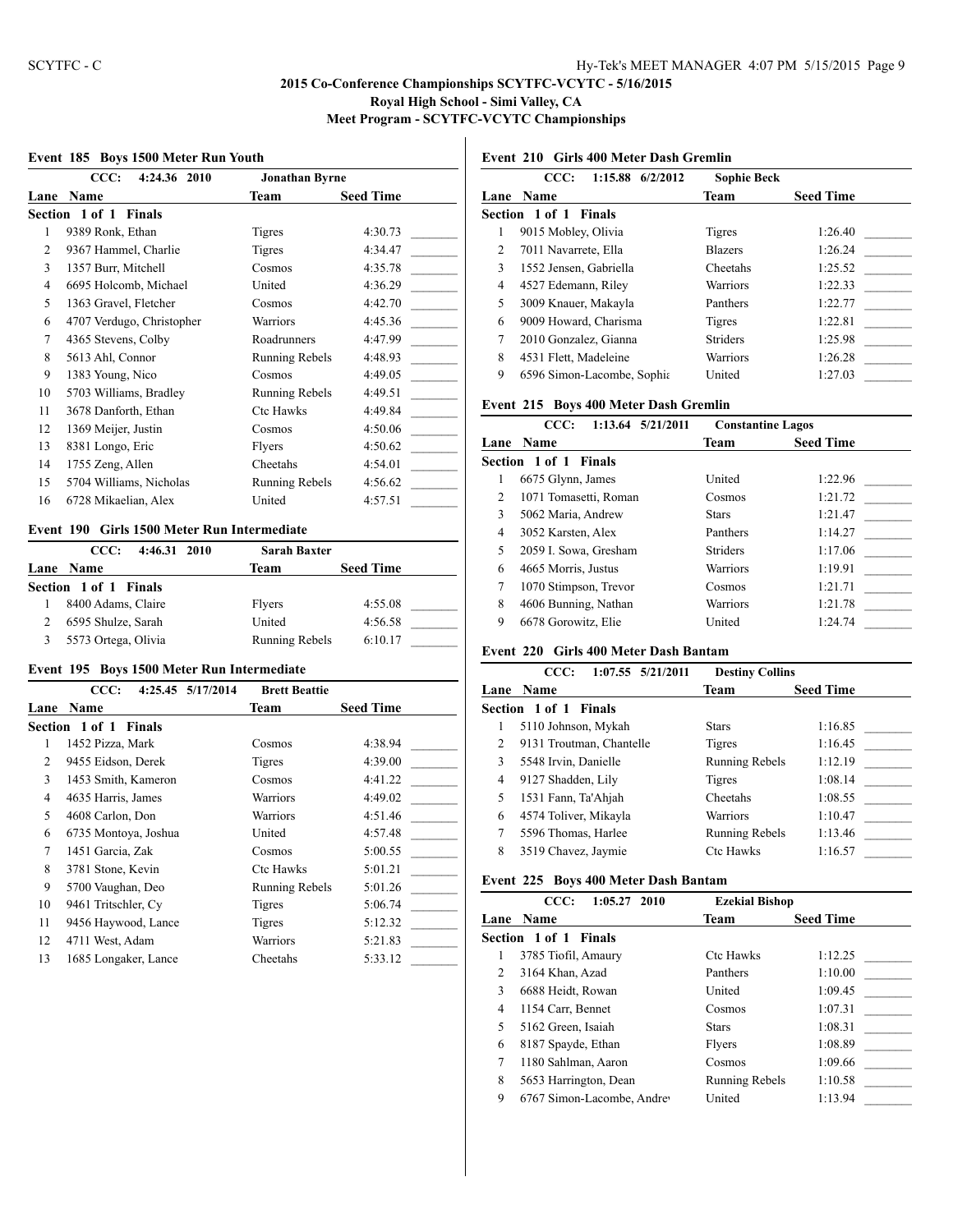#### **Event 230 Girls 400 Meter Dash Midget**

|   | CCC:<br>$1:00.82$ $5/21/2011$ | <b>Bailey Pate</b>    |                  |
|---|-------------------------------|-----------------------|------------------|
|   | Lane Name                     | Team                  | <b>Seed Time</b> |
|   | Section 1 of 1 Finals         |                       |                  |
|   | 5532 Duchemin, Dominique -    | <b>Running Rebels</b> | 1:08.95          |
| 2 | 6548 Haq, Zara                | United                | 1:07.49          |
| 3 | 6516 Covington, Sydney        | United                | 1:07.15          |
| 4 | 1231 Simental, Samantha       | Cosmos                | 1:02.71          |
| 5 | 5200 Austin, Raeshell         | <b>Stars</b>          | 1:03.19          |
| 6 | 1530 Fann, Asha               | Cheetahs              | 1:06.74          |
| 7 | 9228 Rojas, Itziany           | Tigres                | 1:07.15          |
| 8 | 5539 Garner, Molly            | <b>Running Rebels</b> | 1:07.70          |
| 9 | 9223 Phillips, Tiernan        | Tigres                | 1:09.26          |

#### **Event 235 Boys 400 Meter Dash Midget**

|                | CCC:<br>59.77 2010     | <b>Fudail Burns</b>   |                  |
|----------------|------------------------|-----------------------|------------------|
| Lane           | <b>Name</b>            | Team                  | <b>Seed Time</b> |
|                | Section 1 of 1 Finals  |                       |                  |
|                | 2259 Johnson, Martel   | <b>Striders</b>       | 1:06.13          |
| $\overline{c}$ | 7266 Magana, Emilio    | <b>Blazers</b>        | 1:05.31          |
| 3              | 1273 Olson, Adam       | Cosmos                | 1:04.86          |
| 4              | 4588 Bacon, Kory       | Warriors              | 1:01.20          |
| 5              | 3683 Donovan, Kienan   | <b>Ctc Hawks</b>      | 1:03.26          |
| 6              | 5628 Brown, Hayden     | <b>Running Rebels</b> | 1:03.57          |
| 7              | 4642 Horning, Arthur   | Warriors              | 1:05.03          |
| 8              | 8260 Fitzgerald, Angus | Flyers                | 1:05.61          |
| 9              | 4699 Smyth, Gavin      | Warriors              | 1:06.27          |

#### **Event 240 Girls 400 Meter Dash Youth**

|      | CCC:<br>58.69         | 5/21/2011 | Sarah Johnson         |                  |
|------|-----------------------|-----------|-----------------------|------------------|
| Lane | <b>Name</b>           |           | <b>Team</b>           | <b>Seed Time</b> |
|      | Section 1 of 1 Finals |           |                       |                  |
|      | 4564 Rogers, Kamryn   |           | Warriors              | 1:04.87          |
| 2    | 8353 Timan, Paris     |           | Flyers                | 1:03.71          |
| 3    | 5541 Hansen, Kyra     |           | <b>Running Rebels</b> | 1:02.87          |
| 4    | 5323 Vera, Ariana     |           | <b>Stars</b>          | 1:00.40          |
| 5    | 9320 Moore, Alyssa    |           | Tigres                | 1:01.45          |
| 6    | 9317 Kelly, Kaiya     |           | Tigres                | 1:02.69          |
| 7    | 3333 Rashoff, Shaelyn |           | Panthers              | 1:03.35          |
| 8    | 2503 Argueta, Marcela |           | Chiefs                | 1:04.40          |
| 9    | 1559 Kim, Jenna       |           | Cheetahs              | 1:04.92          |

#### **Event 245 Boys 400 Meter Dash Youth**

|   | CCC:                    | 53.14 5/17/2014 | Kai Bixler            |                  |  |
|---|-------------------------|-----------------|-----------------------|------------------|--|
|   | <b>Lane Name</b>        |                 | Team                  | <b>Seed Time</b> |  |
|   | Section 1 of 1 Finals   |                 |                       |                  |  |
|   | 4653 Lucero, Andrew     |                 | Warriors              | 57.92            |  |
| 2 | 5668 Madias, George     |                 | <b>Running Rebels</b> | 57.15            |  |
| 3 | 2351 Askaree, Jeremy    |                 | <b>Striders</b>       | 56.88            |  |
| 4 | 5366 Marsico, Moses     |                 | <b>Stars</b>          | 53.67            |  |
| 5 | 4694 Smalls, Zaphyr     |                 | Warriors              | 54.52            |  |
| 6 | 1356 Brown, Mason       |                 | Cosmos                | 55.09            |  |
| 7 | 5680 Perez, Richard     |                 | <b>Running Rebels</b> | 56.97            |  |
| 8 | 9370 Johnson jr., Terry |                 | Tigres                | 57.46            |  |
| 9 | 2605 Hernandez, Sonny   |                 | Chiefs                | 58.03            |  |

## **Event 250 Girls 400 Meter Dash Intermediate**

| CCC:      | <b>Carolyn Wilson</b>                                                                                                   |                  |
|-----------|-------------------------------------------------------------------------------------------------------------------------|------------------|
| Lane Name | Team                                                                                                                    | <b>Seed Time</b> |
|           |                                                                                                                         |                  |
|           | <b>Blazers</b>                                                                                                          | 1:17.37          |
|           | <b>Blazers</b>                                                                                                          | 1:06.16          |
| 5         | Running Rebels                                                                                                          | 1:06.57          |
|           | Running Rebels                                                                                                          | 1:10.00          |
|           | Section 1 of 1 Finals<br>7402 Lara, Vivianna<br>7403 Murruffo, Andrea<br>5598 Tyler, Olivia<br>5533 Dunkleberger, Kylie | 57.79 5/17/2014  |

## **Event 255 Boys 400 Meter Dash Intermediate**

| CCC:<br>54.12 6/2/2012 |                       |  | Varian Wilson  |                  |
|------------------------|-----------------------|--|----------------|------------------|
|                        | Lane Name             |  | Team           | <b>Seed Time</b> |
|                        | Section 1 of 1 Finals |  |                |                  |
| 1                      | 6648 Chen, Garrett    |  | United         | 1:02.40          |
| 2                      | 2612 Marquis, Austin  |  | Chiefs         | 1:01.34          |
| 3                      | 8453 Johnson, Grady   |  | Flyers         | 57.39            |
| $\overline{4}$         | 5451 Ortiz, Alejandro |  | <b>Stars</b>   | 55.08            |
| 5                      | 6704 Justus, Tristan  |  | United         | 56.01            |
| 6                      | 5454 Waters, Ja'ron   |  | <b>Stars</b>   | 56.66            |
| 7                      | 5686 Reyes, Kristian  |  | Running Rebels | 59.63            |
| 8                      | 5651 Hamrick, Chase   |  | Running Rebels | 1:01.80          |
| 9                      | 9458 Messner, Jason   |  | Tigres         | 1:03.05          |
|                        |                       |  |                |                  |

#### **Event 270 Girls 100 Meter Dash Gremlin**

|   | 5/17/2014<br>CCC:<br>14.99 | <b>Lovi Jones</b>     |                  |
|---|----------------------------|-----------------------|------------------|
|   | <b>Lane Name</b>           | Team                  | <b>Seed Time</b> |
|   | Section 1 of 1<br>Finals   |                       |                  |
|   | 1006 Hodgson, Brenna       | Cosmos                | 17.00            |
| 2 | 1017 Simon, Layla          | Cosmos                | 16.93            |
| 3 | 1500 Abram, Ky'lah         | Cheetahs              | 16.73            |
| 4 | 5600 Vermeulen, Brooklyn   | <b>Running Rebels</b> | 16.44            |
| 5 | 3017 Saley, Lina           | Panthers              | 15.95            |
| 6 | 5012 Harris, Jordan        | <b>Stars</b>          | 16.36            |
| 7 | 4573 Toliver, Alana        | <b>Warriors</b>       | 16.72            |
| 8 | 7000 Barragan, Leah        | <b>Blazers</b>        | 16.82            |
| 9 | 3569 Lugo, Kayla           | Ctc Hawks             | 16.96            |

#### **Event 275 Boys 100 Meter Dash Gremlin**

|   | CCC:<br>15.48 5/21/2011      | <b>Jaden Jones</b>    |                  |
|---|------------------------------|-----------------------|------------------|
|   | <b>Lane Name</b>             | Team                  | <b>Seed Time</b> |
|   | <b>Section 1 of 1 Finals</b> |                       |                  |
| 2 | 4610 Carrasco, Sebastian     | Warriors              | 16.48            |
|   | 3062 Stokes, Jaxsen          | Panthers              | 16.00            |
| 4 | 5612 Aguilar-Carnes, Jalen   | <b>Running Rebels</b> | 15.53            |
| 5 | 3778 Smith, Jamarey          | Ctc Hawks             | 15.16            |
| 6 | 4615 Collins, Tristin        | Warriors              | 15.16            |
|   | 5068 Olmande, Devin          | <b>Stars</b>          | 15.62            |
| 8 | 9067 Sap, Ethan              | Tigres                | 16.37            |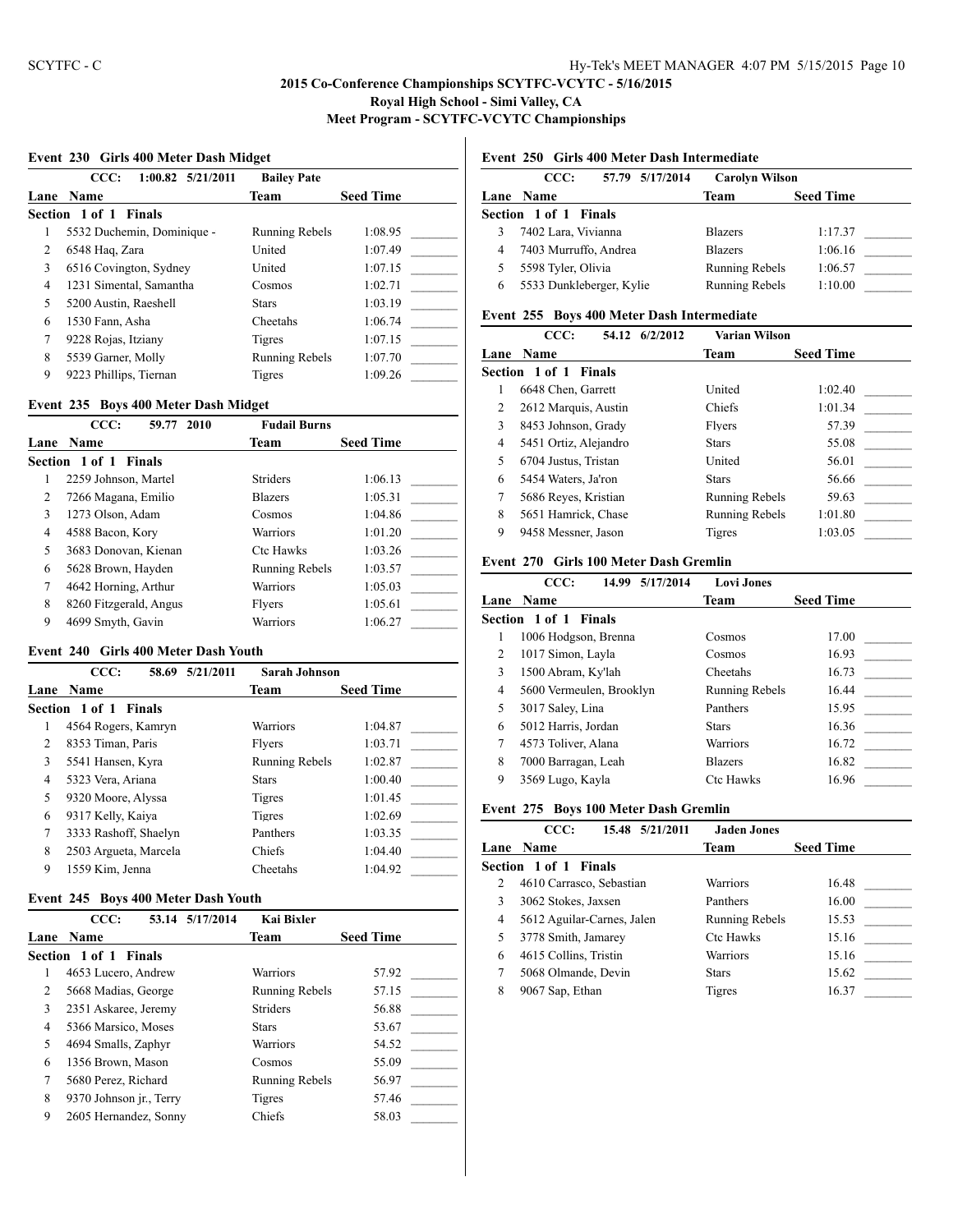#### **Event 280 Girls 100 Meter Dash Bantam**

|                | CCC:<br>14.25 2010     | Giavanna Solomon |                  |
|----------------|------------------------|------------------|------------------|
|                | Lane Name              | <b>Team</b>      | <b>Seed Time</b> |
|                | Section 1 of 1 Finals  |                  |                  |
| 1              | 8107 Convy, Madeline   | Flyers           | 15.21            |
| $\overline{c}$ | 9118 Mendez, Ryan      | Tigres           | 14.82            |
| 3              | 1550 Jennings, Anna    | Cheetahs         | 14.68            |
| 4              | 9114 Jones, Lovi       | Tigres           | 14.53            |
| 5              | 1531 Fann, Ta'Ahjah    | Cheetahs         | 14.28            |
| 6              | 9130 Thompson, Taleena | Tigres           | 14.50            |
| 7              | 4574 Toliver, Mikayla  | <b>Warriors</b>  | 14.57            |
| 8              | 1518 Clayton, Nya      | Cheetahs         | 14.81            |
| 9              | 1517 Clayton, Imani    | Cheetahs         | 15.08            |

#### **Event 285 Boys 100 Meter Dash Bantam**

|                | CCC:<br>14.07<br>6/2/2012 | <b>Kyrie Wilson</b> |                  |
|----------------|---------------------------|---------------------|------------------|
| Lane           | <b>Name</b>               | <b>Team</b>         | <b>Seed Time</b> |
|                | Section 1 of 1 Finals     |                     |                  |
|                | 6688 Heidt, Rowan         | United              | 14.70            |
| $\overline{c}$ | 3164 Khan, Azad           | Panthers            | 14.45            |
| 3              | 1641 Edwards, Pyrce       | Cheetahs            | 14.40            |
| 4              | 8188 Sterling, Grady      | Flyers              | 14.18            |
| 5              | 8150 Abarzua, Jonathan    | <b>Flvers</b>       | 13.59            |
| 6              | 5175 Taylor Jr., Antwon   | <b>Stars</b>        | 13.92            |
| 7              | 4629 Gardiner, Dylan      | Warriors            | 14.29            |
| 8              | 1706 Opolion, Elliott     | Cheetahs            | 14.45            |
| 9              | 5163 Harris, Camren       | <b>Stars</b>        | 14.53            |

#### **Event 290 Girls 100 Meter Dash Midget**

|   | CCC:<br>13.21 2010       | <b>Ahna Cameron</b>   |                  |
|---|--------------------------|-----------------------|------------------|
|   | <b>Lane Name</b>         | Team                  | <b>Seed Time</b> |
|   | Section 1 of 1 Finals    |                       |                  |
|   | 5586 Salley, Taya        | <b>Running Rebels</b> | 14.06            |
| 2 | 1220 Kennedy, Brooklyn   | Cosmos                | 13.77            |
| 3 | 3567 Lopez, Yleana       | <b>Ctc Hawks</b>      | 13.61            |
| 4 | 3527 Dela Merced, Kayla  | <b>Ctc Hawks</b>      | 13.29            |
| 5 | 5215 Richardson, Jahzara | <b>Stars</b>          | 12.95            |
| 6 | 5205 Holland, Maleah     | <b>Stars</b>          | 13.13            |
| 7 | 1229 Rodriguez, Isabella | Cosmos                | 13.39            |
| 8 | 1205 Carr, Irissa        | Cosmos                | 13.62            |
| 9 | 1530 Fann, Asha          | Cheetahs              | 13.80            |

#### **Event 295 Boys 100 Meter Dash Midget**

|      | <b>Tarrik Brock</b><br>CCC:<br>12.66 2010 |                  |                  |
|------|-------------------------------------------|------------------|------------------|
| Lane | <b>Name</b>                               | Team             | <b>Seed Time</b> |
|      | Section 1 of 1 Finals                     |                  |                  |
|      | 5263 Peart, Khalil                        | <b>Stars</b>     | 13.87            |
| 2    | 4642 Horning, Arthur                      | Warriors         | 13.83            |
| 3    | 8287 Tischhauser, Ryan                    | Flyers           | 13.67            |
| 4    | 2588 D'Aloisio, Vince                     | Chiefs           | 13.22            |
| 5    | 4588 Bacon, Kory                          | Warriors         | 12.84            |
| 6    | 1252 Belew, Joshua                        | Cosmos           | 13.14            |
| 7    | 4255 Koester, Noah                        | Roadrunners      | 13.62            |
| 8    | 4693 Shamburger, Rashad                   | Warriors         | 13.73            |
| 9    | 3683 Donovan, Kienan                      | <b>Ctc Hawks</b> | 13.86            |

# **Event 300 Girls 100 Meter Dash Youth**

| Team<br>Lane Name<br>Section 1 of 1 Finals<br>Warriors<br>4506 Bacon, Kelsey<br>5519 Brown, Jordyn<br><b>Running Rebels</b><br>2<br>3<br>1305 Bolt, Kimmy<br>Cosmos |                  |
|---------------------------------------------------------------------------------------------------------------------------------------------------------------------|------------------|
|                                                                                                                                                                     | <b>Seed Time</b> |
|                                                                                                                                                                     |                  |
|                                                                                                                                                                     | 13.50            |
|                                                                                                                                                                     | 13.20            |
|                                                                                                                                                                     | 13.09            |
| 8309 Consales, Layne<br>4<br>Flyers                                                                                                                                 | 12.94            |
| 5<br>5601 Virk, Sonia<br><b>Running Rebels</b>                                                                                                                      | 12.89            |
| 5320 Simmons, Jaydah<br>6<br><b>Stars</b>                                                                                                                           | 12.91            |
| 7<br>5303 Bennett, Daishai<br><b>Stars</b>                                                                                                                          | 13.07            |
| 8<br>8341 Richmond, Courteney<br>Flyers                                                                                                                             | 13.13            |
| 9<br><b>Ctc Hawks</b><br>3508 Berdin, Shaina                                                                                                                        | 13.45            |

## **Event 305 Boys 100 Meter Dash Youth**

|      | CCC:<br>11.59 5/17/2014      | <b>Cristian Moore</b> |                  |
|------|------------------------------|-----------------------|------------------|
| Lane | <b>Name</b>                  | Team                  | <b>Seed Time</b> |
|      | <b>Section 1 of 1 Finals</b> |                       |                  |
|      | 4618 Daye, Tyler             | <b>Warriors</b>       | 12.48            |
| 2    | 5671 McDonald, Andre         | <b>Running Rebels</b> | 12.25            |
| 3    | 3773 Sabelis, Brandon        | <b>Ctc Hawks</b>      | 12.20            |
| 4    | 2372 Ruvalcaba, Franklin     | <b>Striders</b>       | 11.87            |
| 5    | 5366 Marsico, Moses          | <b>Stars</b>          | 11.76            |
| 6    | 8363 Crockett, Michael       | Flyers                | 11.81            |
| 7    | 3628 Adeyeno, Micah          | <b>Ctc Hawks</b>      | 11.94            |
| 8    | 3722 Huff, R'Mon             | <b>Ctc Hawks</b>      | 12.24            |
| 9    | 8371 East, Jaymes            | Flvers                | 12.32            |

# **Event 310 Girls 100 Meter Dash Intermediate**

|      | CCC:<br>12.93 2010       | <b>Brooke Edell</b>   |                  |
|------|--------------------------|-----------------------|------------------|
| Lane | <b>Name</b>              | Team                  | <b>Seed Time</b> |
|      | Section 1 of 1 Finals    |                       |                  |
| 2    | 3617 Walcott, Antoniya   | <b>Ctc Hawks</b>      | 15.85            |
| 3    | 3532 Enriquez, Krystal   | <b>Ctc Hawks</b>      | 14.51            |
| 4    | 3564 Lemeus, Krista      | <b>Ctc Hawks</b>      | 14.20            |
| 5    | 1401 Nardoni, Tori       | Cosmos                | 13.61            |
| 6    | 2402 Mancuso, Ava        | <b>Striders</b>       | 13.68            |
| 7    | 5533 Dunkleberger, Kylie | <b>Running Rebels</b> | 14.49            |
| 8    | 3403 Marble, Catherine   | Panthers              | 14.75            |
| 9    | 7402 Lara, Vivianna      | <b>Blazers</b>        | 16.03            |

## **Event 315 Boys 100 Meter Dash Intermediate**

|      | CCC:<br>11.51 2010      | <b>Dominic Pennucci</b> |                  |
|------|-------------------------|-------------------------|------------------|
| Lane | <b>Name</b>             | Team                    | <b>Seed Time</b> |
|      | Section 1 of 1 Finals   |                         |                  |
| 1    | 4658 McBride, Jack      | Warriors                | 12.61            |
| 2    | 6696 Holmes, David      | United                  | 12.37            |
| 3    | 9462 Vaughn, Terrell    | Tigres                  | 12.13            |
| 4    | 4672 Ornelas, Cedric    | Warriors                | 12.08            |
| 5    | 5451 Ortiz, Alejandro   | <b>Stars</b>            | 11.91            |
| 6    | 5452 Scott, Amos        | <b>Stars</b>            | 12.05            |
| 7    | 7452 Luna, Timothy      | <b>Blazers</b>          | 12.09            |
| 8    | 9452 Castro, Jacob-john | Tigres                  | 12.14            |
| 9    | 4692 Shamburger, Naseem | Warriors                | 12.38            |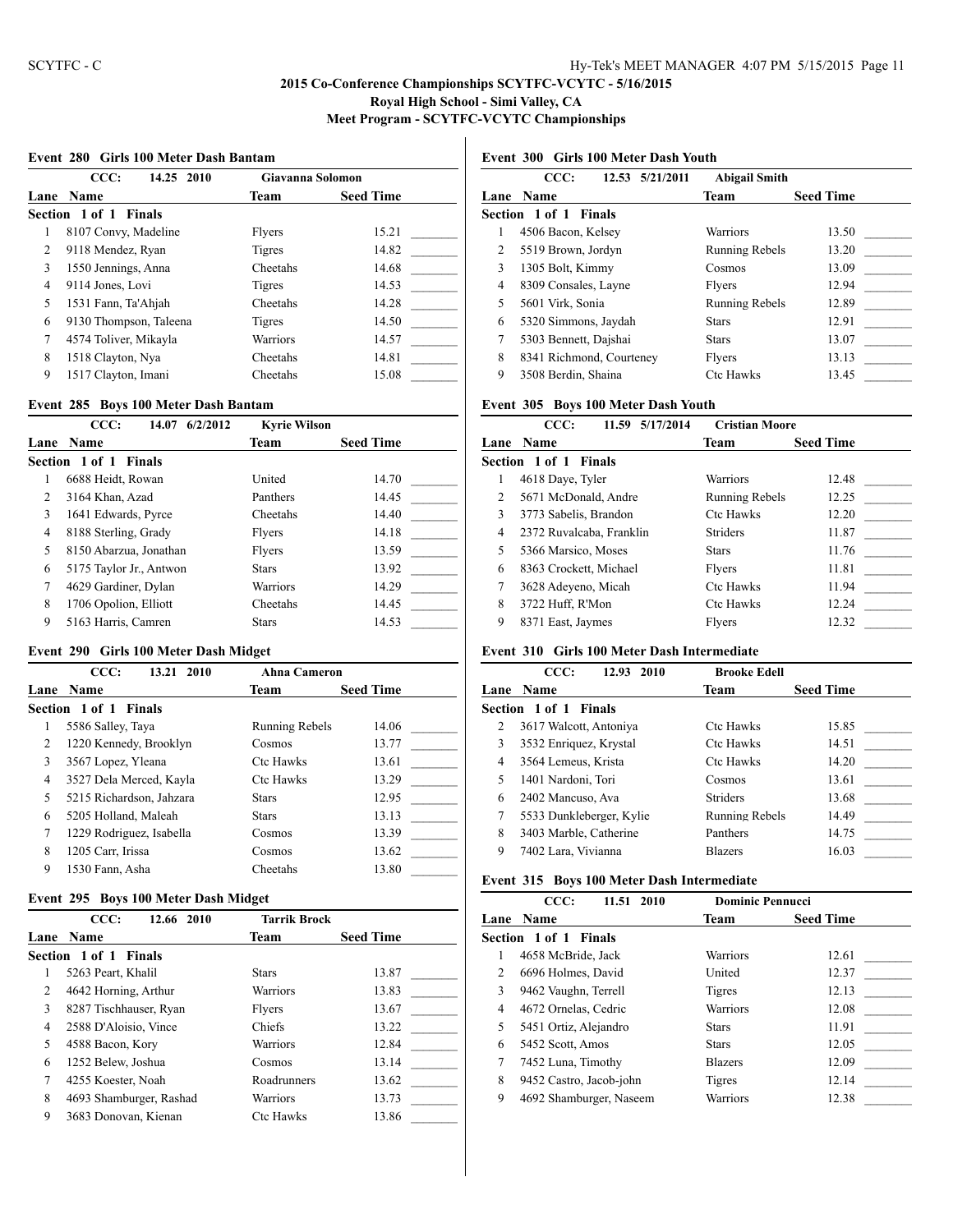#### **Event 330 Girls 800 Meter Run Gremlin**

| CCC:<br>2:57.83<br>2010 |                           | <b>Hannah Wilson</b>  |                  |
|-------------------------|---------------------------|-----------------------|------------------|
| Lane                    | <b>Name</b>               | Team                  | <b>Seed Time</b> |
|                         | Section 1 of 1 Finals     |                       |                  |
| 1                       | 9010 Laureano, Niza       | Tigres                | 2:59.37          |
| 2                       | 5517 Bradley, Kenna       | Running Rebels        | 3:13.40          |
| 3                       | 4012 Shepard, Jacaranda   | Roadrunners           | 3:13.67          |
| 4                       | 7005 Estrada, Paola       | <b>Blazers</b>        | 3:14.16          |
| 5                       | 9028 Torres, Emma         | Tigres                | 3:14.16          |
| 6                       | 1008 Kozak, Candace       | Cosmos                | 3:18.52          |
| 7                       | 3009 Knauer, Makayla      | Panthers              | 3:19.01          |
| 8                       | 1552 Jensen, Gabriella    | Cheetahs              | 3:21.96          |
| 9                       | 5557 Lorenzo, Linda       | <b>Running Rebels</b> | 3:23.39          |
| 10                      | 1004 Burke, Ana           | Cosmos                | 3:25.41          |
| 11                      | 5530 de la Rionda, Maggie | Running Rebels        | 3:25.65          |
| 12                      | 9013 Mendez, Peyton       | Tigres                | 3:26.09          |
| 13                      | 4537 Harris, Bryssa       | Warriors              | 3:27.09          |
| 14                      | 4559 Pearson, Lucia       | Warriors              | 3:34.41          |
| 15                      | 3582 Preciado, Victoria   | Ctc Hawks             | 3:35.23          |
| 16                      | 1529 Estraykh, Havera     | Cheetahs              | 3:38.87          |

## **Event 335 Boys 800 Meter Run Gremlin**

|      | CCC:<br>2:44.28 5/21/2011       | <b>Constantine Lagos</b> |                  |
|------|---------------------------------|--------------------------|------------------|
| Lane | Name                            | <b>Team</b>              | <b>Seed Time</b> |
|      | Section 1 of 1<br><b>Finals</b> |                          |                  |
| 1    | 3052 Karsten, Alex              | Panthers                 | 2:48.08          |
| 2    | 5066 Neuson, Zayvaun            | <b>Stars</b>             | 2:58.77          |
| 3    | 1071 Tomasetti, Roman           | Cosmos                   | 3:04.79          |
| 4    | 2603 Harper, Zahir              | Chiefs                   | 3:06.79          |
| 5    | 9061 Leandro, Chance            | Tigres                   | 3:07.06          |
| 6    | 3786 Toscano, Ritchy            | <b>Ctc Hawks</b>         | 3:07.42          |
| 7    | 5053 Brian, Tyler               | Stars                    | 3:09.30          |
| 8    | 1070 Stimpson, Trevor           | Cosmos                   | 3:09.44          |
| 9    | 9069 Torres, Elijah             | <b>Tigres</b>            | 3:10.87          |
| 10   | 6675 Glynn, James               | United                   | 3:11.63          |
| 11   | 1708 Ouvaroff, Stephen          | Cheetahs                 | 3:13.81          |
| 12   | 4631 Gonzales, Grayson          | Warriors                 | 3:18.24          |
| 13   | 4713 Wiley, Jamesen             | Warriors                 | 3:22.39          |
| 14   | 3729 Lapid, Rico                | <b>Ctc Hawks</b>         | 3:31.73          |
| 15   | 9066 Reyes, Josiah              | Tigres                   | 3:17.23          |
|      |                                 |                          |                  |

# **Event 340 Girls 800 Meter Run Bantam**

|                | CCC:<br>2:36.08 6/1/2013    | <b>Alexis Fernandez</b> |                  |
|----------------|-----------------------------|-------------------------|------------------|
|                | Lane Name                   | Team                    | <b>Seed Time</b> |
|                | Section 1 of 1 Finals       |                         |                  |
| 1              | 3107 Hawkins, Ailish        | Panthers                | 2:41.86          |
| $\overline{c}$ | 9123 Ochoa, Chelsea         | Tigres                  | 2:42.64          |
| 3              | 1137 Willard, Kimberly      | Cosmos                  | 2:45.92          |
| $\overline{4}$ | 1116 Holmes, Jordyn         | Cosmos                  | 2:47.14          |
| 5              | 9104 Cunningham, Audrey     | Tigres                  | 2:48.66          |
| 6              | 5596 Thomas, Harlee         | Running Rebels          | 2:49.15          |
| 7              | 8104 Brotcke, Danielle      | Flyers                  | 2:49.77          |
| 8              | 1115 Holmes, Braelon        | Cosmos                  | 2:51.80          |
| 9              | 5504 Andrade, Maya          | Running Rebels          | 2:52.63          |
| 10             | 1604 Starling, Savannah     | Cheetahs                | 2:54.28          |
| 11             | 5607 Whitmore, Paige        | Running Rebels          | 2:54.90          |
| 12             | 6540 Geyer, Grace           | United                  | 2:57.42          |
| 13             | 9112 Garcia, Estella        | Tigres                  | 2:58.98          |
| 14             | 5570 Olivas, Leanna         | Running Rebels          | 2:59.27          |
| 15             | 3615 Vasquez, Ryan          | Ctc Hawks               | 3:02.09          |
| 16             | 3579 Peterson-Henry, Callia | Ctc Hawks               | 3:02.31          |
|                |                             |                         |                  |

## **Event 345 Boys 800 Meter Run Bantam**

|      | CCC:<br>2:27.27 2010    | <b>Timothy Sterkel</b> |                  |
|------|-------------------------|------------------------|------------------|
| Lane | Name                    | Team                   | <b>Seed Time</b> |
|      | Section 1 of 1 Finals   |                        |                  |
| 1    | 5620 Bazerkanian, Jonah | Running Rebels         | 2:38.87          |
| 2    | 6688 Heidt, Rowan       | United                 | 2:39.75          |
| 3    | 1187 Young, Leo         | Cosmos                 | 2:41.32          |
| 4    | 1188 Young, Lex         | Cosmos                 | 2:41.56          |
| 5    | 3162 Karsten, Brady     | Panthers               | 2:43.34          |
| 6    | 8168 James, Donovan     | Flyers                 | 2:43.89          |
| 7    | 9155 baysinger, grant   | Tigres                 | 2:45.17          |
| 8    | 2587 Copeland, Dominick | Chiefs                 | 2:46.17          |
| 9    | 2169 Rosaasen, Ryan     | <b>Striders</b>        | 2:46.20          |
| 10   | 5653 Harrington, Dean   | Running Rebels         | 2:46.24          |
| 11   | 3171 Poynter, Owen      | Panthers               | 2:46.58          |
| 12   | 9188 Torres, michael    | Tigres                 | 2:47.10          |
| 13   | 1640 Dobkousky, Mason   | Cheetahs               | 2:48.11          |
| 14   | 5640 De la Rionda, Noah | <b>Running Rebels</b>  | 2:51.47          |
| 15   | 4603 Buchanan, Ayden    | Warriors               | 2:52.01          |
| 16   | 4624 Esparza, Giovanni  | Warriors               | 2:52.54          |
|      |                         |                        |                  |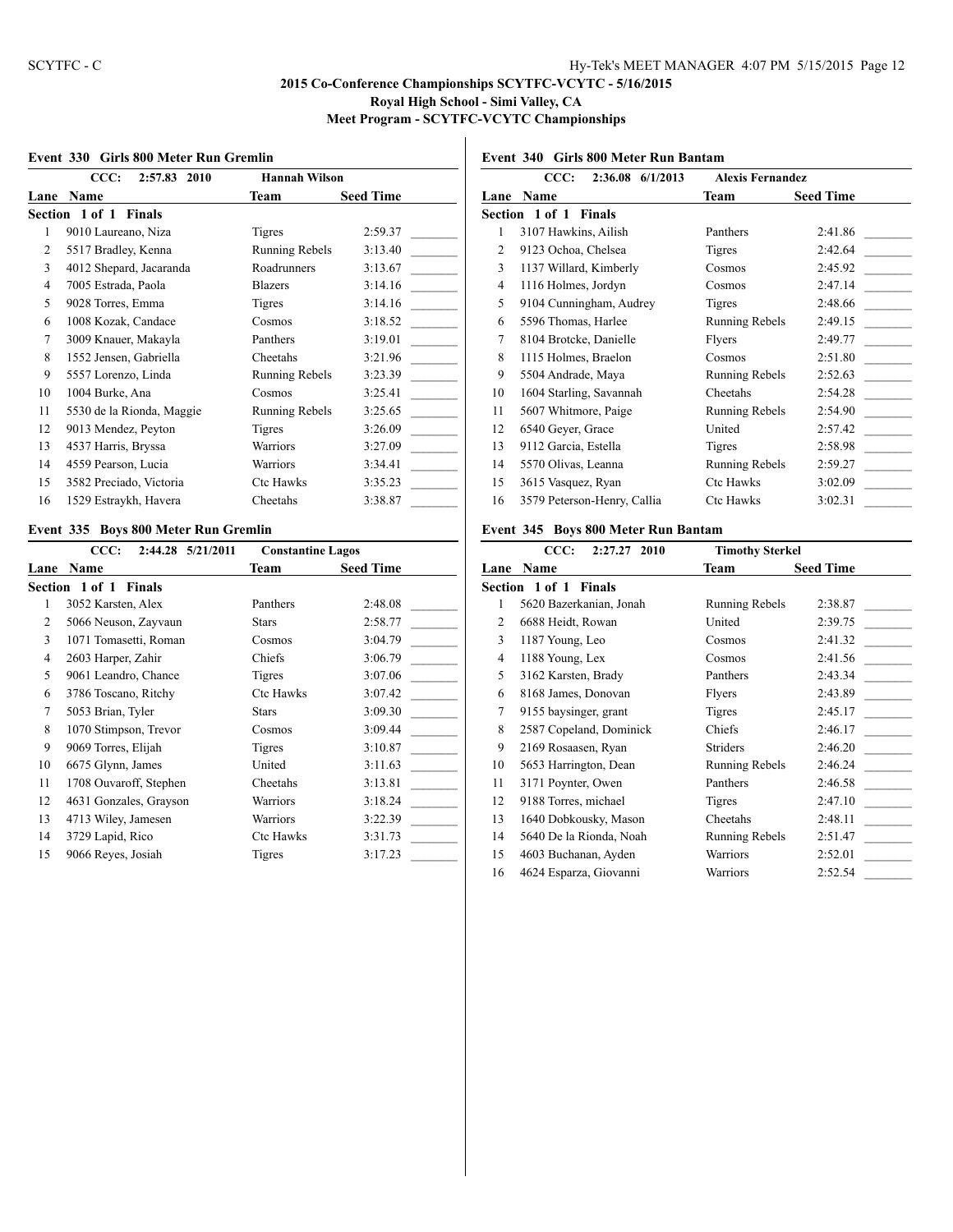## **Event 350 Girls 800 Meter Run Midget**

|      | CCC:<br>2:26.63 5/17/2014       | <b>Alexis Fernandez</b> |                  |
|------|---------------------------------|-------------------------|------------------|
| Lane | <b>Name</b>                     | Team                    | <b>Seed Time</b> |
|      | Section 1 of 1<br><b>Finals</b> |                         |                  |
| 1    | 4529 Fernandez, Alexis          | Warriors                | 2:22.09          |
| 2    | 5551 Jones, Abigail             | Running Rebels          | 2:32.27          |
| 3    | 2500 Abrego, Sofia              | Chiefs                  | 2:33.44          |
| 4    | 6516 Covington, Sydney          | United                  | 2:34.78          |
| 5    | 3208 Hawkins, Fiona             | Panthers                | 2:38.39          |
| 6    | 7208 Perez, Emmalee             | <b>Blazers</b>          | 2:40.55          |
| 7    | 5539 Garner, Molly              | Running Rebels          | 2:43.48          |
| 8    | 8201 Bauer, Savannah            | Flyers                  | 2:45.52          |
| 9    | 1519 Cole, Brennan              | Cheetahs                | 2:46.42          |
| 10   | 5526 Chaides, Kylie             | <b>Running Rebels</b>   | 2:46.57          |
| 11   | 8207 Davis, Amee                | Flyers                  | 2:47.26          |
| 12   | 2536 Kilgrow, Brooklyn          | Chiefs                  | 2:49.07          |
| 13   | 1224 Locher, Rebecca            | Cosmos                  | 2:49.48          |
| 14   | 1222 Kurowski, Heather          | Cosmos                  | 2:50.11          |
| 15   | 8218 Katz, Emily                | Flyers                  | 2:51.61          |
| 16   | 9232 Torres, Meriah             | Tigres                  | 2:51.99          |

## **Event 355 Boys 800 Meter Run Midget**

|      | CCC:<br>2:23.18 2010      | <b>Fudail Burns</b> |                  |
|------|---------------------------|---------------------|------------------|
| Lane | Name                      | Team                | <b>Seed Time</b> |
|      | Section 1 of 1 Finals     |                     |                  |
| 1    | 8286 Sottile, Christopher | Flyers              | 2:25.09          |
| 2    | 8255 Cooper, Michael      | Flyers              | 2:29.16          |
| 3    | 8254 Carnan, Callum       | Flyers              | 2:29.66          |
| 4    | 4712 Wiley, Jaden         | Warriors            | 2:30.65          |
| 5    | 1273 Olson, Adam          | Cosmos              | 2:31.31          |
| 6    | 4612 Chan, Zachary        | Warriors            | 2:34.07          |
| 7    | 5628 Brown, Hayden        | Running Rebels      | 2:34.94          |
| 8    | 4648 Kelley, Jackson      | Warriors            | 2:34.95          |
| 9    | 1279 Tomasetti, Derek     | Cosmos              | 2:36.52          |
| 10   | 3274 Lynch, Denis         | Panthers            | 2:36.53          |
| 11   | 9252 Burns, Gavin         | Tigres              | 2:37.02          |
| 12   | 6710 Klepper, Ben         | United              | 2:38.04          |
| 13   | 2569 Abrego, Pablo        | Chiefs              | 2:38.13          |
| 14   | 2259 Johnson, Martel      | <b>Striders</b>     | 2:39.40          |
| 15   | 4699 Smyth, Gavin         | Warriors            | 2:39.85          |
| 16   | 2626 Pedraza, Charles     | Chiefs              | 2:41.41          |
|      |                           |                     |                  |

# **Event 360 Girls 800 Meter Run Youth**

|      | CCC:<br>2:20.58 6/1/2013 | <b>Carolyn Wilson</b> |                  |
|------|--------------------------|-----------------------|------------------|
| Lane | Name                     | Team                  | <b>Seed Time</b> |
|      | Section 1 of 1 Finals    |                       |                  |
| 1    | 4540 Hoelzel, Sophia     | <b>Warriors</b>       | 2:25.79          |
| 2    | 1317 Locher, Madeleine   | Cosmos                | 2:28.60          |
| 3    | 9308 Erickson, Peyton    | Tigres                | 2:29.19          |
| 4    | 7308 Walla, Nevaeh       | <b>Blazers</b>        | 2:29.59          |
| 5    | 1595 Robbins, Emily      | Cheetahs              | 2:33.08          |
| 6    | 3333 Rashoff, Shaelyn    | Panthers              | 2:33.30          |
| 7    | 2503 Argueta, Marcela    | Chiefs                | 2:33.45          |
| 8    | 5547 Inouye, Kaydee      | Running Rebels        | 2:35.31          |
| 9    | 5560 Marciano, Madeline  | Running Rebels        | 2:36.10          |
| 10   | 4305 Lenehan, Kyla       | Roadrunners           | 2:36.78          |
| 11   | 1318 Mayer, Maile        | Cosmos                | 2:39.44          |
| 12   | 4505 Armendariz, Peyton  | Warriors              | 2:40.48          |
| 13   | 1313 Huston, Kendra      | Cosmos                | 2:40.59          |
| 14   | 2517 Estrada, Ana        | Chiefs                | 2:41.26          |
| 15   | 2564 Teagardin, Marley   | Chiefs                | 2:41.76          |
| 16   | 5318 Rivas, Jayleen      | <b>Stars</b>          | 2:44.77          |

## **Event 365 Boys 800 Meter Run Youth**

|    | CCC:<br>2:05.48 2010       | <b>Jonathan Byrne</b> |                  |
|----|----------------------------|-----------------------|------------------|
|    | Lane Name                  | Team                  | <b>Seed Time</b> |
|    | Section 1 of 1 Finals      |                       |                  |
| 1  | 6695 Holcomb, Michael      | United                | 2:09.41          |
| 2  | 1659 Green, Preston        | Cheetahs              | 2:12.91          |
| 3  | 9389 Ronk, Ethan           | Tigres                | 2:13.57          |
| 4  | 5695 Thomas, Houston       | Running Rebels        | 2:18.07          |
| 5  | 9380 McReynolds, William   | Tigres                | 2:18.21          |
| 6  | 9367 Hammel, Charlie       | Tigres                | 2:18.48          |
| 7  | 1363 Gravel, Fletcher      | Cosmos                | 2:18.56          |
| 8  | 1357 Burr, Mitchell        | Cosmos                | 2:22.49          |
| 9  | 5613 Ahl, Connor           | Running Rebels        | 2:22.62          |
| 10 | 2605 Hernandez, Sonny      | Chiefs                | 2:22.76          |
| 11 | 5657 Immke, Bryce          | Running Rebels        | 2:23.50          |
| 12 | 9377 Laureano, Juan Carlos | Tigres                | 2:23.85          |
| 13 | 8381 Longo, Eric           | Flyers                | 2:24.12          |
| 14 | 5668 Madias, George        | Running Rebels        | 2:28.03          |
|    |                            |                       |                  |

## **Event 370 Girls 800 Meter Run Intermediate**

| CCC:                  | 2:23.04 5/17/2014 | <b>Carolyn Wilson</b> |                  |  |
|-----------------------|-------------------|-----------------------|------------------|--|
| Lane Name             |                   | Team                  | <b>Seed Time</b> |  |
| Section 1 of 1 Finals |                   |                       |                  |  |
| 8400 Adams, Claire    |                   | Flyers                | 2:23.92          |  |
| 6595 Shulze, Sarah    |                   | United                | 2:32.29          |  |
| 9401 Kearney, Lauren  |                   | Tigres                | 2:40.81          |  |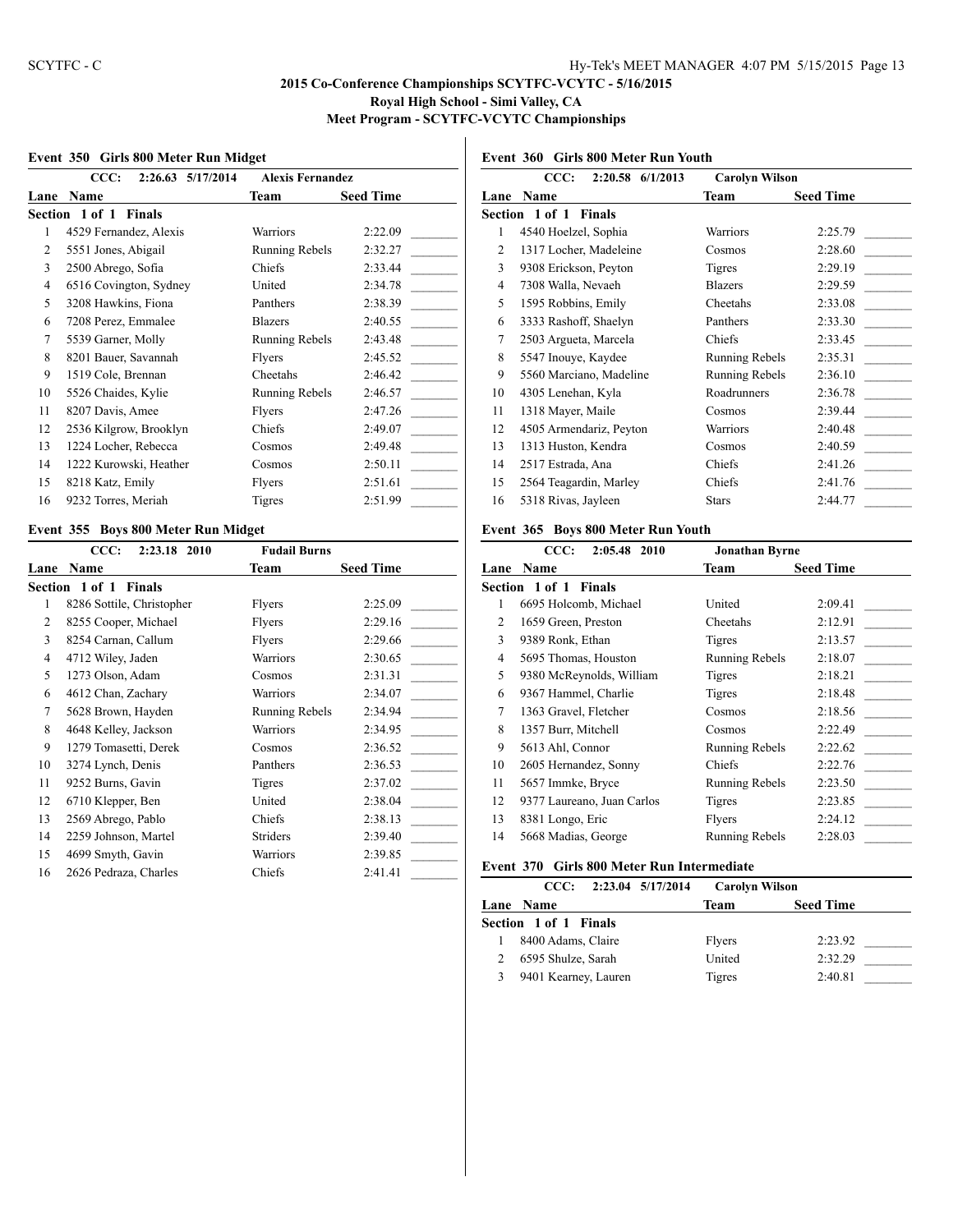#### **Event 375 Boys 800 Meter Run Intermediate**

|                | CCC:<br>2:12.42 2010  | <b>Alex Durel</b>     |                  |
|----------------|-----------------------|-----------------------|------------------|
|                | Lane Name             | Team                  | <b>Seed Time</b> |
|                | Section 1 of 1 Finals |                       |                  |
|                | 8451 Daniels, patrick | Flyers                | 2:12.86          |
| 2              | 1453 Smith, Kameron   | Cosmos                | 2:13.73          |
| 3              | 3781 Stone, Kevin     | <b>Ctc Hawks</b>      | 2:22.63          |
| 4              | 1452 Pizza, Mark      | Cosmos                | 2:23.63          |
| 5              | 4635 Harris, James    | Warriors              | 2:24.94          |
| 6              | 5700 Vaughan, Deo     | <b>Running Rebels</b> | 2:25.48          |
| $\overline{7}$ | 3665 Cockerell, Ben   | <b>Ctc Hawks</b>      | 2:25.49          |
| 8              | 4608 Carlon, Don      | Warriors              | 2:29.84          |
| 9              | 1451 Garcia, Zak      | Cosmos                | 2:30.17          |
| 10             | 9456 Haywood, Lance   | Tigres                | 2:39.78          |

#### **Event 390 Girls 200 Meter Dash Gremlin**

|                | CCC:<br>31.88 5/17/2014 | <b>Lovi Jones</b> |                  |
|----------------|-------------------------|-------------------|------------------|
| Lane           | <b>Name</b>             | Team              | <b>Seed Time</b> |
|                | Section 1 of 1 Finals   |                   |                  |
|                | 2017 Owens, Mackenzie   | <b>Striders</b>   | 36.59            |
| $\mathfrak{D}$ | 1017 Simon, Layla       | Cosmos            | 36.03            |
| 3              | 5517 Bradley, Kenna     | Running Rebels    | 35.91            |
| 4              | 3017 Saley, Lina        | Panthers          | 33.42            |
| 5              | 5012 Harris, Jordan     | <b>Stars</b>      | 35.42            |
| 6              | 9010 Laureano, Niza     | Tigres            | 35.44            |
| 7              | 4527 Edemann, Riley     | Warriors          | 35.96            |
| 8              | 1500 Abram, Ky'lah      | Cheetahs          | 36.05            |
| 9              | 3569 Lugo, Kayla        | <b>Ctc Hawks</b>  | 37.36            |

#### **Event 395 Boys 200 Meter Dash Gremlin**

|      | CCC:<br>32.02 5/21/2011    | <b>Jaden Jones</b> |                  |
|------|----------------------------|--------------------|------------------|
| Lane | <b>Name</b>                | Team               | <b>Seed Time</b> |
|      | Section 1 of 2 Finals      |                    |                  |
| 2    | 4606 Bunning, Nathan       | Warriors           | 35.33            |
| 3    | 4615 Collins, Tristin      | Warriors           | 34.62            |
| 4    | 5068 Olmande, Devin        | <b>Stars</b>       | 33.16            |
| 5.   | 3062 Stokes, Jaxsen        | Panthers           | 33.37            |
| 6    | 5612 Aguilar-Carnes, Jalen | Running Rebels     | 33.92            |
| 7    | 4667 Natche, Sydney        | Warriors           | 34.80            |
| 8    | 5066 Neuson, Zayvaun       | <b>Stars</b>       | 35.85            |
|      | Section 2 of 2 Finals      |                    |                  |
| 4    | 5077 Williams, Quentin     | <b>Stars</b>       | 35.99            |
| 5    | 5062 Maria, Andrew         | <b>Stars</b>       | 36.00            |
| 6    | 3056 Mohamed, Rayhan       | Panthers           | 36.00            |

# **Event 400 Girls 200 Meter Dash Bantam**

|   | CCC:<br>29.97 5/17/2014      | <b>Brooklyn Kennedy</b> |                  |
|---|------------------------------|-------------------------|------------------|
|   | <b>Lane Name</b>             | Team                    | <b>Seed Time</b> |
|   | <b>Section 1 of 1 Finals</b> |                         |                  |
| 1 | 1518 Clayton, Nya            | Cheetahs                | 31.54            |
| 2 | 1517 Clayton, Imani          | Cheetahs                | 31.37            |
| 3 | 1550 Jennings, Anna          | Cheetahs                | 30.77            |
| 4 | 1531 Fann, Ta'Ahjah          | Cheetahs                | 30.39            |
| 5 | 9118 Mendez, Ryan            | Tigres                  | 30.46            |
| 6 | 9114 Jones, Lovi             | Tigres                  | 30.73            |
| 7 | 9130 Thompson, Taleena       | <b>Tigres</b>           | 31.18            |
| 8 | 4574 Toliver, Mikayla        | Warriors                | 31.39            |
| 9 | 5103 Batis, Jailyn           | <b>Stars</b>            | 32.37            |
|   |                              |                         |                  |

#### **Event 405 Boys 200 Meter Dash Bantam**

|      | CCC:<br>28.37                | 6/1/2013<br><b>Jaden Jones</b> |                  |
|------|------------------------------|--------------------------------|------------------|
| Lane | <b>Name</b>                  | Team                           | <b>Seed Time</b> |
|      | <b>Section 1 of 1 Finals</b> |                                |                  |
|      | 3785 Tiofil, Amaury          | <b>Ctc Hawks</b>               | 31.99            |
| 2    | 1706 Opolion, Elliott        | Cheetahs                       | 31.87            |
| 3    | 1641 Edwards, Pyrce          | Cheetahs                       | 30.81            |
| 4    | 5175 Taylor Jr., Antwon      | <b>Stars</b>                   | 28.49            |
| 5    | 8150 Abarzua, Jonathan       | Flyers                         | 28.74            |
| 6    | 8188 Sterling, Grady         | Flyers                         | 30.42            |
| 7    | 5169 Moore, Joseph           | <b>Stars</b>                   | 31.13            |
| 8    | 4629 Gardiner, Dylan         | <b>Warriors</b>                | 31.98            |
| 9    | 5697 Tyler, Jackson          | <b>Running Rebels</b>          | 32.27            |

## **Event 410 Girls 200 Meter Dash Midget**

|   | CCC:<br>26.56 5/21/2011      | <b>Elani Rice</b> |                  |
|---|------------------------------|-------------------|------------------|
|   | <b>Lane Name</b>             | Team              | <b>Seed Time</b> |
|   | <b>Section 1 of 1 Finals</b> |                   |                  |
|   | 3567 Lopez, Yleana           | <b>Ctc Hawks</b>  | 29.95            |
| 2 | 1220 Kennedy, Brooklyn       | Cosmos            | 29.41            |
| 3 | 1205 Carr, Irissa            | Cosmos            | 28.72            |
| 4 | 5215 Richardson, Jahzara     | <b>Stars</b>      | 26.74            |
| 5 | 1229 Rodriguez, Isabella     | Cosmos            | 28.15            |
| 6 | 3527 Dela Merced, Kayla      | <b>Ctc Hawks</b>  | 28.61            |
|   | 8232 Thai, Lauren            | Flyers            | 29.33            |
| 8 | 1530 Fann, Asha              | Cheetahs          | 29.61            |
| 9 | 4584 Yoshioka, Maggie        | Warriors          | 31.24            |
|   |                              |                   |                  |

#### **Event 415 Boys 200 Meter Dash Midget**

|      | CCC:<br>26.37 2010      | <b>Tarrik Brock</b> |                  |
|------|-------------------------|---------------------|------------------|
| Lane | <b>Name</b>             | Team                | <b>Seed Time</b> |
|      | Section 1 of 1 Finals   |                     |                  |
| 1    | 5628 Brown, Hayden      | Running Rebels      | 30.43            |
| 2    | 2588 D'Aloisio, Vince   | Chiefs              | 29.21            |
| 3    | 4255 Koester, Noah      | Roadrunners         | 28.72            |
| 4    | 1252 Belew, Joshua      | Cosmos              | 27.07            |
| 5    | 4588 Bacon, Kory        | <b>Warriors</b>     | 28.04            |
| 6    | 8261 Frillici, Lucas    | Flvers              | 28.72            |
| 7    | 1257 Carney, Sean       | Cosmos              | 29.15            |
| 8    | 4693 Shamburger, Rashad | Warriors            | 29.59            |
| 9    | 3719 Hernandez, Austin  | <b>Ctc Hawks</b>    | 31.13            |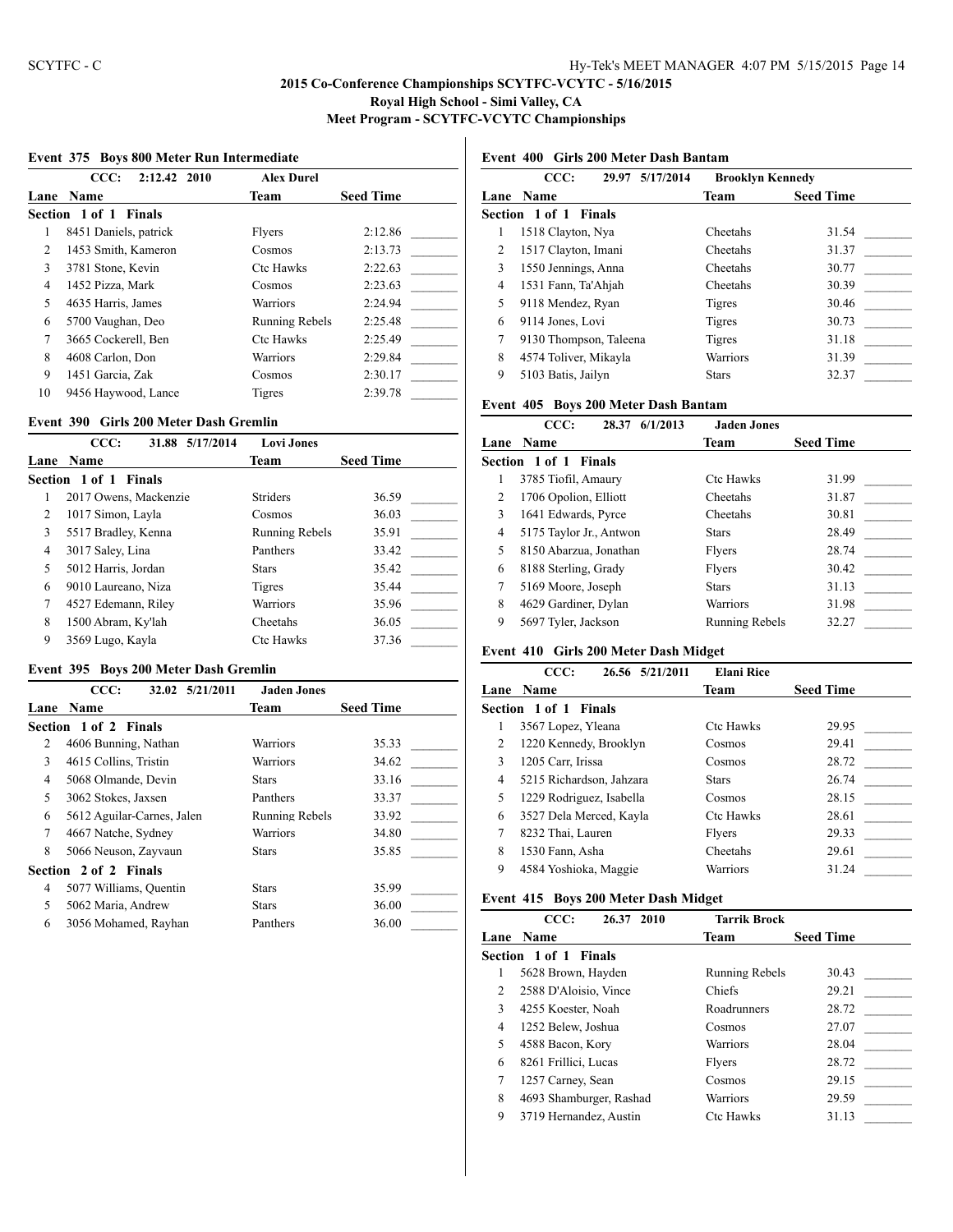#### **Event 420 Girls 200 Meter Dash Youth**

|   | CCC:<br>6/2/2012<br>25.47 | <b>Celera Barnes</b>  |                  |
|---|---------------------------|-----------------------|------------------|
|   | Lane Name                 | <b>Team</b>           | <b>Seed Time</b> |
|   | Section 1 of 1 Finals     |                       |                  |
| 1 | 5519 Brown, Jordyn        | <b>Running Rebels</b> | 28.04            |
| 2 | 8339 Porter, Aaliyah      | Flyers                | 27.64            |
| 3 | 1305 Bolt, Kimmy          | Cosmos                | 27.36            |
| 4 | 5323 Vera, Ariana         | <b>Stars</b>          | 26.28            |
| 5 | 8309 Consales, Layne      | <b>Flvers</b>         | 26.71            |
| 6 | 5601 Virk, Sonia          | <b>Running Rebels</b> | 27.34            |
| 7 | 5320 Simmons, Jaydah      | <b>Stars</b>          | 27.39            |
| 8 | 5541 Hansen, Kyra         | <b>Running Rebels</b> | 27.72            |
| 9 | 3508 Berdin, Shaina       | <b>Ctc Hawks</b>      | 28.61            |

#### **Event 425 Boys 200 Meter Dash Youth**

|                | CCC:<br>5/17/2014<br>24.07 | <b>Cristian Moore</b> |                  |  |  |
|----------------|----------------------------|-----------------------|------------------|--|--|
| Lane           | <b>Name</b>                | Team                  | <b>Seed Time</b> |  |  |
|                | Section 1 of 1 Finals      |                       |                  |  |  |
|                | 3722 Huff, R'Mon           | <b>Ctc Hawks</b>      | 25.82            |  |  |
| $\overline{c}$ | 3773 Sabelis, Brandon      | <b>Ctc Hawks</b>      | 25.49            |  |  |
| 3              | 3628 Adeyeno, Micah        | <b>Ctc Hawks</b>      | 25.34            |  |  |
| 4              | 2372 Ruvalcaba, Franklin   | <b>Striders</b>       | 24.23            |  |  |
| 5              | 8363 Crockett, Michael     | Flyers                | 24.41            |  |  |
| 6              | 8371 East, Jaymes          | Flyers                | 25.17            |  |  |
| 7              | 5377 Wilson, Kyrie         | <b>Stars</b>          | 25.38            |  |  |
| 8              | 1360 Favis, Jadyn          | Cosmos                | 25.63            |  |  |
| 9              | 4650 LaQuay, Michael       | Warriors              | 26.71            |  |  |

## **Event 430 Girls 200 Meter Dash Intermediate**

|   | CCC:<br>26.82 2010       | <b>Brooke Edell</b>   |                  |
|---|--------------------------|-----------------------|------------------|
|   | Lane Name                | Team                  | <b>Seed Time</b> |
|   | Section 1 of 1 Finals    |                       |                  |
|   | 7401 Delgadillo, Saida   | <b>Blazers</b>        | 35.42            |
| 2 | 5533 Dunkleberger, Kylie | <b>Running Rebels</b> | 30.46            |
| 3 | 1401 Nardoni, Tori       | Cosmos                | 29.06            |
| 4 | 2402 Mancuso, Ava        | <b>Striders</b>       | 28.06            |
| 5 | 3404 McDonnell, Jennifer | Panthers              | 28.18            |
| 6 | 5598 Tyler, Olivia       | <b>Running Rebels</b> | 28.66            |
| 7 | 7403 Murruffo, Andrea    | <b>Blazers</b>        | 29.51            |
| 8 | 3564 Lemeus, Krista      | <b>Ctc Hawks</b>      | 31.17            |

## **Event 435 Boys 200 Meter Dash Intermediate**

| CCC:                  |                      | Ky'jeric Nicholson                                                  |                  |
|-----------------------|----------------------|---------------------------------------------------------------------|------------------|
| Lane Name             |                      | Team                                                                | <b>Seed Time</b> |
| Section 1 of 1 Finals |                      |                                                                     |                  |
| 5686 Reyes, Kristian  |                      | <b>Running Rebels</b>                                               | 26.63            |
| 4658 McBride, Jack    |                      | Warriors                                                            | 26.29            |
| 4672 Ornelas, Cedric  |                      | Warriors                                                            | 25.59            |
|                       |                      | <b>Stars</b>                                                        | 24.18            |
| 9462 Vaughn, Terrell  |                      | Tigres                                                              | 24.28            |
| 7452 Luna, Timothy    |                      | <b>Blazers</b>                                                      | 24.53            |
|                       |                      | Warriors                                                            | 25.85            |
| 9453 Chong, Matt      |                      | Tigres                                                              | 26.39            |
|                       |                      | Chiefs                                                              | 26.91            |
|                       | 2612 Marquis, Austin | 24.31 5/17/2014<br>5451 Ortiz, Alejandro<br>4692 Shamburger, Naseem |                  |

# **Event 450 Girls 4x400 Meter Relay Bantam**

|                | CCC:<br>4:53.42 2010     |       |                               |
|----------------|--------------------------|-------|-------------------------------|
| Lane           | Team                     | Relay | <b>Seed Time</b>              |
|                | Section 1 of 1 Finals    |       |                               |
| 1              | Cheetahs                 | A     | 5:34.23                       |
|                | 1) 1553 Jones, Olivia    |       | 2) 1505 Bayer, Ellie          |
|                | 3) 1592 Reich, Cayden    |       | 4) 1604 Starling, Savannah    |
| $\overline{2}$ | United                   | A     | 5:28.67                       |
|                | 1) 6526 Doucette, Tessa  |       | 2) 6514 Chapman, Naomi        |
|                | 3) 6540 Geyer, Grace     |       | 4) 6525 Doucette, Finley      |
| 3              | <b>Warriors</b>          | A     | 5:19.64                       |
|                | 1) 4547 Kliewer, Abigail |       | 2) 4525 Denisevich, Anastasia |
|                | 3) 4574 Toliver, Mikayla |       | 4) 4514 Breitbach, Shefali    |
| 4              | <b>Tigres</b>            | A     | 4:58.65                       |
|                | 1) 9123 Ochoa, Chelsea   |       | 2) 9104 Cunningham, Audrey    |
|                | 3) 9118 Mendez, Ryan     |       | 4) 9127 Shadden, Lily         |
| 5              | Cosmos                   | A     | 5:00.10                       |
|                | 1) 1111 Ewing, Anaya     |       | 2) 1116 Holmes, Jordyn        |
|                | 3) 1115 Holmes, Braelon  |       | 4) 1137 Willard, Kimberly     |
| 6              | Panthers                 | A     | 5:12.21                       |
|                | 1) 3117 Scully, Lauren   |       | 2) 3119 Slattum, Anja         |
|                | 3) 3101 Caulfield, Clara |       | 4) 3107 Hawkins, Ailish       |
| 7              | Running Rebels           | A     | 5:23.69                       |
|                | 1) 5522 Brown, McKenna   |       | 2) 5504 Andrade, Maya         |
|                | 3) 5605 Watkins, Jane    |       | 4) 5596 Thomas, Harlee        |
| 8              | <b>Stars</b>             | A     | 5:34.04                       |
|                | 1) 5108 Goodloe, Millani |       | 2) 5110 Johnson, Mykah        |
|                | 3) 5103 Batis, Jailyn    |       | 4) 5115 Medina, Ali           |
| 9              | <b>Striders</b>          | A     | 5:37.03                       |
|                | 1) 2102 Bateman, Crystal |       | 2) 2121 Matthee, Kaitlin      |
|                | 3) 2118 Kadosono, Mieko  |       | 4) 2123 Parent, Olivia        |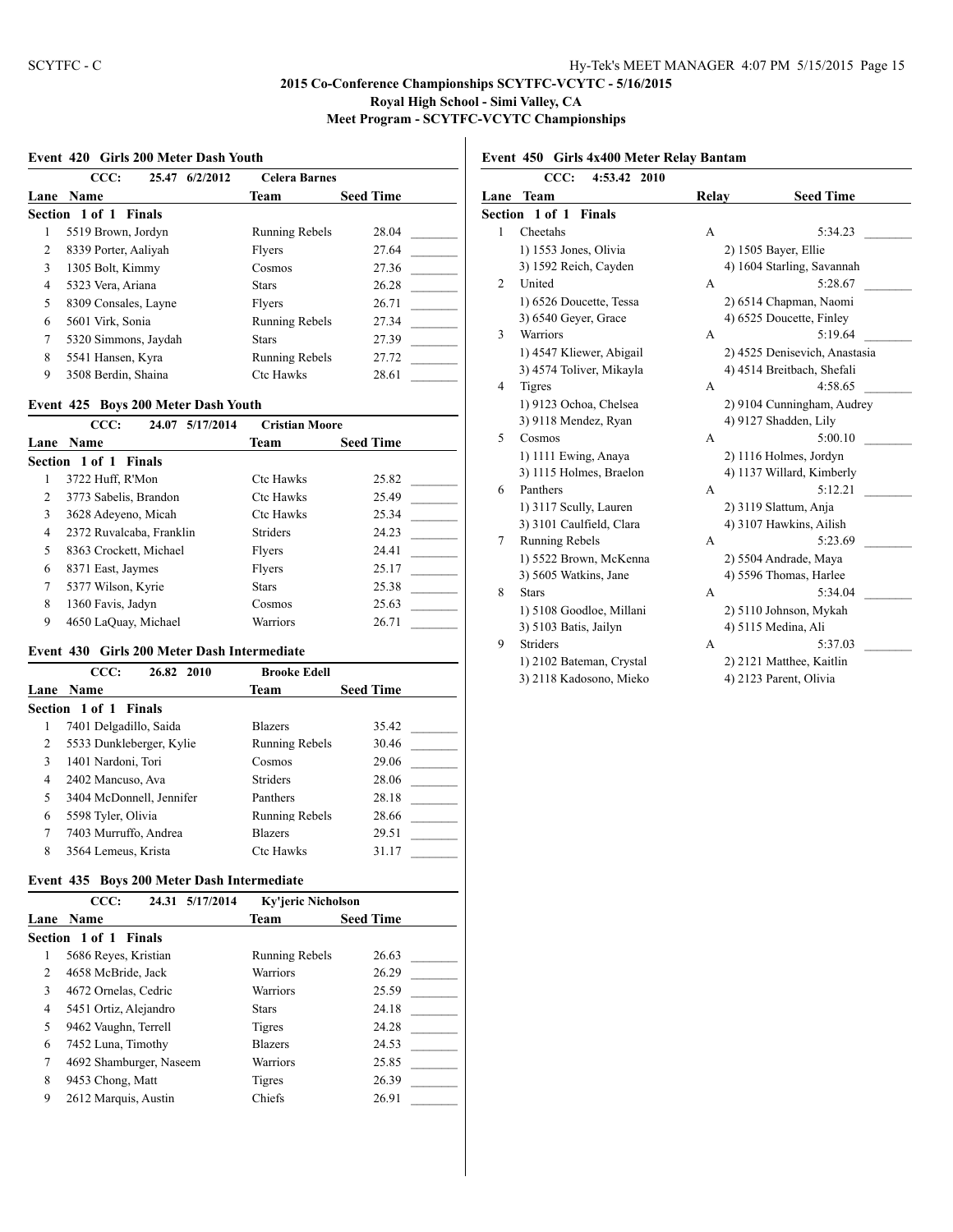## **2015 Co-Conference Championships SCYTFC-VCYTC - 5/16/2015 Royal High School - Simi Valley, CA Meet Program - SCYTFC-VCYTC Championships**

#### **Event 455 Boys 4x400 Meter Relay Bantam**

|                | CCC:                                                                                                                                                                                                                                                                                                                                                                                                                                                                                                                                                                                                                                                                                                                                                                                                                                                                                                                                                                                                                                                                                                                                                                                                                                                                                                                                      |   |                          |        |
|----------------|-------------------------------------------------------------------------------------------------------------------------------------------------------------------------------------------------------------------------------------------------------------------------------------------------------------------------------------------------------------------------------------------------------------------------------------------------------------------------------------------------------------------------------------------------------------------------------------------------------------------------------------------------------------------------------------------------------------------------------------------------------------------------------------------------------------------------------------------------------------------------------------------------------------------------------------------------------------------------------------------------------------------------------------------------------------------------------------------------------------------------------------------------------------------------------------------------------------------------------------------------------------------------------------------------------------------------------------------|---|--------------------------|--------|
|                | <b>Scvaa-W Lightning Warriors</b><br>4:40.75 5/21/2011<br>A DeShields, T Schoelen, R Neff, Z Smalls<br>J Pardu<br>Team<br><b>Seed Time</b><br>Relay<br>Lane<br><b>Section</b><br>5:33.23<br><b>Blazers</b><br>A<br>1<br>F<br>1) 7156 Gonzalez, Angel<br>2) 7171 Tirado, Adrian<br>1<br>4) 7151 Avila, Xavien<br>3<br>3) 7159 Guzman, Josiah<br>Chiefs<br>5:10.74<br>2<br>A<br>ι<br>1) 2574 Argueta, Carlos<br>2) 2568 Abeleda, Jason<br>1<br>3<br>3) 2638 Shin, Lucas<br>4) 2587 Copeland, Dominick<br>5:09.11<br>Flyers<br>3<br>A<br>1) 8187 Spayde, Ethan<br>2) 8168 James, Donovan<br>1<br>3<br>3) 8160 Elsokary, Kayden<br>4) 8169 Johnson, Henry<br>S<br>Panthers<br>4:59.48<br>A<br>4<br>1) 3171 Poynter, Owen<br>2) 3174 Sarkissian, Aram<br>1<br>3<br>3) 3162 Karsten, Brady<br>4) 3164 Khan, Azad<br>5<br>5:01.67<br><b>Tigres</b><br>$\mathsf{A}$<br>C<br>1) 9157 Blanks, Julian<br>2) 9188 Torres, michael<br>3) 9177 lee, Jared<br>4) 9155 baysinger, grant<br>3<br>5:02.26<br>F<br>Cosmos<br>6<br>A<br>1) 1180 Sahlman, Aaron<br>2) 1187 Young, Leo<br>1<br>3) 1188 Young, Lex<br>4) 1154 Carr, Bennet<br>3<br><b>Running Rebels</b><br>5:10.30<br>7<br>Ί<br>A<br>1) 5653 Harrington, Dean<br>2) 5640 De la Rionda, Noah<br>3) 5691 Shaw, Demetrius<br>3<br>4) 5620 Bazerkanian, Jonah<br>8<br>5:29.35<br>Cheetahs<br>C<br>A |   |                          |        |
| Lane           |                                                                                                                                                                                                                                                                                                                                                                                                                                                                                                                                                                                                                                                                                                                                                                                                                                                                                                                                                                                                                                                                                                                                                                                                                                                                                                                                           |   |                          |        |
|                | Section 1 of 1 Finals                                                                                                                                                                                                                                                                                                                                                                                                                                                                                                                                                                                                                                                                                                                                                                                                                                                                                                                                                                                                                                                                                                                                                                                                                                                                                                                     |   |                          |        |
| 1              |                                                                                                                                                                                                                                                                                                                                                                                                                                                                                                                                                                                                                                                                                                                                                                                                                                                                                                                                                                                                                                                                                                                                                                                                                                                                                                                                           |   |                          |        |
|                |                                                                                                                                                                                                                                                                                                                                                                                                                                                                                                                                                                                                                                                                                                                                                                                                                                                                                                                                                                                                                                                                                                                                                                                                                                                                                                                                           |   |                          |        |
|                |                                                                                                                                                                                                                                                                                                                                                                                                                                                                                                                                                                                                                                                                                                                                                                                                                                                                                                                                                                                                                                                                                                                                                                                                                                                                                                                                           |   |                          |        |
| $\overline{c}$ |                                                                                                                                                                                                                                                                                                                                                                                                                                                                                                                                                                                                                                                                                                                                                                                                                                                                                                                                                                                                                                                                                                                                                                                                                                                                                                                                           |   |                          |        |
|                |                                                                                                                                                                                                                                                                                                                                                                                                                                                                                                                                                                                                                                                                                                                                                                                                                                                                                                                                                                                                                                                                                                                                                                                                                                                                                                                                           |   |                          |        |
|                |                                                                                                                                                                                                                                                                                                                                                                                                                                                                                                                                                                                                                                                                                                                                                                                                                                                                                                                                                                                                                                                                                                                                                                                                                                                                                                                                           |   |                          |        |
| 3              |                                                                                                                                                                                                                                                                                                                                                                                                                                                                                                                                                                                                                                                                                                                                                                                                                                                                                                                                                                                                                                                                                                                                                                                                                                                                                                                                           |   |                          |        |
|                |                                                                                                                                                                                                                                                                                                                                                                                                                                                                                                                                                                                                                                                                                                                                                                                                                                                                                                                                                                                                                                                                                                                                                                                                                                                                                                                                           |   |                          |        |
|                |                                                                                                                                                                                                                                                                                                                                                                                                                                                                                                                                                                                                                                                                                                                                                                                                                                                                                                                                                                                                                                                                                                                                                                                                                                                                                                                                           |   |                          |        |
| 4              |                                                                                                                                                                                                                                                                                                                                                                                                                                                                                                                                                                                                                                                                                                                                                                                                                                                                                                                                                                                                                                                                                                                                                                                                                                                                                                                                           |   |                          |        |
|                |                                                                                                                                                                                                                                                                                                                                                                                                                                                                                                                                                                                                                                                                                                                                                                                                                                                                                                                                                                                                                                                                                                                                                                                                                                                                                                                                           |   |                          |        |
|                |                                                                                                                                                                                                                                                                                                                                                                                                                                                                                                                                                                                                                                                                                                                                                                                                                                                                                                                                                                                                                                                                                                                                                                                                                                                                                                                                           |   |                          |        |
| 5              |                                                                                                                                                                                                                                                                                                                                                                                                                                                                                                                                                                                                                                                                                                                                                                                                                                                                                                                                                                                                                                                                                                                                                                                                                                                                                                                                           |   |                          |        |
|                |                                                                                                                                                                                                                                                                                                                                                                                                                                                                                                                                                                                                                                                                                                                                                                                                                                                                                                                                                                                                                                                                                                                                                                                                                                                                                                                                           |   |                          |        |
|                |                                                                                                                                                                                                                                                                                                                                                                                                                                                                                                                                                                                                                                                                                                                                                                                                                                                                                                                                                                                                                                                                                                                                                                                                                                                                                                                                           |   |                          |        |
| 6              |                                                                                                                                                                                                                                                                                                                                                                                                                                                                                                                                                                                                                                                                                                                                                                                                                                                                                                                                                                                                                                                                                                                                                                                                                                                                                                                                           |   |                          |        |
|                |                                                                                                                                                                                                                                                                                                                                                                                                                                                                                                                                                                                                                                                                                                                                                                                                                                                                                                                                                                                                                                                                                                                                                                                                                                                                                                                                           |   |                          |        |
|                |                                                                                                                                                                                                                                                                                                                                                                                                                                                                                                                                                                                                                                                                                                                                                                                                                                                                                                                                                                                                                                                                                                                                                                                                                                                                                                                                           |   |                          |        |
| 7              |                                                                                                                                                                                                                                                                                                                                                                                                                                                                                                                                                                                                                                                                                                                                                                                                                                                                                                                                                                                                                                                                                                                                                                                                                                                                                                                                           |   |                          |        |
|                |                                                                                                                                                                                                                                                                                                                                                                                                                                                                                                                                                                                                                                                                                                                                                                                                                                                                                                                                                                                                                                                                                                                                                                                                                                                                                                                                           |   |                          |        |
|                |                                                                                                                                                                                                                                                                                                                                                                                                                                                                                                                                                                                                                                                                                                                                                                                                                                                                                                                                                                                                                                                                                                                                                                                                                                                                                                                                           |   |                          |        |
| 8              |                                                                                                                                                                                                                                                                                                                                                                                                                                                                                                                                                                                                                                                                                                                                                                                                                                                                                                                                                                                                                                                                                                                                                                                                                                                                                                                                           |   |                          |        |
|                | 1) 1670 Kamai, Alexander                                                                                                                                                                                                                                                                                                                                                                                                                                                                                                                                                                                                                                                                                                                                                                                                                                                                                                                                                                                                                                                                                                                                                                                                                                                                                                                  |   | 2) 1665 Hollender, Caden | 1      |
|                | 3) 1694 Mattox, Ty                                                                                                                                                                                                                                                                                                                                                                                                                                                                                                                                                                                                                                                                                                                                                                                                                                                                                                                                                                                                                                                                                                                                                                                                                                                                                                                        |   | 4) 1746 Vega, Diego      | 3      |
| 9              | United                                                                                                                                                                                                                                                                                                                                                                                                                                                                                                                                                                                                                                                                                                                                                                                                                                                                                                                                                                                                                                                                                                                                                                                                                                                                                                                                    | A | 5:33.64                  | 9<br>( |
|                | 1) 6714 Lawton, Nate                                                                                                                                                                                                                                                                                                                                                                                                                                                                                                                                                                                                                                                                                                                                                                                                                                                                                                                                                                                                                                                                                                                                                                                                                                                                                                                      |   | 2) 6702 Jones, Grant     |        |
|                | 3) 6757 Ruge, Alexander                                                                                                                                                                                                                                                                                                                                                                                                                                                                                                                                                                                                                                                                                                                                                                                                                                                                                                                                                                                                                                                                                                                                                                                                                                                                                                                   |   | 4) 6724 Marsh, Nicholas  | 3      |

# **Event 460 Girls 4x400 Meter Relay Midget**

| CCC:<br>4:18.91 5/21/2011 |                                     | <b>West Valley Eagles TrackClub</b> |                                 |  |
|---------------------------|-------------------------------------|-------------------------------------|---------------------------------|--|
|                           | J Pardue, M Reaux, J Harper, B Pate |                                     |                                 |  |
| Lane                      | Team                                | Relay                               | <b>Seed Time</b>                |  |
|                           | <b>Section 1 of 1 Finals</b>        |                                     |                                 |  |
| 1                         | Panthers                            | A                                   | 4:55.58                         |  |
|                           | 1) 3239 Vodantis, Eleni             |                                     | 2) 3220 McKeown, Shaylee        |  |
|                           | 3) 3201 Bergstrom, Danielle         |                                     | 4) 3208 Hawkins, Fiona          |  |
| 2                         | United                              | A                                   | 4:52.14                         |  |
|                           | 1) 6548 Haq, Zara                   |                                     | 2) 6553 Jag, Neha               |  |
|                           | 3) 6555 Johny, Akhila               |                                     | 4) 6516 Covington, Sydney       |  |
| 3                         | Warriors                            | А                                   | 4:41.74                         |  |
|                           | 1) 4529 Fernandez, Alexis           |                                     | 2) 4558 Pearson, Julia          |  |
|                           | 3) 4504 Armendariz, Cameron         |                                     | 4) 4584 Yoshioka, Maggie        |  |
| 4                         | <b>Stars</b>                        | A                                   | 4:34.88                         |  |
|                           | 1) 5214 Orozco, Bella               |                                     | 2) 5200 Austin, Raeshell        |  |
|                           | 3) 5222 Thompson, Arissa            |                                     | 4) 5205 Holland, Maleah         |  |
| 5                         | Cosmos                              | A                                   | 4:36.20                         |  |
|                           | 1) 1229 Rodriguez, Isabella         |                                     | 2) 1210 Fitzgerald, Caitlin     |  |
|                           | 3) 1215 Janowicz, Alexandra         |                                     | 4) 1231 Simental, Samantha      |  |
| 6                         | Running Rebels                      | A                                   | 4:39.44                         |  |
|                           | 1) 5551 Jones, Abigail              |                                     | 2) 5532 Duchemin, Dominique - M |  |
|                           | 3) 5603 Walker, Jill                |                                     | 4) 5539 Garner, Molly           |  |
| 7                         | Tigres                              | A                                   | 4:45.66                         |  |
|                           | 1) 9229 Shah, Nora                  |                                     | 2) 9228 Rojas, Itziany          |  |
|                           | 3) 9232 Torres, Meriah              |                                     | 4) 9223 Phillips, Tiernan       |  |
| 8                         | Cheetahs                            | A                                   | 4:54.20                         |  |
|                           | 1) 1509 Burak, Rachel               |                                     | 2) 1551 Jennings, Josephine     |  |
|                           | 3) 1519 Cole, Brennan               |                                     | 4) 1530 Fann, Asha              |  |
| 9                         | Chiefs                              | A                                   | 4:59.12                         |  |
|                           | 1) 2556 Raha, Nafina                |                                     | 2) 2511 Cedillo, Frieda Kamila  |  |
|                           | 3) 2536 Kilgrow, Brooklyn           |                                     | 4) 2500 Abrego, Sofia           |  |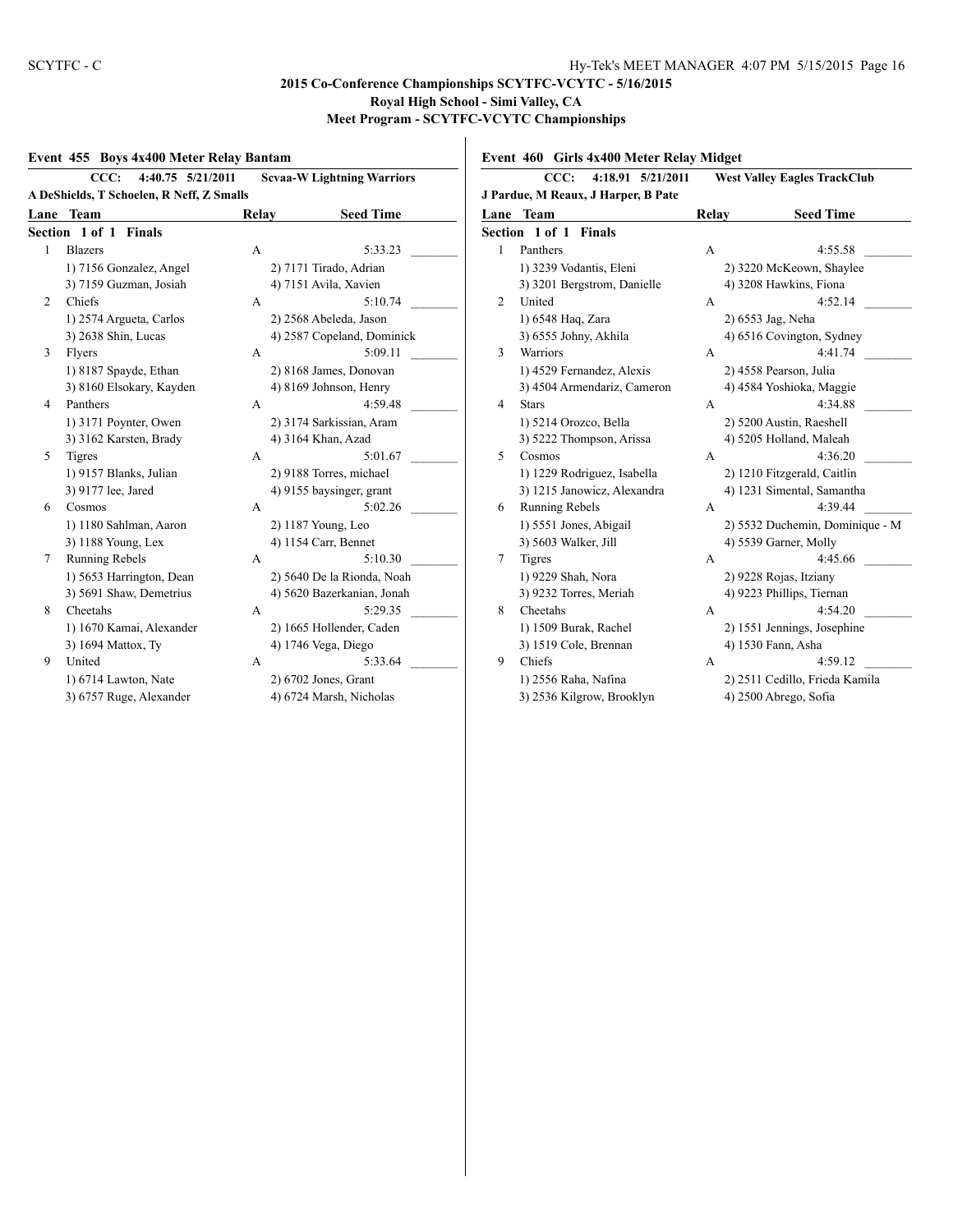## **Event 465 Boys 4x400 Meter Relay Midget**

|                | CCC:<br>4:16.53 2010           |              |                              |
|----------------|--------------------------------|--------------|------------------------------|
| Lane           | Team                           | Relay        | <b>Seed Time</b>             |
|                | Section 1 of 1 Finals          |              |                              |
| 1              | United                         | A            | 4:55.15                      |
|                | 1) 6720 Lydon, Jack            |              | 2) 6680 Griffith, Sawyer     |
|                | 3) 6710 Klepper, Ben           |              | 4) 6707 Katz, Harrison       |
| $\overline{c}$ | <b>Blazers</b>                 | A            | 4:42.67                      |
|                | 1) 7250 Andrade, Evyn          |              | 2) 7266 Magana, Emilio       |
|                | 3) 7274 Vega, Richard          |              | 4) 7261 Gonzalez, Davian     |
| 3              | Panthers                       | A            | 4:39.66                      |
|                | 1) 3286 Sander, Ty             |              | 2) 3276 Marshall, Justin     |
|                | 3) 3288 Teehan, Brendan        |              | 4) 3274 Lynch, Denis         |
| 4              | Flyers                         | $\mathsf{A}$ | 4:30.85                      |
|                | 1) 8254 Carnan, Callum         |              | 2) 8255 Cooper, Michael      |
|                | 3) 8260 Fitzgerald, Angus      |              | 4) 8286 Sottile, Christopher |
| 5              | Ctc Hawks                      | $\mathsf{A}$ | 4:35.50                      |
|                | 1) 3754 Orrick, Brandon        |              | 2) 3560 Killings, Mekhi      |
|                | 3) 3762 Pulido, Angelo         |              | 4) 3683 Donovan, Kienan      |
| 6              | <b>Warriors</b>                | A            | 4:36.61                      |
|                | 1) 4712 Wiley, Jaden           |              | 2) 4612 Chan, Zachary        |
|                | 3) 4699 Smyth, Gavin           |              | 4) 4642 Horning, Arthur      |
| $\tau$         | Cosmos                         | $\mathsf{A}$ | 4:42.62                      |
|                | 1) 1275 Sahlman, Colin         |              | 2) 1273 Olson, Adam          |
|                | 3) 1279 Tomasetti, Derek       |              | 4) 1262 Freischlag, Simon    |
| 8              | Chiefs                         | $\mathsf{A}$ | 4:47.27                      |
|                | 1) 2569 Abrego, Pablo          |              | 2) 2640 Tanaka, Toby         |
|                | 3) 2626 Pedraza, Charles       |              | 4) 2588 D'Aloisio, Vince     |
| 9              | <b>Tigres</b>                  | A            | 4:56.29                      |
|                | 1) 9252 Burns, Gavin           |              | 2) 9259 Egbert, Christopher  |
|                | 3) 9288 Torres, Michael-Camilo |              | 4) 9254 Chapman, Jayden      |
|                |                                |              |                              |

**Event 470 Girls 4x400 Meter Relay Youth**

|                                           | 4:12.86 5/17/2014<br>CCC:<br><b>Santa Clarita Warriors</b> |       |                              |  |  |
|-------------------------------------------|------------------------------------------------------------|-------|------------------------------|--|--|
| K Bacon, A Marquez, S Hoelzel, G Waterman |                                                            |       |                              |  |  |
| Lane                                      | Team                                                       | Relay | <b>Seed Time</b>             |  |  |
|                                           | <b>Section 1 of 1 Finals</b>                               |       |                              |  |  |
| 1                                         | Chiefs                                                     | A     | 4:38.59                      |  |  |
|                                           | 1) 2517 Estrada, Ana                                       |       | 2) 2545 Mineros, Kazmie      |  |  |
|                                           | 3) 2564 Teagardin, Marley                                  |       | 4) 2503 Argueta, Marcela     |  |  |
| 2                                         | <b>Striders</b>                                            | A     | 4:34.26                      |  |  |
|                                           | 1) 2300 Aguilar, Mia                                       |       | 2) 2322 Wade, Kelly          |  |  |
|                                           | 3) 2302 Arquillano, Kaleina                                |       | 4) 2324 Womersley, Daniella  |  |  |
| 3                                         | Panthers                                                   | A     | 4:29.72                      |  |  |
|                                           | 1) 3338 Snider, Lauren                                     |       | 2) 3333 Rashoff, Shaelyn     |  |  |
|                                           | 3) 3313 Jones, Alexandra                                   |       | 4) 3304 Diliberti, Claudia   |  |  |
| 4                                         | <b>Tigres</b>                                              | A     | 4:17.61                      |  |  |
|                                           | 1) 9317 Kelly, Kaiya                                       |       | 2) 9300 Becker, Cameron      |  |  |
|                                           | 3) 9320 Moore, Alyssa                                      |       | 4) 9308 Erickson, Peyton     |  |  |
| 5                                         | Cosmos                                                     | A     | 4:27.87                      |  |  |
|                                           | 1) 1305 Bolt, Kimmy                                        |       | 2) 1318 Mayer, Maile         |  |  |
|                                           | 3) 1313 Huston, Kendra                                     |       | 4) 1317 Locher, Madeleine    |  |  |
| 6                                         | Warriors                                                   | A     | 4:27.91                      |  |  |
|                                           | 1) 4506 Bacon, Kelsey                                      |       | 2) 4530 Fernandez, Haley     |  |  |
|                                           | 3) 4505 Armendariz, Peyton                                 |       | 4) 4540 Hoelzel, Sophia      |  |  |
| 7                                         | <b>Stars</b>                                               | A     | 4:32.78                      |  |  |
|                                           | 1) 5303 Bennett, Dajshai                                   |       | 2) 5323 Vera, Ariana         |  |  |
|                                           | 3) 5326 Dillon, Skylar                                     |       | 4) 5311 Holmes, Macey        |  |  |
| 8                                         | <b>Ctc Hawks</b>                                           | A     | 4:35.62                      |  |  |
|                                           | 1) 3586 Rappe, Analise                                     |       | 2) 3576 Morrison, Jacqueline |  |  |
|                                           | 3) 3547 Hernandez, Giselle                                 |       | 4) 3508 Berdin, Shaina       |  |  |
| 9                                         | Running Rebels                                             | A     | 4:41.93                      |  |  |
|                                           | 1) 5560 Marciano, Madeline                                 |       | 2) 5572 Ortega, Allison      |  |  |
|                                           | 3) 5547 Inouye, Kaydee                                     |       | 4) 5576 Perdomo, Angelena    |  |  |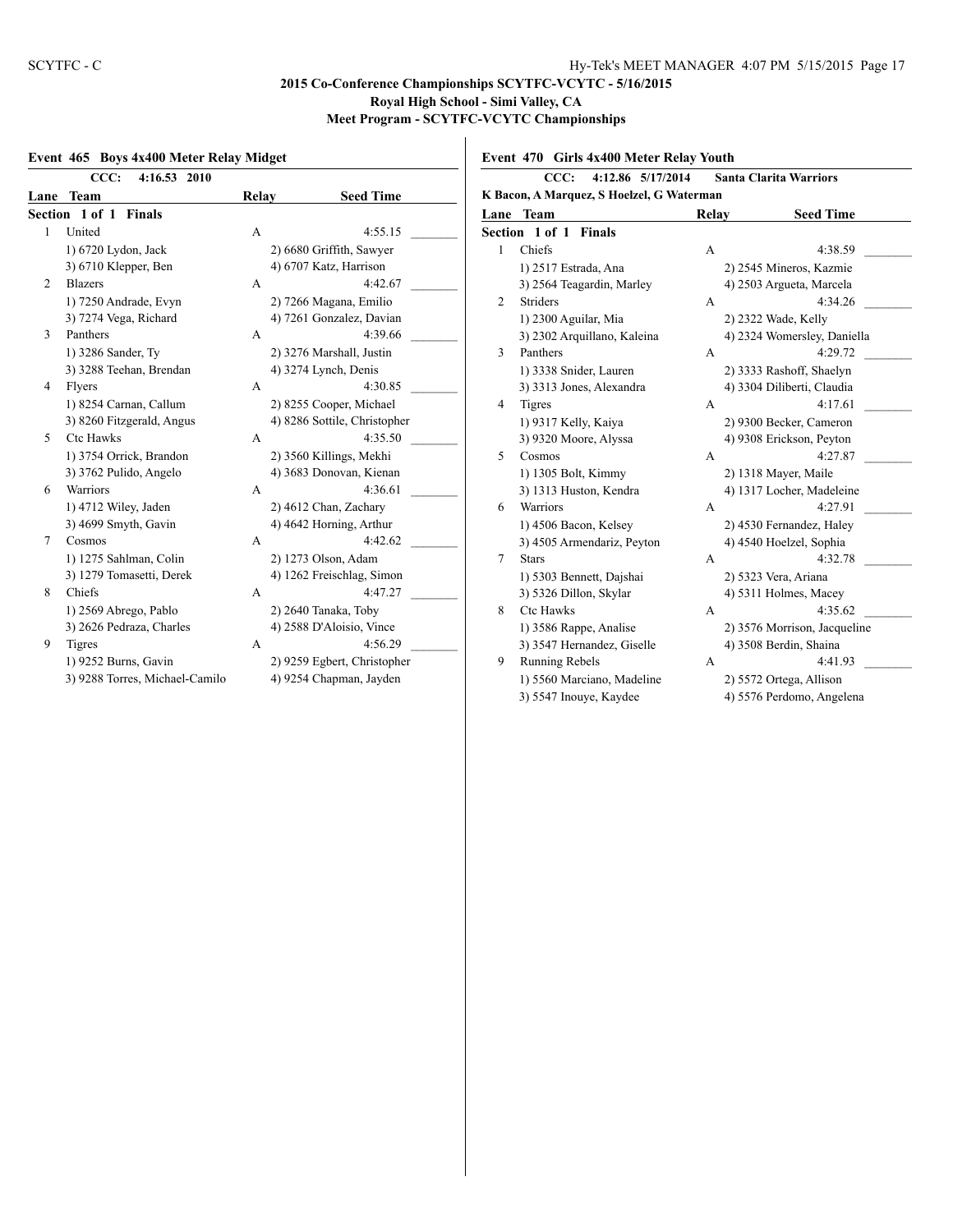#### **Event 475 Boys 4x400 Meter Relay Youth**

|                                             | 3:47.16 5/17/2014<br>CCC: |       | <b>Ventura Tigres</b>         |  |  |
|---------------------------------------------|---------------------------|-------|-------------------------------|--|--|
| K Ashley, G Blanks, C Stevenson, C Whitcomb |                           |       |                               |  |  |
| Lane                                        | <b>Team</b>               | Relay | <b>Seed Time</b>              |  |  |
| Section 1 of 1<br><b>Finals</b>             |                           |       |                               |  |  |
| 1                                           | Cosmos                    | A     | 4:14.73                       |  |  |
|                                             | 1) 1375 Rust, Jaxon       |       | 2) 1383 Young, Nico           |  |  |
|                                             | 3) 1373 Rosenthal, Max    |       | 4) 1361 Francisco, Ethan      |  |  |
| 2                                           | <b>Tigres</b>             | B     | 4:10.29                       |  |  |
|                                             | 1) 9367 Hammel, Charlie   |       | 2) 9380 McReynolds, William   |  |  |
|                                             | 3) 9366 Haffner, Henry    |       | 4) 9379 Lynch, Brody          |  |  |
| 3                                           | Cheetahs                  | A     | 4:05.77                       |  |  |
|                                             | 1) 1689 Mair, Spencer     |       | 2) 1711 Pariser, Evan         |  |  |
|                                             | 3) 1747 Wagner, Elijah    |       | 4) 1659 Green, Preston        |  |  |
| 4                                           | <b>Warriors</b>           | A     | 3:57.43                       |  |  |
|                                             | 1) 4650 LaQuay, Michael   |       | 2) 4707 Verdugo, Christopher  |  |  |
|                                             | 3) 4618 Daye, Tyler       |       | 4) 4694 Smalls, Zaphyr        |  |  |
| 5                                           | <b>Tigres</b>             | A     | 4:01.42                       |  |  |
|                                             | 1) 9391 Stender, Cole     |       | 2) 9370 Johnson jr., Terry    |  |  |
|                                             | 3) 9384 Pekar, Derek      |       | 4) 9389 Ronk, Ethan           |  |  |
| 6                                           | Running Rebels            | A     | 4:02.55                       |  |  |
|                                             | 1) 5676 Otte, Ben         |       | 2) 5695 Thomas, Houston       |  |  |
|                                             | 3) 5613 Ahl, Connor       |       | 4) 5668 Madias, George        |  |  |
| 7                                           | Chiefs                    | A     | 4:08.10                       |  |  |
|                                             | 1) 2592 Dunn, Logan       |       | 2) 2608 Iglesias, Daniel      |  |  |
|                                             | 3) 2620 Montoya, Rene     |       | 4) 2605 Hernandez, Sonny      |  |  |
| 8                                           | <b>Tigres</b>             | C     | 4:13.22                       |  |  |
|                                             | 1) 9398 wulff, william    |       | 2) 9385 Quaal, Justin         |  |  |
|                                             | 3) 9397 wright, iak       |       | 4) 9359 Daniel, Nolan         |  |  |
| 9                                           | <b>Warriors</b>           | B     | 4:14.81                       |  |  |
|                                             | 1) 4600 Brill, Elijah     |       | 2) 4714 Wilson-Grooms, Parker |  |  |
|                                             | 3) 4604 Buchanan, Bryce   |       | 4) 4653 Lucero, Andrew        |  |  |

## **Event 480 Girls 4x400 Meter Relay Intermediate**

|                                   | 4:33.39 5/17/2014<br>CCC: |       | <b>United Track Club</b>  |         |  |  |
|-----------------------------------|---------------------------|-------|---------------------------|---------|--|--|
| D Kern, S Shulze, N Haq, C Wilson |                           |       |                           |         |  |  |
|                                   | <b>Lane Team</b>          | Relay | <b>Seed Time</b>          |         |  |  |
| Section 1 of 1 Finals             |                           |       |                           |         |  |  |
| 3                                 | Tigres                    | B     |                           | 5:04.52 |  |  |
|                                   | 1) 9400 Bretz, Charlotte  |       | 2) 9321 Munroe, Addison   |         |  |  |
|                                   | 3) 9325 Venegas, Madison  |       | 4) 9309 Espitia, Caitlin  |         |  |  |
| 4                                 | Tigres                    | A     |                           | 4:44.05 |  |  |
|                                   | 1) 9401 Kearney, Lauren   |       | 2) 9312 Garcia, Julianna  |         |  |  |
|                                   | 3) 9302 Brady, Alexis     |       | 4) 9304 Campbell, Lindsey |         |  |  |
| 5                                 | United                    | A     |                           | 4:46.80 |  |  |
|                                   | 1) 6595 Shulze, Sarah     |       | 2) 6560 Kersey, Ashley    |         |  |  |
|                                   | 3) 6565 Lawton, Hannah    |       | 4) 6599 Stein, Maddeline  |         |  |  |
| 6                                 | Cosmos                    | A     |                           | 4:53.13 |  |  |
|                                   | 1) 1401 Nardoni, Tori     |       | 2) 1204 Bolish, Serena    |         |  |  |
|                                   | 3) 1315 Kim, Sarah        |       | 4) 1312 Hartman, Kayla    |         |  |  |

**Event 485 Boys 4x400 Meter Relay Intermediate**

|                                       | 3:48.20 5/21/2011<br><b>United Track Club</b><br>CCC: |       |                                  |  |  |
|---------------------------------------|-------------------------------------------------------|-------|----------------------------------|--|--|
| M Purdy, J Cantle, M Jimenez, G Rigby |                                                       |       |                                  |  |  |
| Lane                                  | <b>Team</b>                                           | Relay | <b>Seed Time</b>                 |  |  |
| Section 1 of 1 Finals                 |                                                       |       |                                  |  |  |
| $\mathbf{1}$                          | Running Rebels                                        | B     | 4:20.66                          |  |  |
|                                       | 1) 5704 Williams, Nicholas                            |       | 2) 5673 Moncada, Joshua          |  |  |
|                                       | 3) 5657 Immke, Bryce                                  |       | 4) 5700 Vaughan, Deo             |  |  |
| $\overline{2}$                        | <b>Running Rebels</b>                                 | A     | 4:08.38                          |  |  |
|                                       | 1) 5616 Arreola, Daniel                               |       | 2) 5703 Williams, Bradley        |  |  |
|                                       | 3) 5686 Reyes, Kristian                               |       | 4) 5680 Perez, Richard           |  |  |
| 3                                     | Cosmos                                                | A     | 4:05.38                          |  |  |
|                                       | 1) 1356 Brown, Mason                                  |       | 2) 1453 Smith, Kameron           |  |  |
|                                       | 3) 1357 Burr, Mitchell                                |       | 4) 1360 Favis, Jadyn             |  |  |
| 4                                     | <b>Stars</b>                                          | A     | 3:53.55                          |  |  |
|                                       | 1) 5454 Waters, Ja'ron                                |       | 2) 5366 Marsico, Moses           |  |  |
|                                       | 3) 5452 Scott, Amos                                   |       | 4) 5451 Ortiz, Alejandro         |  |  |
| 5                                     | United                                                | A     | 3:59.93                          |  |  |
|                                       | 1) 6648 Chen, Garrett                                 |       | 2) 6704 Justus, Tristan          |  |  |
|                                       | 3) 6695 Holcomb, Michael                              |       | 4) 6696 Holmes, David            |  |  |
| 6                                     | Flyers                                                | A     | 4:03.64                          |  |  |
|                                       | 1) 8453 Johnson, Grady                                |       | 2) 8457 Thai, Hayden             |  |  |
|                                       | 3) 8389 Setzer, Cole                                  |       | 4) 8451 Daniels, patrick         |  |  |
| 7                                     | <b>Tigres</b>                                         | A     | 4:06.35                          |  |  |
|                                       | 1) 9452 Castro, Jacob-john                            |       | 2) 9460 Stevenson, Connor        |  |  |
|                                       | 3) 9455 Eidson, Derek                                 |       | 4) 9453 Chong, Matt              |  |  |
| 8                                     | <b>Ctc Hawks</b>                                      | A     | 4:12.12                          |  |  |
|                                       | 1) 3790 Watanabe, Jason                               |       | 2) 3709 Grandmaison, Christopher |  |  |
|                                       | 3) 3674 Cox, Ben                                      |       | 4) 3665 Cockerell, Ben           |  |  |
| 9                                     | <b>Tigres</b>                                         | B     | 4:21.02                          |  |  |
|                                       | 1) 9461 Tritschler, Cy                                |       | 2) 9457 Lee, Jack                |  |  |
|                                       | 3) 9454 Corsi, Gage                                   |       | 4) 9458 Messner, Jason           |  |  |
|                                       |                                                       |       |                                  |  |  |

#### **Event 805 Girls High Jump Bantam**

|        | 10/2014<br>CCC:<br>$4 - 01$ | <b>Kylynn Daley</b> |                  |
|--------|-----------------------------|---------------------|------------------|
| Pos    | <b>Name</b>                 | Team                | <b>Seed Mark</b> |
| Flight | 1 of 1 Finals               |                     |                  |
| 1      | 3554 Horton, Jameela        | <b>Ctc Hawks</b>    | 3-07.00          |
| 2      | 8107 Convy, Madeline        | Flyers              | 3-07.00          |
| 3      | 8119 Traversa, Kalista      | Flyers              | 3-07.00          |
| 4      | 1505 Bayer, Ellie           | Cheetahs            | 3-07.00          |
| 5      | 9128 Sprinkle, Savannah     | Tigres              | 3-07.00          |
| 6      | 6544 Goodwin, Ashlyn        | United              | 3-07.00          |
| 7      | 3120 Smilor, Ashlyn         | Panthers            | $3-09.00$        |
| 8      | 6537 Freedberg, Alexandra   | United              | $3-09.00$        |
| 9      | 9127 Shadden, Lily          | Tigres              | $3 - 11.00$      |
| 10     | 2535 Khatra, Avneet         | Chiefs              | $4 - 00.00$      |
|        |                             |                     |                  |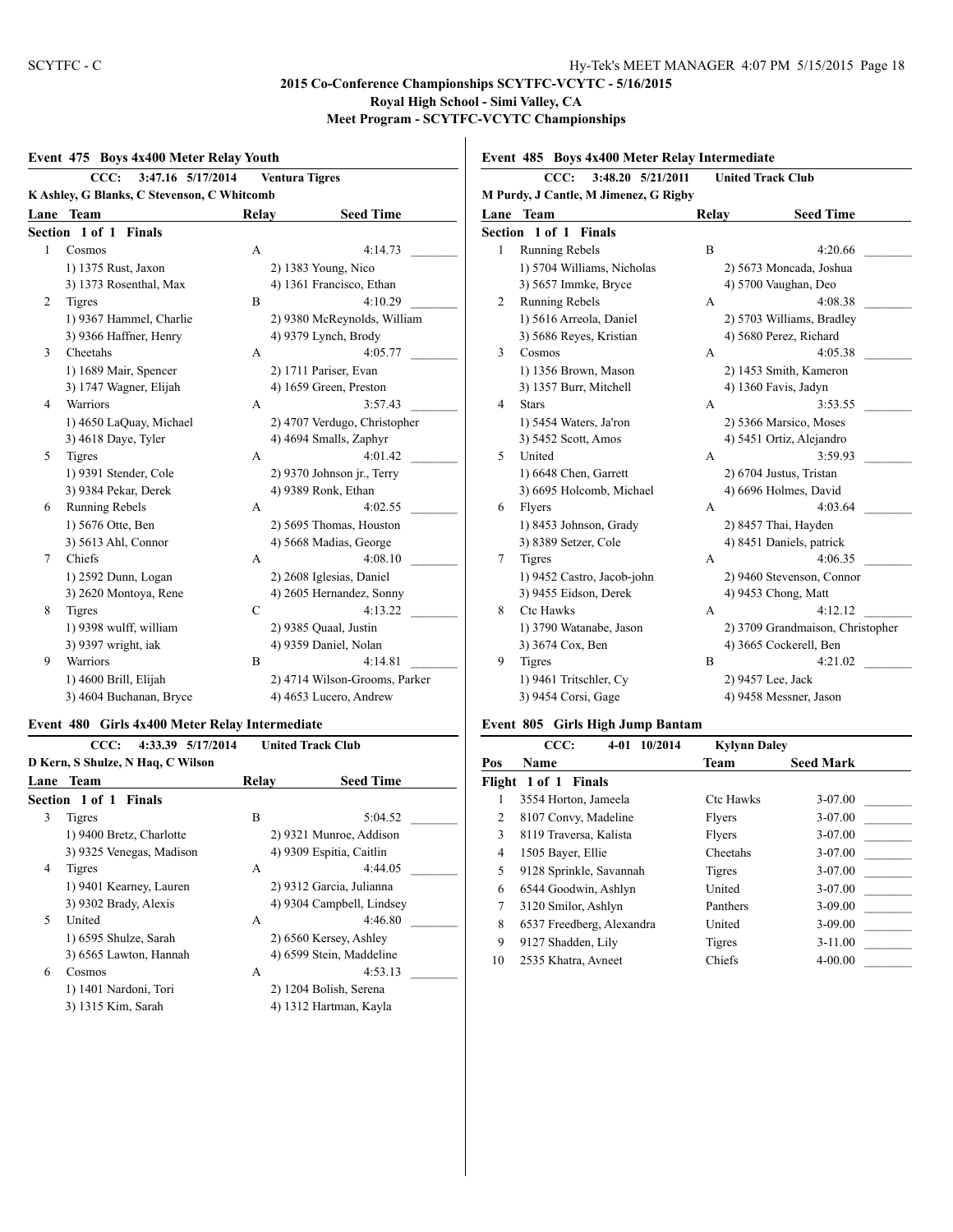#### **Event 810 Boys High Jump Bantam**

|     | CCC:<br>$4-04$ $6/2/2012$<br><b>Ethan Kastenberg</b> |             |                  |  |
|-----|------------------------------------------------------|-------------|------------------|--|
| Pos | <b>Name</b>                                          | Team        | <b>Seed Mark</b> |  |
|     | Flight 1 of 1 Finals                                 |             |                  |  |
|     | 8190 Totino, Cameron                                 | Flyers      | $3 - 05.00$      |  |
| 2   | 6668 Furlow, Wyatt                                   | United      | $3 - 06.00$      |  |
| 3   | 3159 Henry, Sean                                     | Panthers    | $3 - 09.00$      |  |
| 4   | 6767 Simon-Lacombe, Andrey                           | United      | $3 - 09.00$      |  |
| 5   | 1665 Hollender, Caden                                | Cheetahs    | $3 - 09.00$      |  |
| 6   | 8153 Bates, Brian                                    | Flyers      | $3 - 09.00$      |  |
| 7   | 8172 Laycock, Adam                                   | Flyers      | $3 - 11.00$      |  |
| 8   | 4152 Everett, Cole                                   | Roadrunners | $4 - 01.00$      |  |
|     |                                                      |             |                  |  |

#### **Event 815 Girls High Jump Midget**

|                | CCC:                       | 5/17/2014<br>5-01 | Victoria Plummer      |                  |
|----------------|----------------------------|-------------------|-----------------------|------------------|
| Pos            | <b>Name</b>                |                   | Team                  | <b>Seed Mark</b> |
|                | Flight 1 of 1 Finals       |                   |                       |                  |
|                | 3526 Davis, Kylee          |                   | <b>Ctc Hawks</b>      | $4 - 01.00$      |
| $\overline{c}$ | 3552 Hooper, Kira          |                   | <b>Ctc Hawks</b>      | $4 - 01.00$      |
| 3              | 7205 Larson, Ashlan        |                   | <b>Blazers</b>        | $4 - 01.00$      |
| 4              | 5586 Salley, Taya          |                   | <b>Running Rebels</b> | $4 - 03.00$      |
| 5              | 2210 Gedney, Quynh         |                   | <b>Striders</b>       | $4 - 03.00$      |
| 6              | 5590 Schultze, Delaney     |                   | <b>Running Rebels</b> | $4 - 03.00$      |
| 7              | 9215 Laws, Bria            |                   | Tigres                | $4 - 03.00$      |
| 8              | 1223 Kytlica, Ashley       |                   | Cosmos                | $4 - 03.00$      |
| 9              | 5532 Duchemin, Dominique - |                   | <b>Running Rebels</b> | $4 - 05.00$      |
| 10             | 6586 Reese, Sydney         |                   | United                | $4 - 06.00$      |

#### **Event 820 Boys High Jump Midget**

|     | CCC:<br>$5-02$ 2010    | <b>Shane Peterson</b> |                  |
|-----|------------------------|-----------------------|------------------|
| Pos | <b>Name</b>            | Team                  | <b>Seed Mark</b> |
|     | Flight 1 of 1 Finals   |                       |                  |
|     | 4640 Holmes, Asa       | Warriors              | $4 - 01.00$      |
| 2   | 5263 Peart, Khalil     | <b>Stars</b>          | $4 - 05.00$      |
| 3   | 8253 Briers, Miles     | Flyers                | $4 - 05.00$      |
| 4   | 9253 Carter, John      | Tigres                | $4 - 05.00$      |
| 5   | 1752 Winger, Zachary   | Cheetahs              | $4 - 06.00$      |
| 6   | 3719 Hernandez, Austin | <b>Ctc Hawks</b>      | 4-07.00          |
| 7   | 4695 Smalls, Zhen      | Warriors              | 4-07.00          |
| 8   | 3288 Teehan, Brendan   | Panthers              | $4 - 10.00$      |
| 9   | 1254 Botha, Steffen    | Cosmos                | 5-01.00          |

# **Event 825 Girls High Jump Youth**

|        | CCC:<br>5-04 2010         | <b>Alexandria Florent</b> |                  |
|--------|---------------------------|---------------------------|------------------|
| Pos    | Name                      | Team                      | <b>Seed Mark</b> |
| Flight | 1 of 1 Finals             |                           |                  |
| 1      | 3576 Morrison, Jacqueline | <b>Ctc Hawks</b>          | 4-04.00          |
| 2      | 3562 LaPlant, Riley       | Ctc Hawks                 | 4-04.00          |
| 3      | 3324 Merrill, Brooke      | Panthers                  | 4-06.00          |
| 4      | 3322 Marshall, Jada       | Panthers                  | 4-06.00          |
| 5      | 5524 Carnes, Samantha     | Running Rebels            | 4-06.00          |
| 6      | 4311 St George, Annika    | Roadrunners               | 4-06.00          |
| 7      | 6560 Kersey, Ashley       | United                    | 4-06.00          |
| 8      | 3313 Jones, Alexandra     | Panthers                  | 4-06.00          |
| 9      | 6546 Griffith, Samantha   | United                    | 4-08.00          |
| 10     | 8324 Marschalk, Sydney    | Flyers                    | 4-08.00          |
| 11     | 2314 Plummer, Victoria    | <b>Striders</b>           | 5-07.00          |

## **Event 830 Boys High Jump Youth**

|                | CCC:<br>6/2/2012<br>$5-08$ | <b>Shane Peterson</b> |                  |
|----------------|----------------------------|-----------------------|------------------|
| Pos            | Name                       | Team                  | <b>Seed Mark</b> |
|                | Flight 1 of 1 Finals       |                       |                  |
|                | 2592 Dunn, Logan           | Chiefs                | 4-08.00          |
| $\mathfrak{D}$ | 1711 Pariser, Evan         | Cheetahs              | 4-09.00          |
| 3              | 1356 Brown, Mason          | Cosmos                | 4-11.00          |
| 4              | 9397 wright, iak           | Tigres                | 4-11.00          |
| 5              | 8387 Sawyer, Anthony       | Flyers                | 5-01.00          |
| 6              | 9367 Hammel, Charlie       | Tigres                | 5-03.00          |
| 7              | 6721 Majam, Kelly          | United                | 5-04.00          |
| 8              | 6706 Kastenberg, Ethan     | United                | 5-04.00          |
| 9              | 9384 Pekar, Derek          | Tigres                | $5-11.00$        |
|                |                            |                       |                  |

## **Event 835 Girls High Jump Intermediate**

|     | CCC:                     | 5-01 6/1/2013 | <b>Abby McPhillips</b> |                  |  |
|-----|--------------------------|---------------|------------------------|------------------|--|
| Pos | <b>Name</b>              |               | Team                   | <b>Seed Mark</b> |  |
|     | Flight 1 of 1 Finals     |               |                        |                  |  |
|     | 3564 Lemeus, Krista      |               | <b>Ctc Hawks</b>       | 4-05.00          |  |
|     | 5550 James, Jasmine      |               | <b>Running Rebels</b>  | $4 - 06.00$      |  |
|     | 9401 Kearney, Lauren     |               | Tigres                 | $4 - 06.00$      |  |
| 4   | 3404 McDonnell, Jennifer |               | Panthers               | 4-07.00          |  |
|     | 1581 Moysset, Claudia    |               | Cheetahs               | $4 - 10.00$      |  |
|     |                          |               |                        |                  |  |

#### **Event 840 Boys High Jump Intermediate**

|     | CCC:<br>5-06 2010    | Kyle Friedman    |                  |
|-----|----------------------|------------------|------------------|
| Pos | <b>Name</b>          | Team             | <b>Seed Mark</b> |
|     | Flight 1 of 1 Finals |                  |                  |
|     | 7451 Jimenez, Pedro  | <b>Blazers</b>   | $1 - 00.00$      |
| 2   | 3665 Cockerell, Ben  | <b>Ctc Hawks</b> | 4-08.00          |
| 3   | 5454 Waters, Ja'ron  | <b>Stars</b>     | $4 - 10.00$      |
| 4   | 3781 Stone, Kevin    | Ctc Hawks        | $4 - 10.00$      |
| 5   | 9457 Lee, Jack       | Tigres           | 5-01.00          |
| 6   | 4711 West, Adam      | Warriors         | 5-01.00          |
|     | 6768 Simqu, William  | United           | 5-01.00          |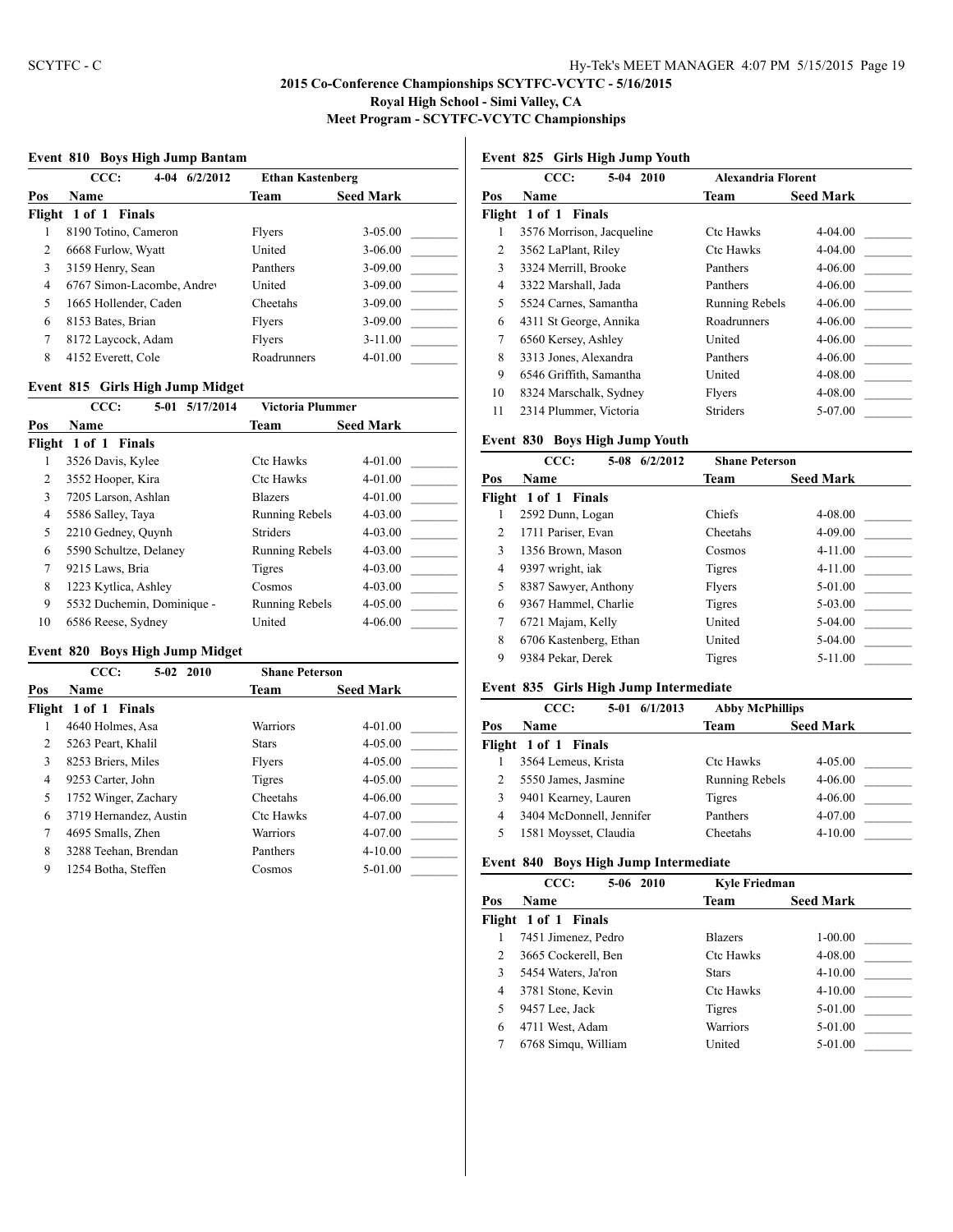## **Event 855 Girls Long Jump Gremlin**

|     | $11-09.25$ 6/1/2013<br>CCC: | <b>Danielle Irvin</b> |                  |
|-----|-----------------------------|-----------------------|------------------|
| Pos | <b>Name</b>                 | Team                  | <b>Seed Mark</b> |
|     | Flight 1 of 1 Finals        |                       |                  |
|     | 2547 Mistry, Riya           | Chiefs                | 7-09.25          |
| 2   | 4573 Toliver, Alana         | Warriors              | 8-04.25          |
| 3   | 3004 Dorsi, Elliana         | Panthers              | 8-05.25          |
| 4   | 9015 Mobley, Olivia         | Tigres                | 8-05.75          |
| 5   | 2010 Gonzalez, Gianna       | <b>Striders</b>       | 8-07.00          |
| 6   | 6596 Simon-Lacombe, Sophia  | United                | 8-09.50          |
| 7   | 9013 Mendez, Peyton         | Tigres                | 8-11.50          |
| 8   | 1014 Pizza, Lillian         | Cosmos                | $9 - 02.75$      |
| 9   | 6558 Kastenberg, Paloma     | United                | $9 - 06.25$      |

#### **Event 860 Boys Long Jump Gremlin**

|     | CCC:<br>$11 - 01$<br>2010 | <b>Kevin Carmichael</b> |                  |
|-----|---------------------------|-------------------------|------------------|
| Pos | <b>Name</b>               | Team                    | <b>Seed Mark</b> |
|     | Flight 1 of 1 Finals      |                         |                  |
|     | 3671 Contreras, Brandon   | <b>Ctc Hawks</b>        | $9 - 00.25$      |
| 2   | 9053 Brown, Ty            | Tigres                  | $9 - 00.50$      |
| 3   | 2059 I. Sowa, Gresham     | <b>Striders</b>         | $9 - 04.50$      |
| 4   | 4057 Wadlington, William  | Roadrunners             | $9 - 05.00$      |
| 5   | 6727 McNee, Cooper        | United                  | $9 - 05.25$      |
| 6   | 6741 Oates, Matthew       | United                  | $9 - 06.50$      |
| 7   | 3052 Karsten, Alex        | Panthers                | 9-08.75          |
| 8   | 3778 Smith, Jamarey       | <b>Ctc Hawks</b>        | 10-03.50         |
| 9   | 4667 Natche, Sydney       | Warriors                | 11-07.50         |

#### **Event 865 Girls Long Jump Bantam**

|                               | CCC: 13-04.25 5/17/2014 | <b>Karinn Washington</b> |                  |
|-------------------------------|-------------------------|--------------------------|------------------|
| Pos                           | <b>Name</b>             | Team                     | <b>Seed Mark</b> |
|                               | Flight 1 of 1 Finals    |                          |                  |
|                               | 2535 Khatra, Avneet     | Chiefs                   | 10-07.00         |
| $\mathfrak{D}_{\mathfrak{p}}$ | 3612 Trower, Nelia      | <b>Ctc Hawks</b>         | 10-08.50         |
| 3                             | 5593 Stallard, Ashley   | Running Rebels           | $11 - 03.00$     |
| 4                             | 3101 Caulfield, Clara   | Panthers                 | 11-03.50         |
| 5                             | 1128 Rodriguez, Olivia  | Cosmos                   | 11-06.00         |
| 6                             | 3119 Slattum, Anja      | Panthers                 | 11-07.25         |
| 7                             | 3107 Hawkins, Ailish    | Panthers                 | 12-06.75         |
| 8                             | 1550 Jennings, Anna     | Cheetahs                 | $12 - 10.00$     |
| 9                             | 5548 Irvin, Danielle    | <b>Running Rebels</b>    | 12-11.50         |

#### **Event 870 Boys Long Jump Bantam**

|        | CCC:<br>6/2/2012<br>$14-03$ | <b>Elijah Jones</b> |                  |
|--------|-----------------------------|---------------------|------------------|
| Pos    | Name                        | Team                | <b>Seed Mark</b> |
| Flight | 1 of 1 Finals               |                     |                  |
|        | 3669 Coleman, Emrys         | <b>Ctc Hawks</b>    | 11-01.75         |
| 2      | 9155 baysinger, grant       | Tigres              | 11-04.50         |
| 3      | 2173 Smith, Ecksley         | <b>Striders</b>     | 11-05.00         |
| 4      | 5691 Shaw, Demetrius        | Running Rebels      | 11-05.00         |
| 5      | 4686 Rodriguez, Dylan       | Warriors            | 12-03.75         |
| 6      | 1154 Carr, Bennet           | Cosmos              | 12-08.75         |
| 7      | 1155 Chapman, Kaiden        | Cosmos              | 13-01.25         |
| 8      | 6767 Simon-Lacombe, Andrey  | United              | 13-03.25         |
| 9      | 8150 Abarzua, Jonathan      | Flyers              | 13-07.25         |

# **Event 875 Girls Long Jump Midget**

|                | $CCC: 15-07.75 2010$     | Naiah Boardingham |                  |
|----------------|--------------------------|-------------------|------------------|
| Pos            | <b>Name</b>              | Team              | <b>Seed Mark</b> |
|                | Flight 1 of 1 Finals     |                   |                  |
|                | 1551 Jennings, Josephine | Cheetahs          | $12 - 05.50$     |
| $\mathfrak{D}$ | 5200 Austin, Raeshell    | <b>Stars</b>      | 12-05.75         |
| 3              | 1560 Knapp, Stevie       | Cheetahs          | 12-05.75         |
| 4              | 8232 Thai, Lauren        | Flyers            | 13-00.75         |
| 5              | 9203 Beltran, Isabella   | Tigres            | 13-01.25         |
| 6              | 8204 Carnan, Kirsty      | Flyers            | $13-02.00$       |
| 7              | 5205 Holland, Maleah     | <b>Stars</b>      | 13-02.75         |
| 8              | 4512 Brecko, Elsa        | Warriors          | 13-04.50         |
| 9              | 4584 Yoshioka, Maggie    | Warriors          | 13-10.00         |
|                |                          |                   |                  |

# **Event 880 Boys Long Jump Midget**

|     | CCC: 16-03.50 5/17/2014    | <b>Marcus Gaspard</b> |                  |
|-----|----------------------------|-----------------------|------------------|
| Pos | Name                       | Team                  | <b>Seed Mark</b> |
|     | Flight 1 of 1 Finals       |                       |                  |
|     | 3696 Francis, Oliver       | <b>Ctc Hawks</b>      | $12 - 04.50$     |
| 2   | 6659 Diakoumopoulos, Georg | United                | 12-06.75         |
| 3   | 4695 Smalls, Zhen          | <b>Warriors</b>       | 13-01.25         |
| 4   | 1274 Porath, Nathan        | Cosmos                | 13-09.75         |
| 5   | 6707 Katz, Harrison        | United                | 13-09.75         |
| 6   | 1257 Carney, Sean          | Cosmos                | 14-02.00         |
| 7   | 8253 Briers, Miles         | Flyers                | 14-04.50         |
| 8   | 1254 Botha, Steffen        | Cosmos                | 15-00.50         |
| 9   | 2269 Wotawa, Johnny        | <b>Striders</b>       | 15-01.50         |

## **Event 885 Girls Long Jump Youth**

|     | 17-08.50 6/1/2013<br>CCC: | <b>Tara Davis</b>     |                  |
|-----|---------------------------|-----------------------|------------------|
| Pos | <b>Name</b>               | Team                  | <b>Seed Mark</b> |
|     | Flight 1 of 1 Finals      |                       |                  |
|     | 5549 Irvin, Zoe           | <b>Running Rebels</b> | 13-09.50         |
| 2   | 3508 Berdin, Shaina       | <b>Ctc Hawks</b>      | 14-01.00         |
| 3   | 2564 Teagardin, Marley    | <b>Chiefs</b>         | 14-03.75         |
| 4   | 3302 Chari, Maya          | Panthers              | 14-09.50         |
| 5   | 2322 Wade, Kelly          | <b>Striders</b>       | 14-10.25         |
| 6   | 9315 Hibbler, Iman        | Tigres                | 14-11.00         |
| 7   | 2314 Plummer, Victoria    | <b>Striders</b>       | 15-06.50         |
| 8   | 8309 Consales, Layne      | Flyers                | 16-02.50         |
| 9   | 5541 Hansen, Kyra         | Running Rebels        | 16-10.50         |

## **Event 890 Boys Long Jump Youth**

|        | CCC:<br>19-03 5/17/2014  | <b>Russell Dace</b>   |                  |
|--------|--------------------------|-----------------------|------------------|
| Pos    | Name                     | Team                  | <b>Seed Mark</b> |
| Flight | 1 of 1 Finals            |                       |                  |
|        | 6773 Soules, Brendan     | United                | 16-00.25         |
| 2      | 1374 Rust, Tyler         | Cosmos                | 16-00.50         |
| 3      | 5671 McDonald, Andre     | <b>Running Rebels</b> | 16-00.75         |
| 4      | 5656 Hunt, Riley         | <b>Running Rebels</b> | 16-03.00         |
| 5      | 9391 Stender, Cole       | Tigres                | 16-08.25         |
| 6      | 6721 Majam, Kelly        | United                | 16-10.00         |
| 7      | 2372 Ruvalcaba, Franklin | <b>Striders</b>       | 17-11.50         |
| 8      | 9384 Pekar, Derek        | Tigres                | 18-01.50         |
| 9      | 3773 Sabelis, Brandon    | <b>Ctc Hawks</b>      | 18-06.50         |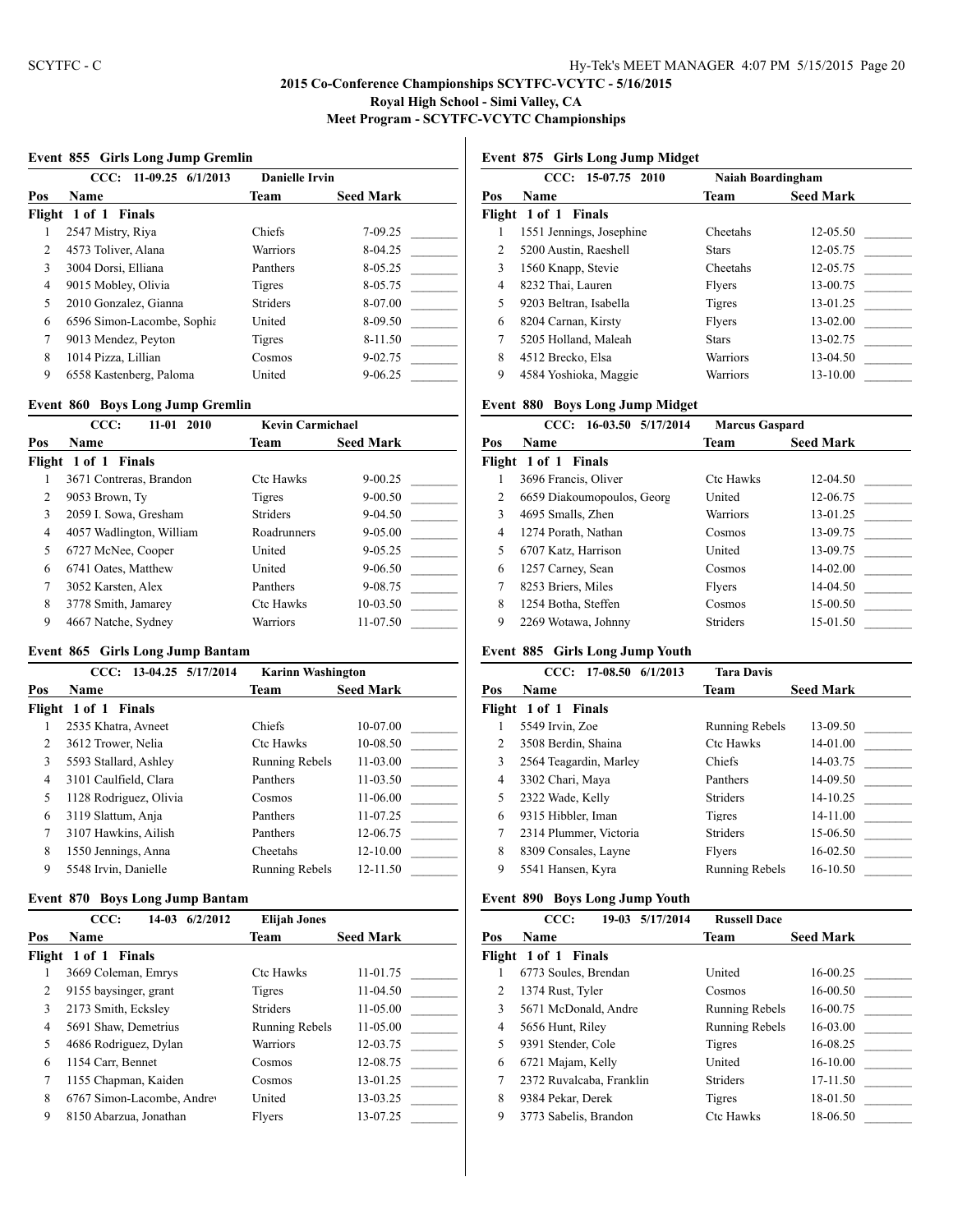## **Event 895 Girls Long Jump Intermediate**

|     | CCC: 15-01.75 6/1/2013   | <b>Noelle Schiller</b> |                  |
|-----|--------------------------|------------------------|------------------|
| Pos | <b>Name</b>              | Team                   | <b>Seed Mark</b> |
|     | Flight 1 of 1 Finals     |                        |                  |
|     | 9400 Bretz, Charlotte    | Tigres                 | $9 - 05.25$      |
| 2   | 7402 Lara, Vivianna      | <b>Blazers</b>         | $11 - 03.25$     |
| 3   | 5550 James, Jasmine      | Running Rebels         | 11-09.00         |
| 4   | 3532 Enriquez, Krystal   | <b>Ctc Hawks</b>       | $12 - 01.25$     |
| 5   | 3402 Klein, Danielle     | Panthers               | 12-09.50         |
| 6   | 3403 Marble, Catherine   | Panthers               | 13-04.00         |
| 7   | 3404 McDonnell, Jennifer | Panthers               | 13-04.50         |
| 8   | 5598 Tyler, Olivia       | <b>Running Rebels</b>  | $14 - 02.50$     |

#### **Event 900 Boys Long Jump Intermediate**

| CCC:                    | <b>Dayton Provost</b> |                  |
|-------------------------|-----------------------|------------------|
| <b>Name</b>             | Team                  | <b>Seed Mark</b> |
| Flight 1 of 1 Finals    |                       |                  |
| 9453 Chong, Matt        | Tigres                | 14-07.50         |
| 7450 Hernandez, Randale | <b>Blazers</b>        | 14-07.50         |
| 5678 Perdomo, Tommy     | <b>Running Rebels</b> | 15-02.75         |
| 7451 Jimenez, Pedro     | <b>Blazers</b>        | 15-03.50         |
| 9455 Eidson, Derek      | Tigres                | 16-01.50         |
| 9452 Castro, Jacob-john | <b>Tigres</b>         | 16-02.00         |
| 4711 West, Adam         | <b>Warriors</b>       | $16 - 0.550$     |
| 6768 Simqu, William     | United                | 16-09.75         |
| 4658 McBride, Jack      | Warriors              | 17-04.50         |
| 3781 Stone, Kevin       | <b>Ctc Hawks</b>      | 17-07.50         |
|                         |                       | 19-08 5/21/2011  |

#### **Event 915 Girls Shot Put 6 lb. Bantam**

|                               | $CCC: 22-05.50 5/21/2011$ | <b>Laurie Nickolaisen</b> |                  |
|-------------------------------|---------------------------|---------------------------|------------------|
| Pos                           | <b>Name</b>               | Team                      | <b>Seed Mark</b> |
|                               | Flight 1 of 1 Finals      |                           |                  |
|                               | 2557 Ray, Priyanka        | Chiefs                    | 15-11.00         |
| $\mathfrak{D}_{\mathfrak{p}}$ | 5561 McClure, Shelby      | Running Rebels            | 16-07.25         |
| 3                             | 2126 Savage, Eiyanna      | <b>Striders</b>           | 16-11.25         |
| 4                             | 2535 Khatra, Avneet       | Chiefs                    | 17-00.50         |
| 5                             | 7114 Velazquez, Celeste   | <b>Blazers</b>            | 18-09.50         |
| 6                             | 6544 Goodwin, Ashlyn      | United                    | 19-09.00         |
| 7                             | 9107 Duston, Maycie       | <b>Tigres</b>             | 19-10.50         |
| 8                             | 5116 Nelson, Finagalo     | <b>Stars</b>              | 23-09.25         |
| 9                             | 9101 Barragan, Kimberly   | Tigres                    | 24-04.25         |

#### **Event 920 Boys Shot Put 6 lb. Bantam**

|        | 27-09.75 2010<br>CCC:  | <b>Luciano Barretto</b> |                  |
|--------|------------------------|-------------------------|------------------|
| Pos    | Name                   | Team                    | <b>Seed Mark</b> |
| Flight | 1 of 1 Finals          |                         |                  |
|        | 1623 Barmache, Ethan   | Cheetahs                | 17-04.00         |
| 2      | 2581 Castrellon, Isaac | Chiefs                  | 17-10.00         |
| 3      | 3758 Perkins, Davis    | <b>Ctc Hawks</b>        | 21-05.00         |
| 4      | 9187 Thomas, Nicholas  | Tigres                  | 22-05.00         |
| 5      | 3172 Richey, Jacob     | Panthers                | 23-02.50         |
| 6      | 3689 Estanol, Noah     | <b>Ctc Hawks</b>        | 23-09.00         |
| 7      | 5150 Aina, Santino     | <b>Stars</b>            | 25-03.00         |
| 8      | 5164 Hernandez, Robert | <b>Stars</b>            | 28-01.25         |
| 9      | 8172 Laycock, Adam     | Flyers                  | 31-09.25         |

## **Event 925 Girls Shot Put 6 lb. Midget**

| $CCC: 33-00.50 2010$       |                       | Georgia Burnette-McGrath |
|----------------------------|-----------------------|--------------------------|
| Name                       | Team                  | <b>Seed Mark</b>         |
|                            |                       |                          |
| 5532 Duchemin, Dominique - | Running Rebels        | 24-05.00                 |
| 4204 Everett, Karys        | Roadrunners           | 25-00.50                 |
| 5226 Walker, Merlean       | <b>Stars</b>          | 25-09.50                 |
| 5591 Shaw, Hanna           | <b>Running Rebels</b> | 26-08.25                 |
| 5212 Nelson, Kathleen      | <b>Stars</b>          | 26-08.25                 |
| 8239 Wild, Cordelia        | Flyers                | 27-05.00                 |
| 5586 Salley, Taya          | <b>Running Rebels</b> | 28-01.00                 |
| 2555 Parral, Angele'       | Chiefs                | 30-02.50                 |
| 3229 Richey, Julia         | Panthers              | 36-09.00                 |
|                            | Flight 1 of 1 Finals  |                          |

## **Event 930 Boys Shot Put 6 lb. Midget**

|     | 43-02.75 5/21/2011<br>CCC: | <b>Kushaal Tadepalli</b> |                  |
|-----|----------------------------|--------------------------|------------------|
| Pos | Name                       | Team                     | <b>Seed Mark</b> |
|     | Flight 1 of 1 Finals       |                          |                  |
|     | 3762 Pulido, Angelo        | <b>Ctc Hawks</b>         | 27-05.00         |
| 2   | 7255 Campbell, Noah        | <b>Blazers</b>           | 27-07.00         |
| 3   | 2591 Dhaliwal, Diljot      | Chiefs                   | 27-09.75         |
| 4   | 7263 Henderson, Aydin      | <b>Blazers</b>           | 29-03.75         |
| 5   | 3276 Marshall, Justin      | Panthers                 | 29-10.25         |
| 6   | 5679 Perez, Keith          | Running Rebels           | 30-05.75         |
| 7   | 2619 Mondragon, Carlos     | Chiefs                   | 31-03.50         |
| 8   | 3683 Donovan, Kienan       | <b>Ctc Hawks</b>         | 33-00.00         |
| 9   | 2269 Wotawa, Johnny        | <b>Striders</b>          | 37-11.25         |

## **Event 935 Girls Shot Put 6 lb. Youth**

|     | 42-02.50 5/21/2011<br>CCC:   | <b>Kendall Mader</b> |                  |
|-----|------------------------------|----------------------|------------------|
| Pos | <b>Name</b>                  | Team                 | <b>Seed Mark</b> |
|     | Flight 1 of 1 Finals         |                      |                  |
|     | 5531 Dennert-Frederick, Kael | Running Rebels       | 23-03.50         |
| 2   | 5520 Brown, Maddie           | Running Rebels       | 24-01.00         |
| 3   | 9315 Hibbler, Iman           | <b>Tigres</b>        | 27-04.25         |
| 4   | 8311 Coy, Charsi             | Flyers               | 29-03.75         |
| 5   | 3500 Adeyeno, Haylei         | <b>Ctc Hawks</b>     | 30-10.75         |
| 6   | 4302 Harrold, Molly          | Roadrunners          | 31-01.00         |
| 7   | 8349 Spear, Amanda           | Flyers               | 31-08.50         |
| 8   | 3572 McGee, Imani            | <b>Ctc Hawks</b>     | 31-08.50         |
| 9   | 1332 Trent, Khaila           | Cosmos               | 31-10.50         |
|     |                              |                      |                  |

## **Event 940 Boys Shot Put 4 kg. Youth**

|     | CCC:<br>6/1/2013<br>$52-10$ | <b>Kushaal Tadepalli</b> |                  |
|-----|-----------------------------|--------------------------|------------------|
| Pos | <b>Name</b>                 | Team                     | <b>Seed Mark</b> |
|     | Flight 1 of 1 Finals        |                          |                  |
|     | 2361 Hagman-Lawson, Forest  | <b>Striders</b>          | 33-00.50         |
| 2   | 2609 Khatra, Anoop          | Chiefs                   | 33-05.00         |
| 3   | 4618 Daye, Tyler            | Warriors                 | 33-05.25         |
| 4   | 5365 Marsico, Matthew       | <b>Stars</b>             | 33-07.25         |
| 5   | 9365 Greene, Connor         | Tigres                   | 34-02.00         |
| 6   | 3643 Bealey, Matthew        | <b>Ctc Hawks</b>         | 36-00.00         |
| 7   | 1353 Barsley, Kellen        | Cosmos                   | 36-01.25         |
| 8   | 6715 Lee, Ben               | United                   | 38-08.00         |
| 9   | 2637 Shin, Jacob            | Chiefs                   | 41-01.00         |